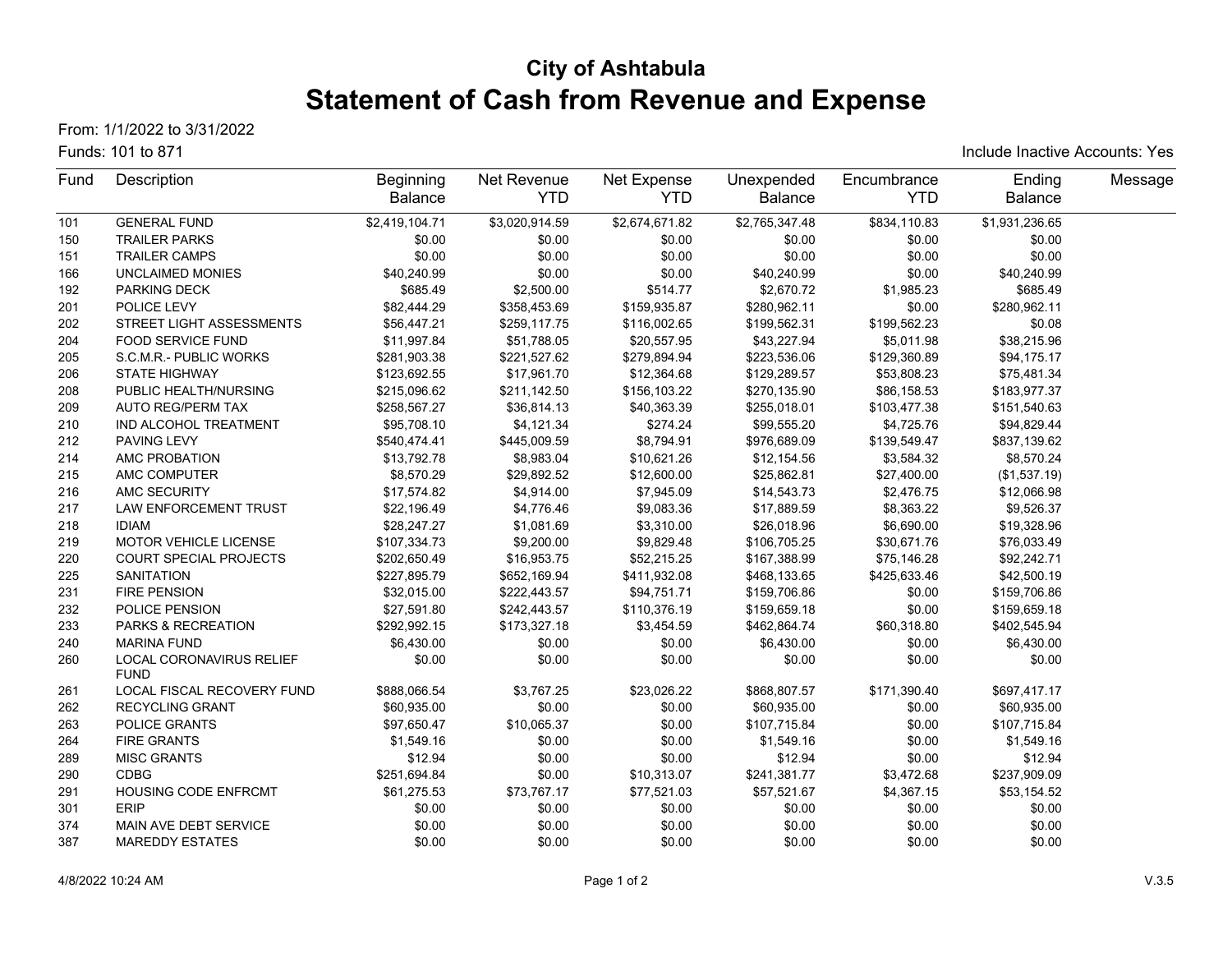| <b>Statement of Cash from Revenue and Expense</b> |                                          |                 |                |                             |                 |                |                |         |  |  |
|---------------------------------------------------|------------------------------------------|-----------------|----------------|-----------------------------|-----------------|----------------|----------------|---------|--|--|
|                                                   |                                          |                 |                | From: 1/1/2022 to 3/31/2022 |                 |                |                |         |  |  |
| Fund                                              | Description                              | Beginning       | Net Revenue    | Net Expense                 | Unexpended      | Encumbrance    | Ending         | Message |  |  |
|                                                   |                                          | <b>Balance</b>  | YTD.           | YTD.                        | <b>Balance</b>  | YTD            | Balance        |         |  |  |
| 388                                               | <b>VOTED BOND/DEBT RET</b>               | \$65,104.34     | \$0.00         | \$0.00                      | \$65,104.34     | \$0.00         | \$65,104.34    |         |  |  |
| 389                                               | <b>BOND/DEBT RET</b>                     | \$0.00          | \$0.00         | \$0.00                      | \$0.00          | \$0.00         | \$0.00         |         |  |  |
| 412                                               | PERM IMPROVEMENT                         | \$1,429,521.70  | \$474,978.32   | \$234,637.10                | \$1,669,862.92  | \$1,538,026.28 | \$131,836.64   |         |  |  |
| 495                                               | <b>JUSTICE CENTER CONSTR</b>             | \$0.00          | \$0.00         | \$0.00                      | \$0.00          | \$0.00         | \$0.00         |         |  |  |
| 503                                               | WPC/WASTEWATER                           | \$1,815,471.26  | \$1,288,947.20 | \$834,786.18                | \$2,269,632.28  | \$1,170,482.00 | \$1,099,150.28 |         |  |  |
| 504                                               | <b>WPC CAPITAL</b>                       | \$1,535,515.04  | \$377,976.22   | \$582,100.80                | \$1,331,390.46  | \$938,032.51   | \$393,357.95   |         |  |  |
| 602                                               | <b>SELF INSURANCE</b>                    | \$673,497.35    | \$705,799.78   | \$701,713.10                | \$677,584.03    | \$1,092,183.90 | (\$414,599.87) |         |  |  |
| 622                                               | <b>WORKERS' COMPENSATION</b>             | \$513,722.58    | \$39,710.66    | \$25,745.14                 | \$527,688.10    | \$92,075.50    | \$435,612.60   |         |  |  |
| 801                                               | JEDD-1 - SAYBROOK TWP DEPOT<br><b>RD</b> | \$24,732.25     | \$7,658.98     | \$0.00                      | \$32,391.23     | \$23,326.13    | \$9,065.10     |         |  |  |
| 802                                               | JEDD-2 ASHTABULA TWP                     | \$7,138.05      | \$4,875.68     | \$0.00                      | \$12,013.73     | \$6,417.12     | \$5,596.61     |         |  |  |
| 803                                               | JEDD 1 - SAYBROOK TWP RTE 20             | \$0.00          | \$1,029.58     | \$0.00                      | \$1,029.58      | \$0.00         | \$1,029.58     |         |  |  |
| 834                                               | <b>LAW LIBRARY</b>                       | \$4,297.47      | \$4,659.87     | \$2,072.22                  | \$6,885.12      | \$5,000.00     | \$1,885.12     |         |  |  |
| 844                                               | STREET DEPOSITS FUND                     | \$0.00          | \$0.00         | \$0.00                      | \$0.00          | \$0.00         | \$0.00         |         |  |  |
| 871                                               | FIRE ESCROW FUND                         | \$101,781.36    | \$48,742.51    | \$13,000.00                 | \$137,523.87    | \$0.00         | \$137,523.87   |         |  |  |
| Grand Total:                                      |                                          | \$12,645,620.35 | \$9,037,515.27 | \$6,700,512.31              | \$14,982,623.31 | \$7,242,808.79 | \$7,739,814.52 |         |  |  |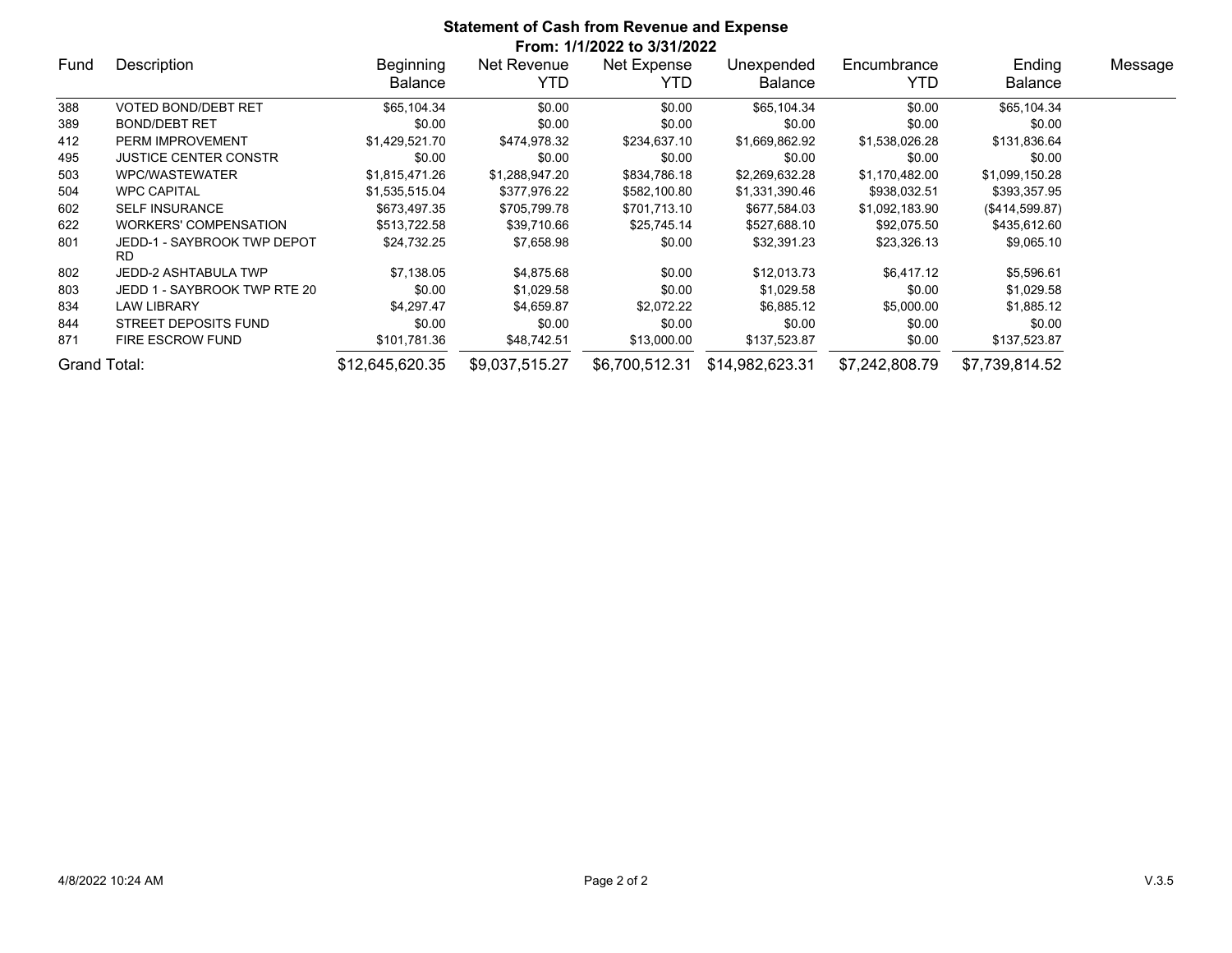|                                  |                                              | <b>YTD</b><br><b>Expected</b><br>Revenue<br>2022 | <b>MTD</b><br>Actual<br>Revenue<br>2022 | <b>YTD</b><br><b>Actual</b><br>Revenue<br>2022 | <b>YTD</b><br><b>Uncollected</b><br><b>Balance</b><br>2022 | Percent<br>Collected<br>2022 |
|----------------------------------|----------------------------------------------|--------------------------------------------------|-----------------------------------------|------------------------------------------------|------------------------------------------------------------|------------------------------|
| <b>* Report Contains Filters</b> |                                              |                                                  |                                         |                                                |                                                            |                              |
| 101 GENERAL FUND                 |                                              |                                                  |                                         |                                                |                                                            |                              |
|                                  | 101.010.4110 GENERAL PROPERTY TAXES          | 878,500.00                                       | 517,135.52                              | 517,135.52                                     | 361,364.48                                                 | 58.87%                       |
|                                  | 101.010.4114 HOUSE TRAILER TAX               | 2,300.00                                         | 0.00                                    | 0.00                                           | 2,300.00                                                   | 0.00%                        |
|                                  | 101.010.4118 SENIOR LEVY                     | 57,602.00                                        | 31,896.06                               | 31,896.06                                      | 25.705.94                                                  | 55.37%                       |
| 101.010.4160 BED TAX             |                                              | 2,941.00                                         | 0.00                                    | 1,797.87                                       | 1,143.13                                                   | 61.13%                       |
|                                  | 101.020.4140 CITY INCOME TAX                 | 6,400,000.00                                     | 643,407.83                              | 1,867,540.36                                   | 4,532,459.64                                               | 29.18%                       |
|                                  | 101.020.4145 TAX PENALTY                     | 45,000.00                                        | 13,272.95                               | 26,708.03                                      | 18,291.97                                                  | 59.35%                       |
| 101.030.4501 DISPATCH            |                                              | 91,500.00                                        | 17,671.50                               | 34,996.50                                      | 56,503.50                                                  | 38.25%                       |
|                                  | 101.030.4510 EMS BILLING                     | 150,000.00                                       | 15,136.64                               | 48,504.60                                      | 101,495.40                                                 | 32.34%                       |
|                                  | 101.030.4843 NURSING SERVICES                | 0.00                                             | 0.00                                    | 460.00                                         | (460.00)                                                   | 0.00%                        |
|                                  | 101.040.4624 CITY MANAGER PERMITS            | 7,840.00                                         | 0.00                                    | 6,500.00                                       | 1,340.00                                                   | 82.91%                       |
|                                  | 101.040.4633 STREET/TREELAWN CUTS            | 25,000.00                                        | 9,750.00                                | 13,650.00                                      | 11,350.00                                                  | 54.60%                       |
|                                  | 101.040.4636 PCD - ZONING                    | 8,000.00                                         | 1,290.00                                | 2,420.00                                       | 5,580.00                                                   | 30.25%                       |
|                                  | 101.040.4641 FEES, LICENSES & PERMITS        | 500.00                                           | 0.00                                    | 0.00                                           | 500.00                                                     | 0.00%                        |
| 101.050.4611 CIVIL COST          |                                              | 170,000.00                                       | 6,622.09                                | 30,991.08                                      | 139,008.92                                                 | 18.23%                       |
|                                  | 101.050.4612 COURT FINES                     | 280,000.00                                       | 16,902.00                               | 46,678.00                                      | 233,322.00                                                 | 16.67%                       |
|                                  | 101.050.4613 COURT COST                      | 45,000.00                                        | 3,484.50                                | 8,187.00                                       | 36,813.00                                                  | 18.19%                       |
|                                  | 101.050.4616 STATE PATROL FINES              | 30,000.00                                        | 1,562.38                                | 4,659.88                                       | 25,340.12                                                  | 15.53%                       |
|                                  | 101.050.4617 DRUG FINES                      | 1,000.00                                         | 59.00                                   | 59.00                                          | 941.00                                                     | 5.90%                        |
|                                  | 101.050.4620 DRIVER TREATMENT                | 1,200.00                                         | 105.00                                  | 295.00                                         | 905.00                                                     | 24.58%                       |
|                                  | 101.060.4111 HOMESTEAD                       | 45,000.00                                        | 0.00                                    | 0.00                                           | 45,000.00                                                  | $0.00\%$                     |
| 101.060.4113 ROLLBACK            |                                              | 62,000.00                                        | 0.00                                    | 0.00                                           | 62,000.00                                                  | 0.00%                        |
|                                  | 101.060.4120 AMHA - PILOT                    | 2,700.00                                         | 0.00                                    | 0.00                                           | 2,700.00                                                   | 0.00%                        |
|                                  | 101.060.4130 LOCAL GOVT FUND                 | 662,892.00                                       | 58,893.39                               | 208,010.07                                     | 454,881.93                                                 | 31.38%                       |
|                                  | 101.060.4230 CIGARETTE TAX                   | 750.00                                           | 0.00                                    | 0.00                                           | 750.00                                                     | $0.00\%$                     |
|                                  | 101.060.4240 LIQUOR TAX                      | 27,500.00                                        | 0.00                                    | 0.00                                           | 27,500.00                                                  | 0.00%                        |
|                                  | 101.060.4250 STATE SHARED REV                | 300.00                                           | 0.00                                    | 0.00                                           | 300.00                                                     | 0.00%                        |
|                                  | 101.060.4310 JEDD COLLECTIONS - CITY PORTION | 27,000.00                                        | 4,407.30                                | 13,564.02                                      | 13,435.98                                                  | 50.24%                       |
| 101.060.4810 CHIP ADMN           |                                              | 4,000.00                                         | 0.00                                    | 0.00                                           | 4,000.00                                                   | $0.00\%$                     |
|                                  | 101.060.4881 MISC INTRGVT REV                | 1,000.00                                         | 35.00                                   | 105.00                                         | 895.00                                                     | 10.50%                       |
|                                  | 101.060.4910 REIMB & REFUNDS - INTERGOV'TL   | 33,060.00                                        | 577.32                                  | 17,568.56                                      | 15,491.44                                                  | 53.14%                       |
| 101.070.4820 INTEREST            |                                              | 100.00                                           | 25.32                                   | 47.72                                          | 52.28                                                      | 47.72%                       |
|                                  | 101.080.4100 TRANSACTION FEES                | 2,000.00                                         | 60.00                                   | 390.00                                         | 1,610.00                                                   | 19.50%                       |
|                                  | 101.080.4830 RENTAL FEES                     | 5,400.00                                         | 0.00                                    | 0.00                                           | 5,400.00                                                   | 0.00%                        |
|                                  | 101.080.4835 HOFFMANS RENT                   | 8,400.00                                         | 700.00                                  | 2,100.00                                       | 6,300.00                                                   | 25.00%                       |
|                                  | 101.080.4840 MUNI BUILDING RENT              | 0.00                                             | 14,072.00                               | 40,077.33                                      | (40,077.33)                                                | 0.00%                        |
|                                  | 101.080.4880 FRANCHISE FEE                   | 220,000.00                                       | 51,489.49                               | 51,489.49                                      | 168,510.51                                                 | 23.40%                       |
|                                  | 101.080.4881 MISC REVENUE                    | 5,800.00                                         | 411.86                                  | 3,392.72                                       | 2,407.28                                                   | 58.50%                       |
|                                  | 101.080.4905 RESOURCE OFFICER REIMB          | 158,603.00                                       | 25,497.60                               | 25,497.60                                      | 133,105.40                                                 | 16.08%                       |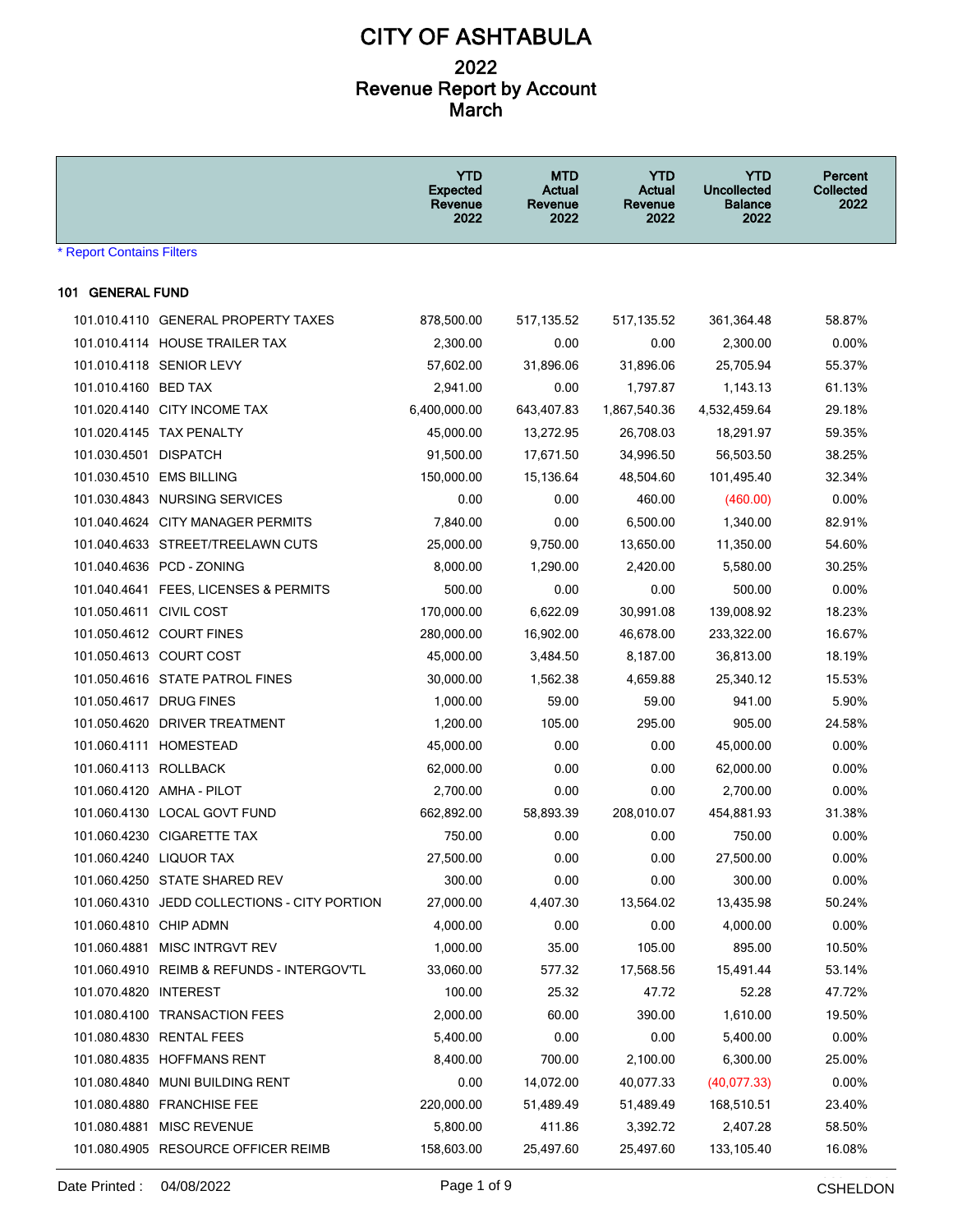|                                               | <b>YTD</b><br><b>Expected</b><br>Revenue<br>2022 | <b>MTD</b><br>Actual<br>Revenue<br>2022 | <b>YTD</b><br>Actual<br>Revenue<br>2022 | YTD<br><b>Uncollected</b><br><b>Balance</b><br>2022 | Percent<br><b>Collected</b><br>2022 |
|-----------------------------------------------|--------------------------------------------------|-----------------------------------------|-----------------------------------------|-----------------------------------------------------|-------------------------------------|
| <b>* Report Contains Filters</b>              |                                                  |                                         |                                         |                                                     |                                     |
| 101.080.4910 REIMB & REFUNDS                  | 0.00                                             | 832.00                                  | 1,010.68                                | (1,010.68)                                          | $0.00\%$                            |
| 101.080.4912 REIMB CRUISER COSTS              | 4,000.00                                         | 182.50                                  | 182.50                                  | 3,817.50                                            | 4.56%                               |
| 101.080.4914 FRANCHISE FEES AQUA              | 56,500.00                                        | 0.00                                    | 0.00                                    | 56,500.00                                           | $0.00\%$                            |
| 101.080.4915 DONATIONS                        | 0.00                                             | 15,000.00                               | 15,000.00                               | (15,000.00)                                         | $0.00\%$                            |
| 101.090.4014 TRANSFER IN - AMC (214-216; 420) | 5,000.00                                         | 0.00                                    | 0.00                                    | 5,000.00                                            | $0.00\%$                            |
| 101.090.4066 TRANSFER IN - UNCLAIMED MONIES   | 26,645.42                                        | 0.00                                    | 0.00                                    | 26,645.42                                           | $0.00\%$                            |
| Sub Total 101 GENERAL FUND                    | 9,555,033.42                                     | 1,450,479.25                            | 3,020,914.59                            | 6,534,118.83                                        | 31.62%                              |
| <b>166 UNCLAIMED MONIES</b>                   |                                                  |                                         |                                         |                                                     |                                     |
| 166.080.4066 UNCLAIMED MONEY                  | 3,000.00                                         | 0.00                                    | 0.00                                    | 3,000.00                                            | 0.00%                               |
| Sub Total 166 UNCLAIMED MONIES                | 3,000.00                                         | 0.00                                    | 0.00                                    | 3,000.00                                            | 0.00%                               |
| <b>192 PARKING DECK</b>                       |                                                  |                                         |                                         |                                                     |                                     |
| 192.090.4001 TRANSFER IN - GENERAL            | 2,500.00                                         | 0.00                                    | 2,500.00                                | 0.00                                                | 100.00%                             |
| Sub Total 192 PARKING DECK                    | 2,500.00                                         | 0.00                                    | 2,500.00                                | 0.00                                                | 100.00%                             |
| 201 POLICE LEVY                               |                                                  |                                         |                                         |                                                     |                                     |
| 201.010.4116 POLICE LEVY                      | 489,293.00                                       | 287,828.69                              | 287,828.69                              | 201,464.31                                          | 58.83%                              |
| 201.060.4111 HOMESTEAD                        | 25,000.00                                        | 0.00                                    | 0.00                                    | 25,000.00                                           | $0.00\%$                            |
| 201.060.4120 AMHA - PILOT                     | 1,600.00                                         | 0.00                                    | 0.00                                    | 1,600.00                                            | $0.00\%$                            |
| 201.090.4001 TRANSFER IN - GENERAL            | 165,000.00                                       | 0.00                                    | 70,625.00                               | 94,375.00                                           | 42.80%                              |
| Sub Total 201 POLICE LEVY                     | 680,893.00                                       | 287,828.69                              | 358,453.69                              | 322,439.31                                          | 52.64%                              |
| 202 STREET LIGHT ASSESSMENTS                  |                                                  |                                         |                                         |                                                     |                                     |
| 202.010.4115 ST LIGHT ASSESSEMENTS            | 303,000.00                                       | 190,367.75                              | 190,367.75                              | 112,632.25                                          | 62.83%                              |
| 202.090.4001 TRANSFER IN - GENERAL            | 150,000.00                                       | 0.00                                    | 68,750.00                               | 81.250.00                                           | 45.83%                              |
| Sub Total 202 STREET LIGHT ASSESSMENTS        | 453,000.00                                       | 190,367.75                              | 259,117.75                              | 193,882.25                                          | 57.20%                              |
| 204 FOOD SERVICE FUND                         |                                                  |                                         |                                         |                                                     |                                     |
| 204.030.4881 MISC CHRGES FOR SVCS             | 45.00                                            | 45.00                                   | 45.00                                   | 0.00                                                | 100.00%                             |
| 204.040.4500 VENDING LICENSES                 | 1,000.00                                         | 0.00                                    | 713.25                                  | 286.75                                              | 71.33%                              |
| 204.040.4550 MOBILE FOOD LICENSES             | 825.00                                           | 236.00                                  | 236.00                                  | 589.00                                              | 28.61%                              |
| 204.040.4620 FOOD SERVICE OPERATION           | 31,015.00                                        | 5,096.30                                | 28,232.30                               | 2,782.70                                            | 91.03%                              |
| 204.040.4625 FOOD ESTABLISHMENTS              | 11,540.00                                        | 6,092.50                                | 12,511.50                               | (971.50)                                            | 108.42%                             |
| 204.080.4881 MISC REVENUE                     | 0.00                                             | 0.00                                    | 50.00                                   | (50.00)                                             | 0.00%                               |
| 204.090.4001 TRANSFER IN - GENERAL            | 40,000.00                                        | 0.00                                    | 10,000.00                               | 30,000.00                                           | 25.00%                              |
| Sub Total 204 FOOD SERVICE FUND               | 84,425.00                                        | 11,469.80                               | 51,788.05                               | 32,636.95                                           | 61.34%                              |

#### **205 S.C.M.R.- PUBLIC WORKS**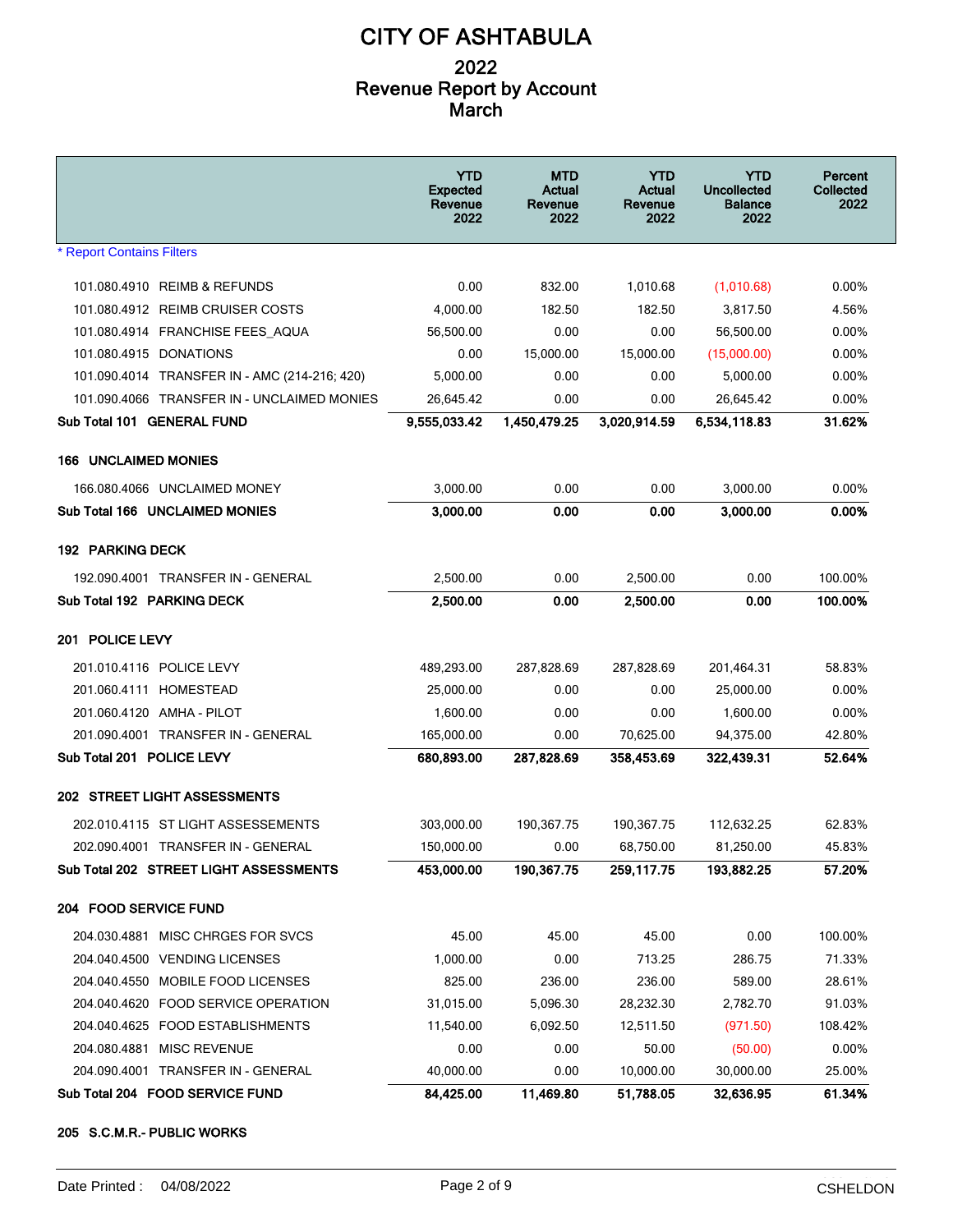|                                        | <b>YTD</b><br><b>Expected</b><br>Revenue<br>2022 | <b>MTD</b><br>Actual<br>Revenue<br>2022 | <b>YTD</b><br>Actual<br>Revenue<br>2022 | <b>YTD</b><br><b>Uncollected</b><br><b>Balance</b><br>2022 | Percent<br>Collected<br>2022 |
|----------------------------------------|--------------------------------------------------|-----------------------------------------|-----------------------------------------|------------------------------------------------------------|------------------------------|
| <b>* Report Contains Filters</b>       |                                                  |                                         |                                         |                                                            |                              |
| 205.030.4910 CHARGES FOR SERVICES      | 100.00                                           | 0.00                                    | 0.00                                    | 100.00                                                     | 0.00%                        |
| 205.060.4250 GASOLINE TAX              | 795,000.00                                       | 65,759.39                               | 197,003.89                              | 597,996.11                                                 | 24.78%                       |
| 205.060.4260 AUTO LICENSE TAX          | 109,000.00                                       | 7,742.80                                | 24,523.73                               | 84,476.27                                                  | 22.50%                       |
| 205.090.4001 TRANSFER IN - GENERAL     | 75,000.00                                        | 0.00                                    | 0.00                                    | 75,000.00                                                  | 0.00%                        |
| Sub Total 205 S.C.M.R.- PUBLIC WORKS   | 979,100.00                                       | 73,502.19                               | 221,527.62                              | 757,572.38                                                 | 22.63%                       |
| <b>206 STATE HIGHWAY</b>               |                                                  |                                         |                                         |                                                            |                              |
| 206.060.4250 GASOLINE TAX              | 62,500.00                                        | 5,331.84                                | 15,973.29                               | 46,526.71                                                  | 25.56%                       |
| 206.060.4260 AUTO LICENSE TAX          | 7,500.00                                         | 627.79                                  | 1,988.41                                | 5,511.59                                                   | 26.51%                       |
| Sub Total 206 STATE HIGHWAY            | 70,000.00                                        | 5,959.63                                | 17,961.70                               | 52,038.30                                                  | 25.66%                       |
| <b>208 PUBLIC HEALTH/NURSING</b>       |                                                  |                                         |                                         |                                                            |                              |
| 208.030.4541 BIRTH CERTIFICATES        | 60,000.00                                        | 6,750.00                                | 13,750.00                               | 46.250.00                                                  | 22.92%                       |
| 208.030.4542 DEATH CERTIFICATES        | 25,000.00                                        | 2,375.00                                | 9,425.00                                | 15,575.00                                                  | 37.70%                       |
| 208.030.4543 BURIAL PERMITS            | 1,200.00                                         | 132.00                                  | 432.00                                  | 768.00                                                     | 36.00%                       |
| 208.030.4545 HEALTH MONITORING DEVICES | 25.00                                            | 0.00                                    | 24.00                                   | 1.00                                                       | 96.00%                       |
| 208.030.4550 MISC CHARGES FOR SERVICES | 125.00                                           | 23.78                                   | 52.68                                   | 72.32                                                      | 42.14%                       |
| 208.030.4843 NURSING SERVICES          | 3,000.00                                         | 260.00                                  | 183.32                                  | 2,816.68                                                   | 6.11%                        |
| 208.030.4850 TOBACCO VENDOR LICENSES   | 1,100.00                                         | 0.00                                    | 50.00                                   | 1,050.00                                                   | 4.55%                        |
| 208.040.4400 PARKS & CAMPS             | 1,200.00                                         | 0.00                                    | 0.00                                    | 1,200.00                                                   | 0.00%                        |
| 208.040.4530 POOLS & SPAS              | 1,180.00                                         | 0.00                                    | 0.00                                    | 1,180.00                                                   | 0.00%                        |
| 208.040.4531 STATE SUBSIDY             | 3,587.76                                         | 0.00                                    | 0.00                                    | 3,587.76                                                   | 0.00%                        |
| 208.040.4535 MARINA LICENSES           | 2,698.00                                         | 2,127.00                                | 2,127.00                                | 571.00                                                     | 78.84%                       |
| 208.040.4539 MISC LICENSES             | 430.00                                           | 0.00                                    | 752.50                                  | (322.50)                                                   | 175.00%                      |
| 208.060.4260 VITAL STATISTICS          | 1.625.00                                         | 0.00                                    | 0.00                                    | 1,625.00                                                   | 0.00%                        |
| 208.060.4950 FEDERAL GRANTS            | 208,043.60                                       | 0.00                                    | 119,146.00                              | 88,897.60                                                  | 57.27%                       |
| 208.090.4001 TRANSFER IN - GENERAL     | 326,000.00                                       | 0.00                                    | 65,200.00                               | 260,800.00                                                 | 20.00%                       |
| Sub Total 208 PUBLIC HEALTH/NURSING    | 635,214.36                                       | 11,667.78                               | 211,142.50                              | 424,071.86                                                 | 33.24%                       |
| 209 AUTO REG/PERM TAX                  |                                                  |                                         |                                         |                                                            |                              |
| 209.060.4260 AUTO LICENSE TAX          | 150,000.00                                       | 12,725.00                               | 36,800.00                               | 113,200.00                                                 | 24.53%                       |
| 209.070.4820 INTEREST                  | 100.00                                           | 0.00                                    | 14.13                                   | 85.87                                                      | 14.13%                       |
| Sub Total 209 AUTO REG/PERM TAX        | 150,100.00                                       | 12,725.00                               | 36,814.13                               | 113,285.87                                                 | 24.53%                       |
| 210 IND ALCOHOL TREATMENT              |                                                  |                                         |                                         |                                                            |                              |
| 210.050.4620 DRIVER TREATMENT          | 6,000.00                                         | 309.50                                  | 1,034.50                                | 4,965.50                                                   | 17.24%                       |
| 210.060.4620 IDAT - STATE              | 6,000.00                                         | 3,086.84                                | 3,086.84                                | 2,913.16                                                   | 51.45%                       |
| Sub Total 210 IND ALCOHOL TREATMENT    | 12,000.00                                        | 3,396.34                                | 4,121.34                                | 7,878.66                                                   | 34.34%                       |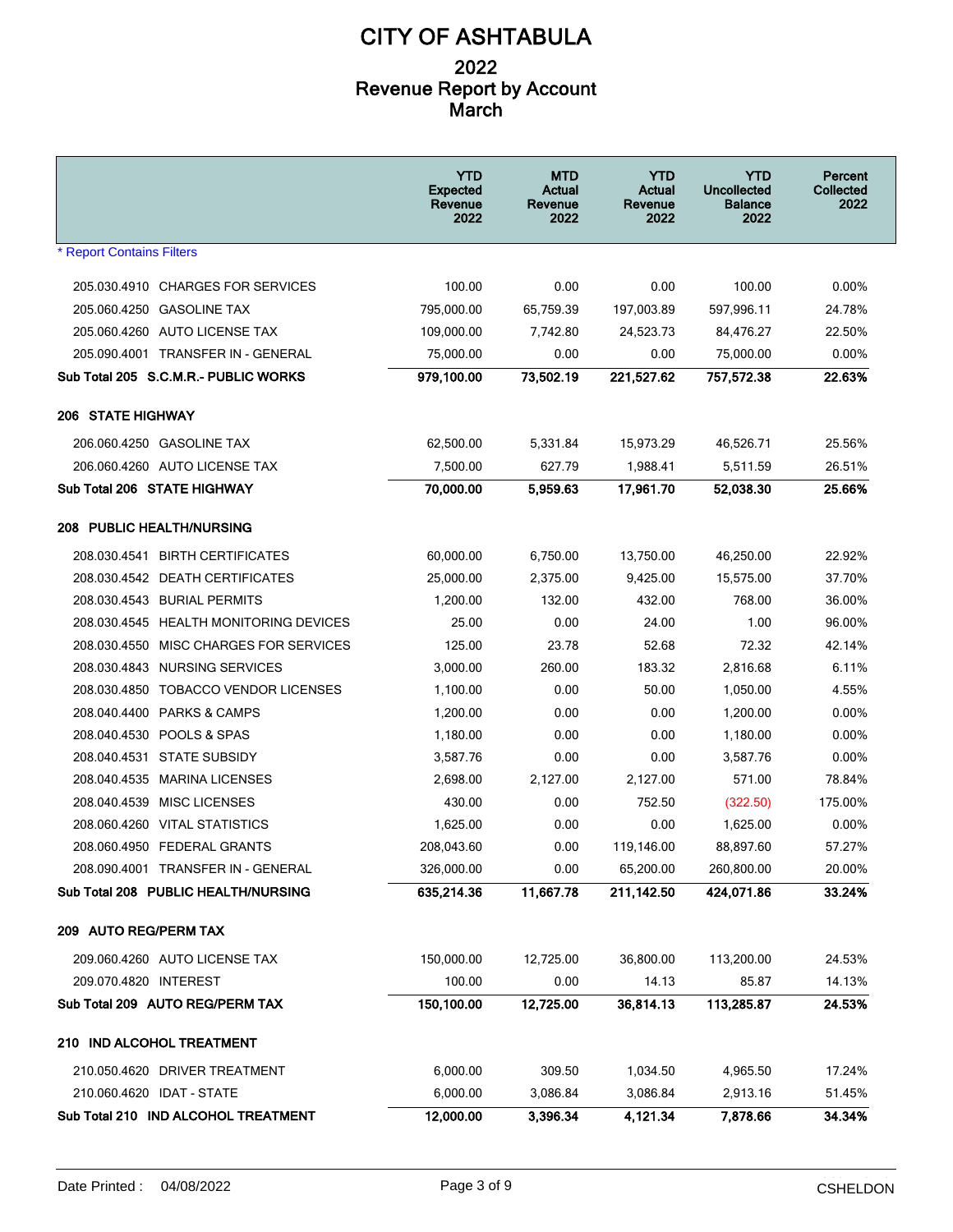|                                             | <b>YTD</b><br><b>Expected</b><br>Revenue<br>2022 | MTD<br>Actual<br>Revenue<br>2022 | YTD<br>Actual<br>Revenue<br>2022 | <b>YTD</b><br><b>Uncollected</b><br><b>Balance</b><br>2022 | Percent<br>Collected<br>2022 |
|---------------------------------------------|--------------------------------------------------|----------------------------------|----------------------------------|------------------------------------------------------------|------------------------------|
| <b>* Report Contains Filters</b>            |                                                  |                                  |                                  |                                                            |                              |
| 212 PAVING LEVY                             |                                                  |                                  |                                  |                                                            |                              |
| 212.010.4116 PAVING LEVY                    | 805,993.00                                       | 445,009.59                       | 445,009.59                       | 360,983.41                                                 | 55.21%                       |
| 212.060.4111 HOMESTEAD                      | 40,000.00                                        | 0.00                             | 0.00                             | 40.000.00                                                  | 0.00%                        |
| 212.060.4113 ROLLBACKS                      | 50.000.00                                        | 0.00                             | 0.00                             | 50,000.00                                                  | 0.00%                        |
| 212.060.4120 AMHA - PILOT                   | 2,565.00                                         | 0.00                             | 0.00                             | 2,565.00                                                   | 0.00%                        |
| Sub Total 212 PAVING LEVY                   | 898,558.00                                       | 445,009.59                       | 445,009.59                       | 453,548.41                                                 | 49.52%                       |
| 214 AMC PROBATION                           |                                                  |                                  |                                  |                                                            |                              |
| 214.030.4100 PROBATION MONITORING           | 35.000.00                                        | 3,668.04                         | 8,983.04                         | 26,016.96                                                  | 25.67%                       |
| Sub Total 214 AMC PROBATION                 | 35,000.00                                        | 3,668.04                         | 8,983.04                         | 26,016.96                                                  | 25.67%                       |
| 215 AMC COMPUTER                            |                                                  |                                  |                                  |                                                            |                              |
| 215.050.4613 COURT COSTS                    | 28,000.00                                        | 1,490.32                         | 4,892.52                         | 23,107.48                                                  | 17.47%                       |
| 215.090.4024 TRANSFER IN - COURT SPECIAL    | 25,000.00                                        | 15,000.00                        | 25,000.00                        | 0.00                                                       | 100.00%                      |
| Sub Total 215 AMC COMPUTER                  | 53,000.00                                        | 16,490.32                        | 29,892.52                        | 23,107.48                                                  | 56.40%                       |
| 216 AMC SECURITY                            |                                                  |                                  |                                  |                                                            |                              |
| 216.050.4613 COURT COSTS                    | 28,000.00                                        | 1,487.00                         | 4,914.00                         | 23,086.00                                                  | 17.55%                       |
| 216.090.4025 TRANSFER IN - COURT SPECIAL    | 10,000.00                                        | 0.00                             | 0.00                             | 10,000.00                                                  | 0.00%                        |
| Sub Total 216 AMC SECURITY                  | 38,000.00                                        | 1,487.00                         | 4,914.00                         | 33,086.00                                                  | 12.93%                       |
| 217 LAW ENFORCEMENT TRUST                   |                                                  |                                  |                                  |                                                            |                              |
| 217.050.4100 LETF - FINES & FORFEITURES     | 30,000.00                                        | 4,776.46                         | 4,776.46                         | 25,223.54                                                  | 15.92%                       |
| Sub Total 217 LAW ENFORCEMENT TRUST         | 30,000.00                                        | 4,776.46                         | 4,776.46                         | 25,223.54                                                  | 15.92%                       |
| 218 IDIAM                                   |                                                  |                                  |                                  |                                                            |                              |
| 218.060.4620 IDIAM - OVI                    | 6,750.00                                         | 326.11                           | 1,081.69                         | 5,668.31                                                   | 16.03%                       |
| Sub Total 218 IDIAM                         | 6,750.00                                         | 326.11                           | 1,081.69                         | 5,668.31                                                   | 16.03%                       |
| 219 MOTOR VEHICLE LICENSE                   |                                                  |                                  |                                  |                                                            |                              |
| 219.060.4150 MOTOR VEHICLE TAX -            | 37,500.00                                        | 3,181.25                         | 9,200.00                         | 28,300.00                                                  | 24.53%                       |
| Sub Total 219 MOTOR VEHICLE LICENSE         | 37,500.00                                        | 3,181.25                         | 9,200.00                         | 28,300.00                                                  | 24.53%                       |
| 220 COURT SPECIAL PROJECTS                  |                                                  |                                  |                                  |                                                            |                              |
| 220.050.4200 AMC SPECIAL PROJECTS           | 75,000.00                                        | 4,954.00                         | 16,953.75                        | 58,046.25                                                  | 22.61%                       |
| 220.050.4616 RECOVERY COURT                 | 20,000.00                                        | 0.00                             | 0.00                             | 20,000.00                                                  | $0.00\%$                     |
| 220.090.4033 TRANSFER IN - INDIGENT ALCOHOL | 9,508.00                                         | 0.00                             | 0.00                             | 9,508.00                                                   | 0.00%                        |
| Sub Total 220 COURT SPECIAL PROJECTS        | 104,508.00                                       | 4,954.00                         | 16,953.75                        | 87,554.25                                                  | 16.22%                       |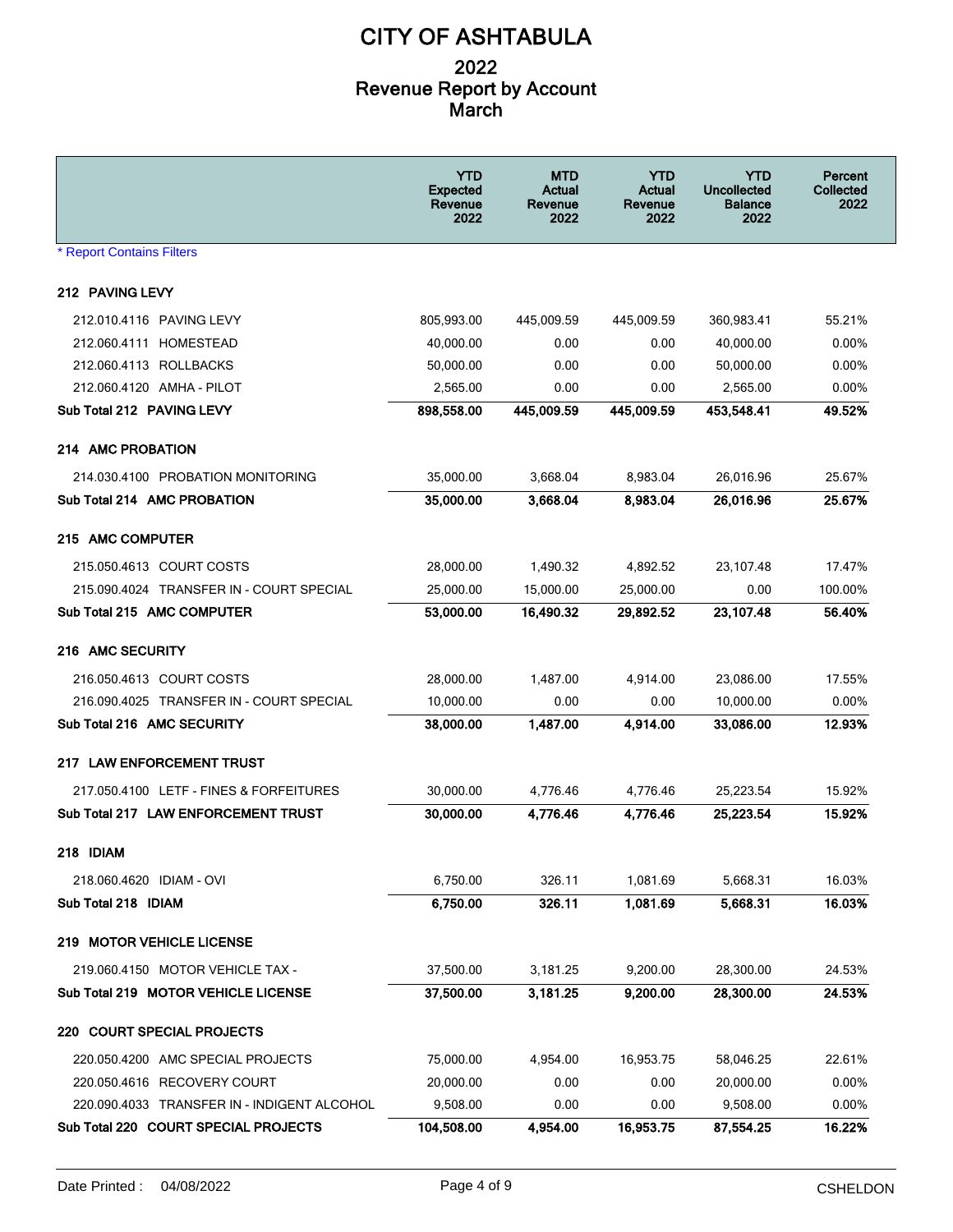|                                        | <b>YTD</b><br><b>Expected</b><br>Revenue<br>2022 | <b>MTD</b><br>Actual<br>Revenue<br>2022 | <b>YTD</b><br>Actual<br>Revenue<br>2022 | <b>YTD</b><br><b>Uncollected</b><br><b>Balance</b><br>2022 | Percent<br><b>Collected</b><br>2022 |
|----------------------------------------|--------------------------------------------------|-----------------------------------------|-----------------------------------------|------------------------------------------------------------|-------------------------------------|
| <b>* Report Contains Filters</b>       |                                                  |                                         |                                         |                                                            |                                     |
| <b>225 SANITATION</b>                  |                                                  |                                         |                                         |                                                            |                                     |
| 225.030.4500 TRASH FEES                | 1,120,000.00                                     | 159,739.50                              | 357,984.04                              | 762,015.96                                                 | 31.96%                              |
| 225.030.4501 LATE CHARGES              | 25,000.00                                        | 2.255.49                                | 6,320.87                                | 18,679.13                                                  | 25.28%                              |
| 225.030.4530 REFUSE COLLECTIONS - PRVT | 200,000.00                                       | 12,395.20                               | 27,664.80                               | 172,335.20                                                 | 13.83%                              |
| 225.030.4535 COMMERCIAL CONTAINERS     | 425,000.00                                       | 28,765.00                               | 100,329.64                              | 324,670.36                                                 | 23.61%                              |
| 225.030.4545 SPECIAL PICKUPS           | 6,500.00                                         | 1,075.00                                | 1,465.00                                | 5,035.00                                                   | 22.54%                              |
| 225.030.4550 RECYCLING                 | 3,500.00                                         | 0.00                                    | 0.00                                    | 3,500.00                                                   | $0.00\%$                            |
| 225.030.4632 DELINQUENT TRASH FEES     | 300,000.00                                       | 152,633.59                              | 152,633.59                              | 147,366.41                                                 | 50.88%                              |
| 225.060.4575 RECYCLE - INTGVT          | 12,480.00                                        | 960.00                                  | 5,760.00                                | 6,720.00                                                   | 46.15%                              |
| 225.080.4700 OVER/SHORT                | 0.00                                             | 12.00                                   | 12.00                                   | (12.00)                                                    | $0.00\%$                            |
| Sub Total 225 SANITATION               | 2,092,480.00                                     | 357,835.78                              | 652,169.94                              | 1,440,310.06                                               | 31.17%                              |
| 231 FIRE PENSION                       |                                                  |                                         |                                         |                                                            |                                     |
| 231.010.4110 GENERAL PROPERTY TAX      | 276,993.00                                       | 152,443.57                              | 152,443.57                              | 124,549.43                                                 | 55.04%                              |
| 231.010.4114 HOUSE TRAILER TAX         | 500.00                                           | 0.00                                    | 0.00                                    | 500.00                                                     | $0.00\%$                            |
| 231.060.4111 HOMESTEAD - INTGVT        | 14,000.00                                        | 0.00                                    | 0.00                                    | 14,000.00                                                  | $0.00\%$                            |
| 231.060.4113 ROLLBACK - INTGVT         | 18,500.00                                        | 0.00                                    | 0.00                                    | 18,500.00                                                  | 0.00%                               |
| 231.060.4120 AMHA - INTGVT             | 850.00                                           | 0.00                                    | 0.00                                    | 850.00                                                     | $0.00\%$                            |
| 231.090.4001 TRANSFER IN - GENERAL     | 100,000.00                                       | 0.00                                    | 70,000.00                               | 30,000.00                                                  | 70.00%                              |
| Sub Total 231 FIRE PENSION             | 410,843.00                                       | 152,443.57                              | 222,443.57                              | 188,399.43                                                 | 54.14%                              |
| 232 POLICE PENSION                     |                                                  |                                         |                                         |                                                            |                                     |
| 232.010.4110 GENERAL PROPERTY TAX      | 276,993.00                                       | 152,443.57                              | 152,443.57                              | 124,549.43                                                 | 55.04%                              |
| 232.010.4114 HOUSE TRAILER TAX         | 500.00                                           | 0.00                                    | 0.00                                    | 500.00                                                     | $0.00\%$                            |
| 232.060.4111 HOMESTEAD - INTGVT        | 14,000.00                                        | 0.00                                    | 0.00                                    | 14,000.00                                                  | $0.00\%$                            |
| 232.060.4113 ROLLBACK - INTGVT         | 18,500.00                                        | 0.00                                    | 0.00                                    | 18,500.00                                                  | 0.00%                               |
| 232.060.4120 AMHA - INTGVT             | 850.00                                           | 0.00                                    | 0.00                                    | 850.00                                                     | 0.00%                               |
| 232.090.4001 TRANSFER IN - GENERAL     | 160,000.00                                       | 0.00                                    | 90,000.00                               | 70,000.00                                                  | 56.25%                              |
| Sub Total 232 POLICE PENSION           | 470,843.00                                       | 152,443.57                              | 242,443.57                              | 228,399.43                                                 | 51.49%                              |
| 233 PARKS & RECREATION                 |                                                  |                                         |                                         |                                                            |                                     |
| 233.010.4117 PARK LEVY                 | 293,575.00                                       | 172,697.22                              | 172,697.22                              | 120,877.78                                                 | 58.83%                              |
| 233.060.4111 HOMESTEAD                 | 14,500.00                                        | 0.00                                    | 0.00                                    | 14,500.00                                                  | $0.00\%$                            |
| 233.060.4120 AMHA - PILOT              | 900.00                                           | 0.00                                    | 0.00                                    | 900.00                                                     | 0.00%                               |
| 233.080.4912 DONATIONS FOR PRGRMS      | 0.00                                             | 600.00                                  | 629.96                                  | (629.96)                                                   | 0.00%                               |
| Sub Total 233 PARKS & RECREATION       | 308,975.00                                       | 173,297.22                              | 173,327.18                              | 135,647.82                                                 | 56.10%                              |
| 240 MARINA FUND                        |                                                  |                                         |                                         |                                                            |                                     |
| 240.040.4410 MARINA & BOAT DOCKS       | 13,475.00                                        | 0.00                                    | 0.00                                    | 13,475.00                                                  | 0.00%                               |
|                                        |                                                  |                                         |                                         |                                                            | وينتوه والوواو                      |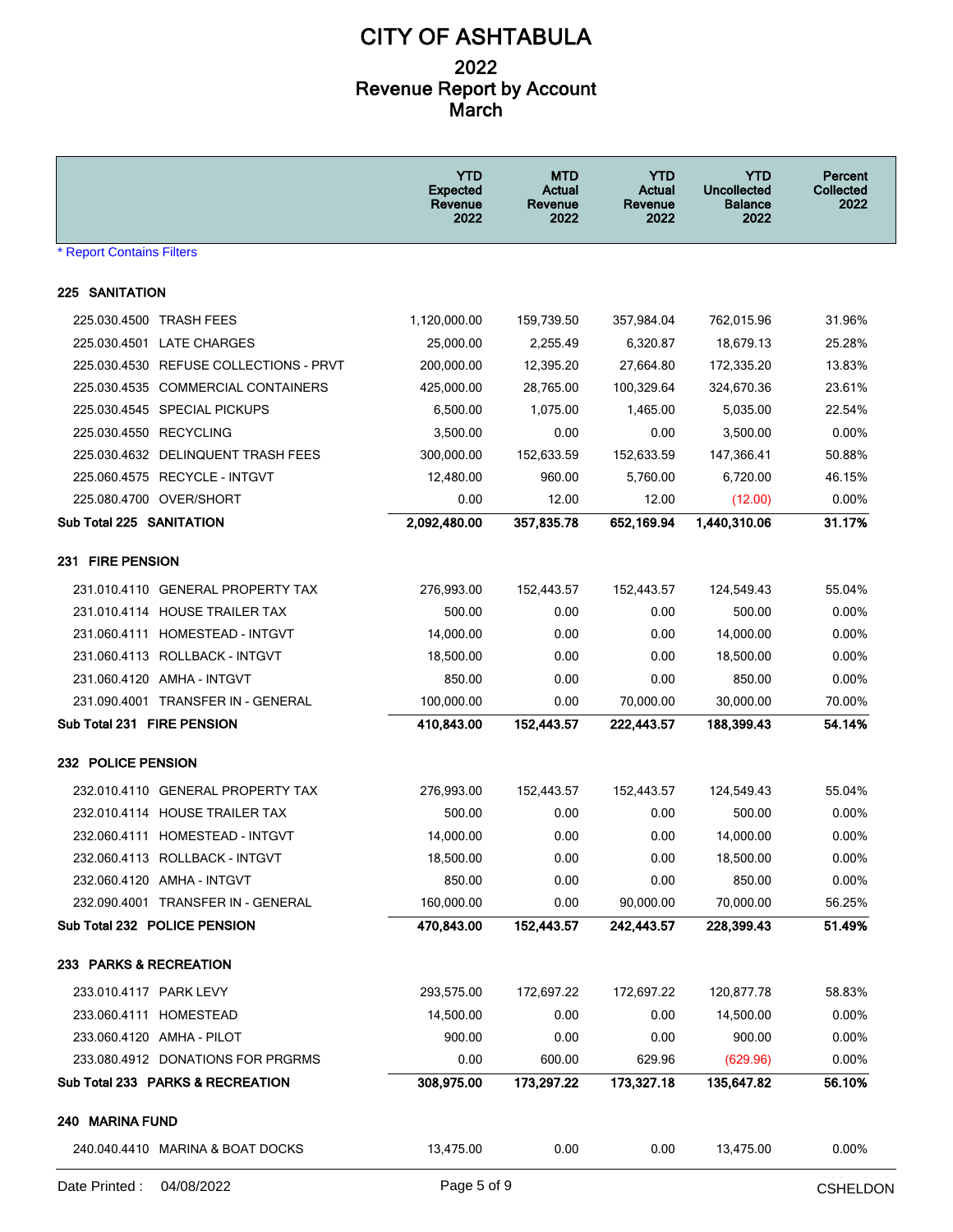|                                            | <b>YTD</b><br><b>Expected</b><br>Revenue<br>2022 | <b>MTD</b><br>Actual<br>Revenue<br>2022 | <b>YTD</b><br>Actual<br>Revenue<br>2022 | YTD<br><b>Uncollected</b><br><b>Balance</b><br>2022 | Percent<br><b>Collected</b><br>2022 |
|--------------------------------------------|--------------------------------------------------|-----------------------------------------|-----------------------------------------|-----------------------------------------------------|-------------------------------------|
| <b>* Report Contains Filters</b>           |                                                  |                                         |                                         |                                                     |                                     |
| Sub Total 240 MARINA FUND                  | 13,475.00                                        | 0.00                                    | 0.00                                    | 13,475.00                                           | 0.00%                               |
| 261 LOCAL FISCAL RECOVERY FUND             |                                                  |                                         |                                         |                                                     |                                     |
| 261.060.4950 FEDERAL GRANTS                | 943,649.92                                       | 3,767.25                                | 3,767.25                                | 939,882.67                                          | 0.40%                               |
| Sub Total 261 LOCAL FISCAL RECOVERY FUND   | 943,649.92                                       | 3,767.25                                | 3,767.25                                | 939,882.67                                          | 0.40%                               |
| <b>263 POLICE GRANTS</b>                   |                                                  |                                         |                                         |                                                     |                                     |
| 263.060.4950 FEDERAL GRANTS                | 25,000.00                                        | 4,083.80                                | 5,591.14                                | 19,408.86                                           | 22.36%                              |
| 263.060.4951 NON-FEDERAL GRANTS            | 8,948.00                                         | 0.00                                    | 4,474.23                                | 4,473.77                                            | 50.00%                              |
| Sub Total 263 POLICE GRANTS                | 33,948.00                                        | 4,083.80                                | 10,065.37                               | 23,882.63                                           | 29.65%                              |
| <b>264 FIRE GRANTS</b>                     |                                                  |                                         |                                         |                                                     |                                     |
| 264.060.4950 FIRE GRANTS                   | 3,000.00                                         | 0.00                                    | 0.00                                    | 3,000.00                                            | 0.00%                               |
| Sub Total 264 FIRE GRANTS                  | 3.000.00                                         | 0.00                                    | 0.00                                    | 3,000.00                                            | $0.00\%$                            |
| 290 CDBG                                   |                                                  |                                         |                                         |                                                     |                                     |
| 290.060.4115 ALLOCATION GRANT              | 100,000.00                                       | 0.00                                    | 0.00                                    | 100,000.00                                          | 0.00%                               |
| 290.060.4451 PRGM INCOME HOME HOUSING      | 1,500.00                                         | 0.00                                    | 0.00                                    | 1,500.00                                            | 0.00%                               |
| Sub Total 290 CDBG                         | 101,500.00                                       | 0.00                                    | 0.00                                    | 101,500.00                                          | 0.00%                               |
| 291 HOUSING CODE ENFROMT                   |                                                  |                                         |                                         |                                                     |                                     |
| 291.030.4632 DELINQUENT - WEEDS            | 1,500.00                                         | 0.00                                    | 0.00                                    | 1,500.00                                            | 0.00%                               |
| 291.040.4500 CODE ENFORCEMENT - RENTAL     | 165,000.00                                       | 23,984.67                               | 46, 167. 17                             | 118,832.83                                          | 27.98%                              |
| 291.040.4501 CODE ENFORCEMENT - INSPECTION | 9,000.00                                         | 0.00                                    | 0.00                                    | 9,000.00                                            | $0.00\%$                            |
| 291.040.4502 CODE ENFORCEMENT - VACANCY    | 6,000.00                                         | 0.00                                    | 2.600.00                                | 3,400.00                                            | 43.33%                              |
| 291.050.4881 MISC FINES                    | 1,500.00                                         | 0.00                                    | 0.00                                    | 1,500.00                                            | 0.00%                               |
| 291.060.4810 CHIP ADMIN                    | 15,000.00                                        | 0.00                                    | 0.00                                    | 15,000.00                                           | 0.00%                               |
| 291.090.4001 TRANSFER IN - GENERAL         | 150,000.00                                       | 0.00                                    | 25,000.00                               | 125,000.00                                          | 16.67%                              |
| Sub Total 291 HOUSING CODE ENFRCMT         | 348,000.00                                       | 23,984.67                               | 73,767.17                               | 274,232.83                                          | 21.20%                              |
| 412 PERM IMPROVEMENT                       |                                                  |                                         |                                         |                                                     |                                     |
| 412.010.4110 GENERAL PROPERTY TAX          | 426,112.00                                       | 234,528.58                              | 234,528.58                              | 191,583.42                                          | 55.04%                              |
| 412.010.4114 HOUSE TRAILER TAX             | 800.00                                           | 0.00                                    | 0.00                                    | 800.00                                              | 0.00%                               |
| 412.020.4140 CITY INCOME TAX               | 683,500.00                                       | 71,489.74                               | 207,504.37                              | 475,995.63                                          | 30.36%                              |
| 412.060.4105 GRANT STATE/FED               | 0.00                                             | 32,945.37                               | 32,945.37                               | (32, 945.37)                                        | 0.00%                               |
| 412.060.4111 HOMESTEAD                     | 20,000.00                                        | 0.00                                    | 0.00                                    | 20,000.00                                           | 0.00%                               |
| 412.060.4113 ROLLBACK                      | 26,500.00                                        | 0.00                                    | 0.00                                    | 26,500.00                                           | 0.00%                               |
| 412.060.4120 AMHA - PILOT                  | 1,300.00                                         | 0.00                                    | 0.00                                    | 1,300.00                                            | 0.00%                               |
| Sub Total 412 PERM IMPROVEMENT             | 1,158,212.00                                     | 338,963.69                              | 474,978.32                              | 683,233.68                                          | 41.01%                              |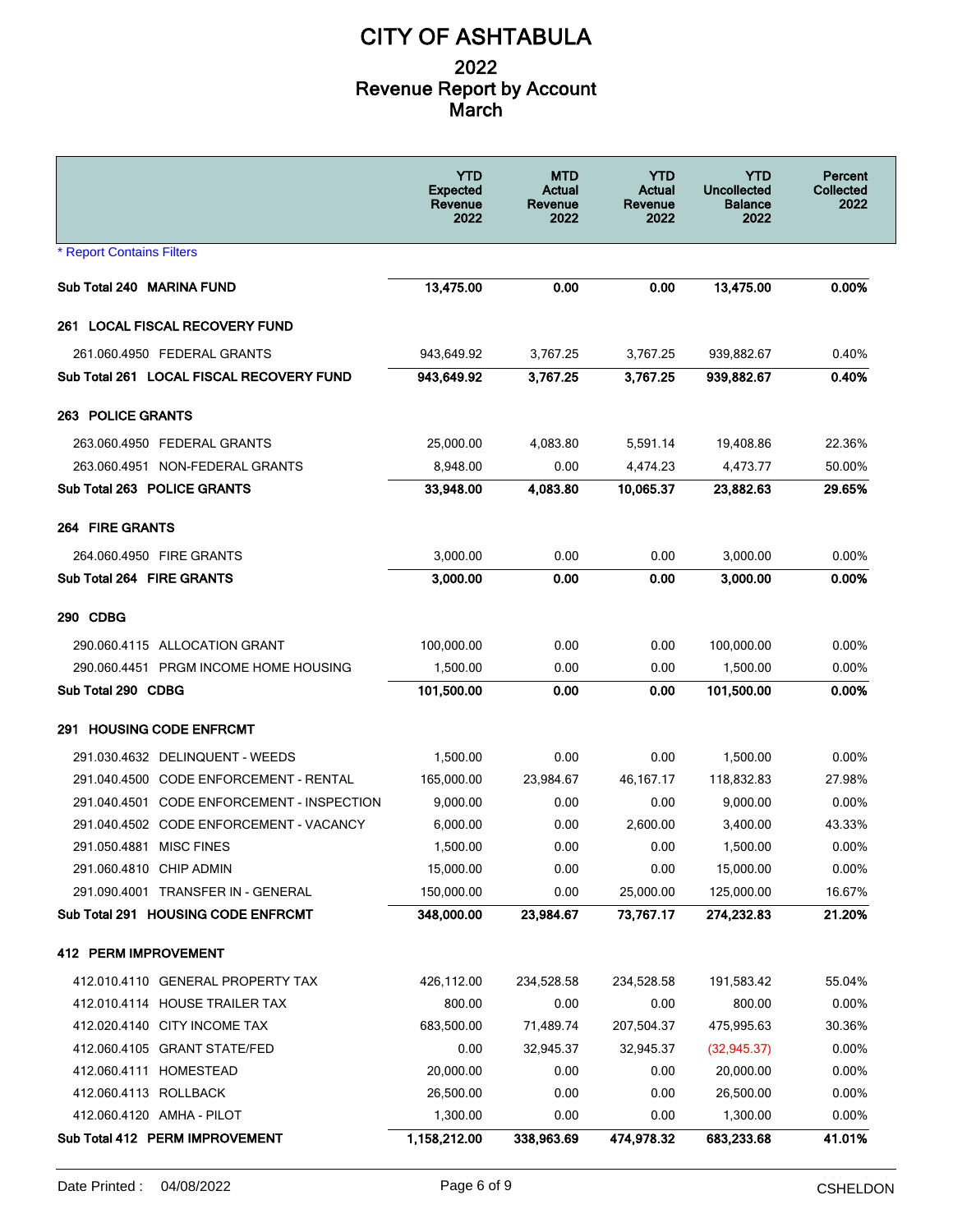|                                              | <b>YTD</b><br><b>Expected</b><br>Revenue<br>2022 | <b>MTD</b><br>Actual<br>Revenue<br>2022 | <b>YTD</b><br>Actual<br>Revenue<br>2022 | <b>YTD</b><br><b>Uncollected</b><br><b>Balance</b><br>2022 | Percent<br>Collected<br>2022 |
|----------------------------------------------|--------------------------------------------------|-----------------------------------------|-----------------------------------------|------------------------------------------------------------|------------------------------|
| * Report Contains Filters                    |                                                  |                                         |                                         |                                                            |                              |
| 503 WPC/WASTEWATER                           |                                                  |                                         |                                         |                                                            |                              |
| 503.030.4100 ADMN CHRG                       | 350,000.00                                       | 54,238.72                               | 128,712.98                              | 221,287.02                                                 | 36.78%                       |
| 503.030.4500 SEWER                           | 2,100,000.00                                     | 333,221.77                              | 707,003.54                              | 1,392,996.46                                               | 33.67%                       |
| 503.030.4501 LATE CHARGES                    | 45,000.00                                        | 4,472.08                                | 11,803.51                               | 33,196.49                                                  | 26.23%                       |
| 503.030.4561 DELQ SEWER RENT                 | 425,000.00                                       | 283,353.94                              | 283,353.94                              | 141,646.06                                                 | 66.67%                       |
| 503.030.4600<br>INDUSTRIAL PRE-TREATMENT     | 45,000.00                                        | 6,468.00                                | 13,599.07                               | 31,400.93                                                  | 30.22%                       |
| 503.030.4960 COUNTY SEWER                    | 515,000.00                                       | 58,551.31                               | 141,234.83                              | 373,765.17                                                 | 27.42%                       |
| 503.030.4961<br><b>COUNTY PENALTY</b>        | 8,500.00                                         | 899.14                                  | 2,155.33                                | 6,344.67                                                   | 25.36%                       |
| 503.040.4641 FEES, LICENSES & PERMITS        | 2,500.00                                         | 1,000.00                                | 1,000.00                                | 1,500.00                                                   | 40.00%                       |
| 503.080.4250 TAP IN - OUTSIDE                | 1,500.00                                         | 0.00                                    | 0.00                                    | 1,500.00                                                   | 0.00%                        |
| 503.080.4910 REIMB & REFUNDS                 | 0.00                                             | 0.00                                    | 84.00                                   | (84.00)                                                    | 0.00%                        |
| Sub Total 503 WPC/WASTEWATER                 | 3,492,500.00                                     | 742,204.96                              | 1,288,947.20                            | 2,203,552.80                                               | 36.91%                       |
|                                              |                                                  |                                         |                                         |                                                            |                              |
| 504 WPC CAPITAL                              |                                                  |                                         |                                         |                                                            |                              |
| 504.030.4200 RET BASIN/ CPTL DEBT CHG        | 375,000.00                                       | 51,846.45                               | 122,769.78                              | 252,230.22                                                 | 32.74%                       |
| 504.030.4261 DELQ RETENTION BASIN            | 75,000.00                                        | 2,575.01                                | 2,575.01                                | 72,424.99                                                  | 3.43%                        |
| 504.030.4505 CAPITAL CHARGE                  | 500,000.00                                       | 75,076.54                               | 161,790.40                              | 338,209.60                                                 | 32.36%                       |
| 504 030.4561 DELQ CAPITAL CHRG               | 75,000.00                                        | 50,606.05                               | 50,606.05                               | 24,393.95                                                  | 67.47%                       |
| 504.060.4310 JEDD INC TAX COLLECTIONS - WWTP | 12,000.00                                        | 1,934.92                                | 5,954.98                                | 6,045.02                                                   | 49.62%                       |
| 504.080.4100 LOAN PROCEEDS                   | 50,000.00                                        | 0.00                                    | 0.00                                    | 50,000.00                                                  | 0.00%                        |
| 504.080.4910 REIM & REFUNDS                  | 0.00                                             | 34,280.00                               | 34,280.00                               | (34, 280.00)                                               | 0.00%                        |
| Sub Total 504 WPC CAPITAL                    | 1,087,000.00                                     | 216,318.97                              | 377,976.22                              | 709,023.78                                                 | 34.77%                       |
| 602 SELF INSURANCE                           |                                                  |                                         |                                         |                                                            |                              |
| 602.030.4910 CHARGES FOR SERVICES            | 2,844,567.00                                     | 0.00                                    | 0.00                                    | 2,844,567.00                                               | $0.00\%$                     |
| 602.080.4910 REIMB & REFUNDS                 | 120,000.00                                       | 9,213.00                                | 27,964.00                               | 92,036.00                                                  | 23.30%                       |
| 602.090.4001 TRANSFER IN - GENERAL           | 0.00                                             | 140,093.92                              | 419,393.88                              | (419, 393.88)                                              | 0.00%                        |
| 602.090.4003 TRANSFER IN - WPC               | 0.00                                             | 30,718.99                               | 92,220.33                               | (92, 220.33)                                               | $0.00\%$                     |
| 602.090.4004 TRANSFER IN - FOOD SERVICE      | 0.00                                             | 908.60                                  | 2,723.88                                | (2,723.88)                                                 | 0.00%                        |
| 602.090.4008 TRANSFER IN - POLICE LEVY       | 0.00                                             | 10,796.41                               | 32,360.97                               | (32,360.97)                                                | 0.00%                        |
| 602.090.4014 TRANSFER IN - AMC PROBATION     | 0.00                                             | 843.18                                  | 2,529.54                                | (2,529.54)                                                 | 0.00%                        |
| 602.090.4020 TRANSFER IN - PUBLIC WORKS      | 0.00                                             | 13,243.29                               | 41,942.01                               | (41, 942.01)                                               | 0.00%                        |
| 602.090.4025 TRANSFER IN - SANITATION        | 0.00                                             | 17,815.29                               | 55,314.81                               | (55, 314.81)                                               | $0.00\%$                     |
| 602.090.4045 TRANSFER IN - HEALTH/NURSING    | 0.00                                             | 2,666.55                                | 8,002.22                                | (8,002.22)                                                 | 0.00%                        |
| 602.090.4090 TRANSFER IN - COURT SPECIAL     | 0.00                                             | 1,176.24                                | 3,120.44                                | (3, 120.44)                                                | 0.00%                        |
| 602.090.4091 TRANSFER IN - CODE ENF          | 0.00                                             | 6,806.22                                | 20,227.70                               | (20, 227.70)                                               | 0.00%                        |
| Sub Total 602 SELF INSURANCE                 | 2,964,567.00                                     | 234,281.69                              | 705,799.78                              | 2,258,767.22                                               | 23.81%                       |

#### **622 WORKERS' COMPENSATION**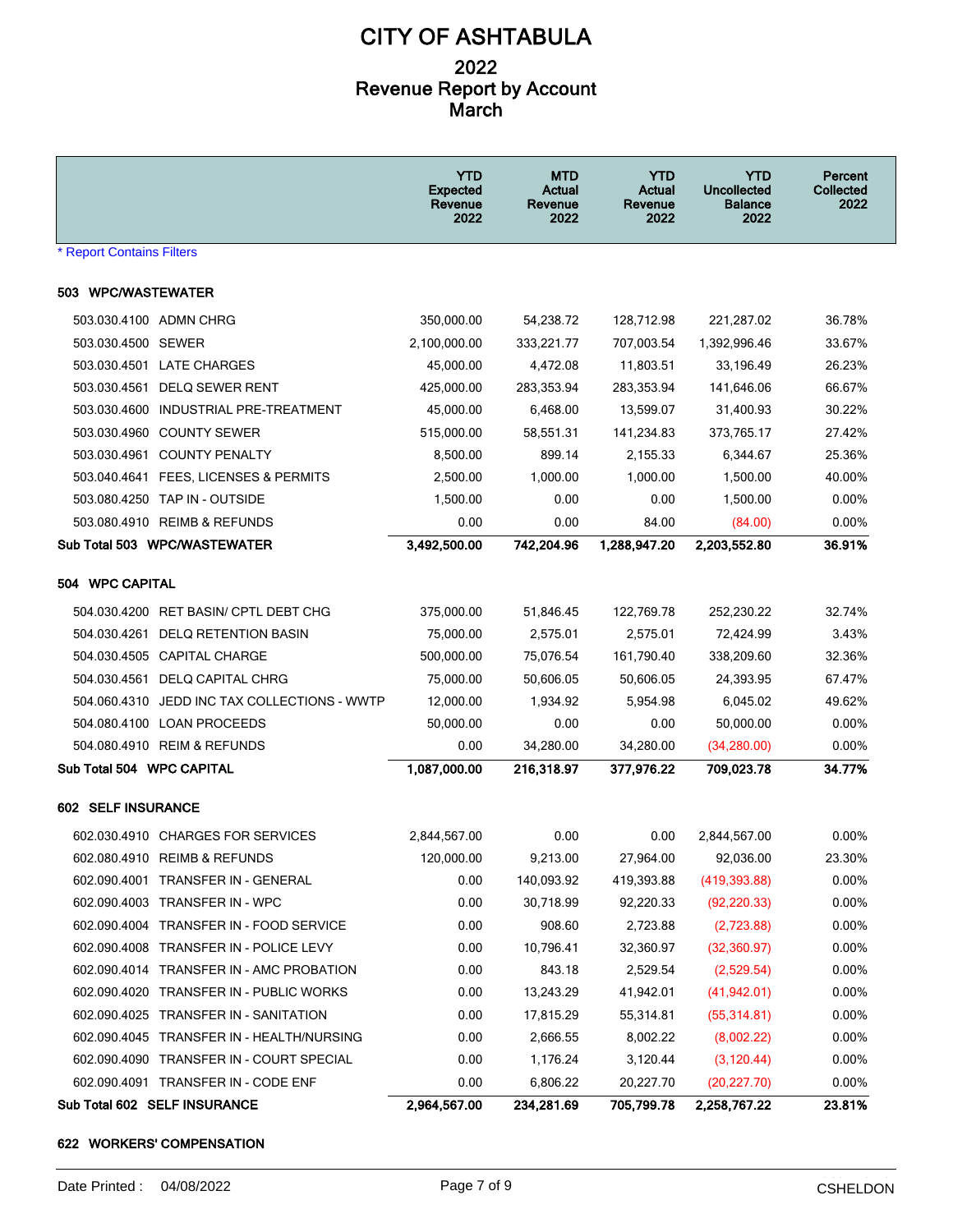|                                                   | <b>YTD</b><br><b>Expected</b><br>Revenue<br>2022 | <b>MTD</b><br>Actual<br>Revenue<br>2022 | <b>YTD</b><br>Actual<br>Revenue<br>2022 | <b>YTD</b><br><b>Uncollected</b><br><b>Balance</b><br>2022 | Percent<br><b>Collected</b><br>2022 |
|---------------------------------------------------|--------------------------------------------------|-----------------------------------------|-----------------------------------------|------------------------------------------------------------|-------------------------------------|
| <b>* Report Contains Filters</b>                  |                                                  |                                         |                                         |                                                            |                                     |
| 622.060.4150 BWC REFUND                           | 0.00                                             | 0.00                                    | 11,844.86                               | (11, 844.86)                                               | $0.00\%$                            |
| 622.090.4001 TRANSFER IN - GENERAL                | 55,126.00                                        | 5,512.60                                | 16,537.80                               | 38,588.20                                                  | 30.00%                              |
| 622.090.4003 TRANSFER IN -WPC                     | 12,702.00                                        | 1,270.20                                | 3,810.60                                | 8.891.40                                                   | 30.00%                              |
| 622.090.4025<br><b>TRANSFER IN - SANITATION</b>   | 8,107.00                                         | 810.70                                  | 2,432.10                                | 5,674.90                                                   | 30.00%                              |
| 622.090.4028 TRANSFER IN - PARKS & REC            | 953.00                                           | 0.00                                    | 0.00                                    | 953.00                                                     | $0.00\%$                            |
| 622.090.4091 TRANSFER IN - CODE ENF               | 2,036.00                                         | 203.60                                  | 610.80                                  | 1,425.20                                                   | 30.00%                              |
| 622.090.4201 TRANSFER IN - POLICE LEVY            | 4,520.00                                         | 452.00                                  | 1,356.00                                | 3,164.00                                                   | 30.00%                              |
| 622.090.4204 TRANSFER IN - FOOD SERVICE           | 472.00                                           | 47.20                                   | 141.60                                  | 330.40                                                     | 30.00%                              |
| 622.090.4205<br><b>TRANSFER IN - PUBLIC WORKS</b> | 5,574.00                                         | 557.40                                  | 1.672.20                                | 3,901.80                                                   | 30.00%                              |
| 622.090.4208 TRANSFER IN - PUBLIC                 | 4,349.00                                         | 434.90                                  | 1,304.70                                | 3,044.30                                                   | 30.00%                              |
| 622.090.4214 TRANSFER IN - AMC PROBATION          | 232.00                                           | 0.00                                    | 0.00                                    | 232.00                                                     | $0.00\%$                            |
| 622.090.4216 TRANSFER IN - AMC COURT              | 258.00                                           | 0.00                                    | 0.00                                    | 258.00                                                     | 0.00%                               |
| 622.090.4220 TRANSFER IN - AMC SPECIAL            | 538.00                                           | 0.00                                    | 0.00                                    | 538.00                                                     | $0.00\%$                            |
| 622.091.4001 ADVANCE IN                           | 25,000.00                                        | 0.00                                    | 0.00                                    | 25,000.00                                                  | $0.00\%$                            |
| Sub Total 622 WORKERS' COMPENSATION               | 119,867.00                                       | 9,288.60                                | 39,710.66                               | 80,156.34                                                  | 33.13%                              |
| 801 JEDD-1 - SAYBROOK TWP DEPOT RD                |                                                  |                                         |                                         |                                                            |                                     |
| 801.020.4140 INCOME TAX                           | 28,000.00                                        | 1,829.78                                | 7,658.98                                | 20,341.02                                                  | 27.35%                              |
| Sub Total 801 JEDD-1 - SAYBROOK TWP DEPOT RD      | 28,000.00                                        | 1,829.78                                | 7,658.98                                | 20,341.02                                                  | 27.35%                              |
| 802 JEDD-2 ASHTABULA TWP                          |                                                  |                                         |                                         |                                                            |                                     |
| 802.020.4140 INCOME TAX                           | 18,000.00                                        | 1,548.04                                | 4,875.68                                | 13,124.32                                                  | 27.09%                              |
| Sub Total 802 JEDD-2 ASHTABULA TWP                | 18,000.00                                        | 1.548.04                                | 4,875.68                                | 13,124.32                                                  | 27.09%                              |
| JEDD 1 - SAYBROOK TWP RTE 20<br>803               |                                                  |                                         |                                         |                                                            |                                     |
| 803.020.4140 INCOME TAX                           | 0.00                                             | 1,029.58                                | 1,029.58                                | (1,029.58)                                                 | 0.00%                               |
| Sub Total 803 JEDD 1 - SAYBROOK TWP RTE 20        | 0.00                                             | 1,029.58                                | 1,029.58                                | (1,029.58)                                                 | 0.00%                               |
| 834 LAW LIBRARY                                   |                                                  |                                         |                                         |                                                            |                                     |
| 834.050.4616 STATE PATROL FINES                   | 30,000.00                                        | 1,562.37                                | 4,659.87                                | 25,340.13                                                  | 15.53%                              |
| Sub Total 834 LAW LIBRARY                         | 30,000.00                                        | 1,562.37                                | 4,659.87                                | 25,340.13                                                  | 15.53%                              |
| 871 FIRE ESCROW FUND                              |                                                  |                                         |                                         |                                                            |                                     |
| 871.040.4400 FIRE ESCROW                          | 18,000.00                                        | 0.00                                    | 48,742.51                               | (30, 742.51)                                               | 270.79%                             |
| Sub Total 871 FIRE ESCROW FUND                    | 18,000.00                                        | 0.00                                    | 48,742.51                               | (30,742.51)                                                | 270.79%                             |
|                                                   |                                                  |                                         |                                         |                                                            |                                     |
| Report Total:                                     | 27,471,441.70                                    | 4,942,172.74                            | 9,037,515.27                            | 18,433,926.43                                              | 32.90%                              |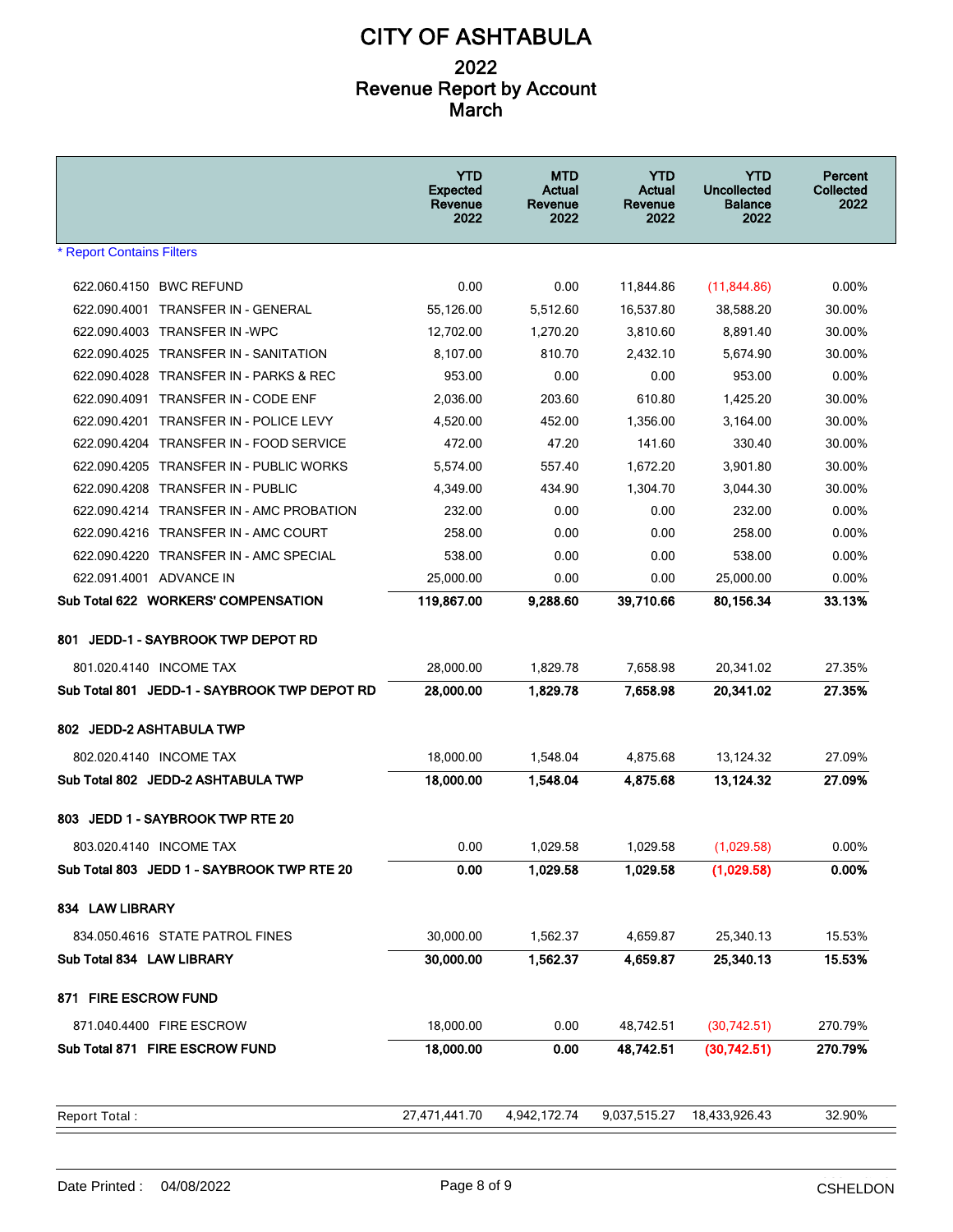#### Selected Filters

Account Type Include - Revenue Fund Exclude - 9 other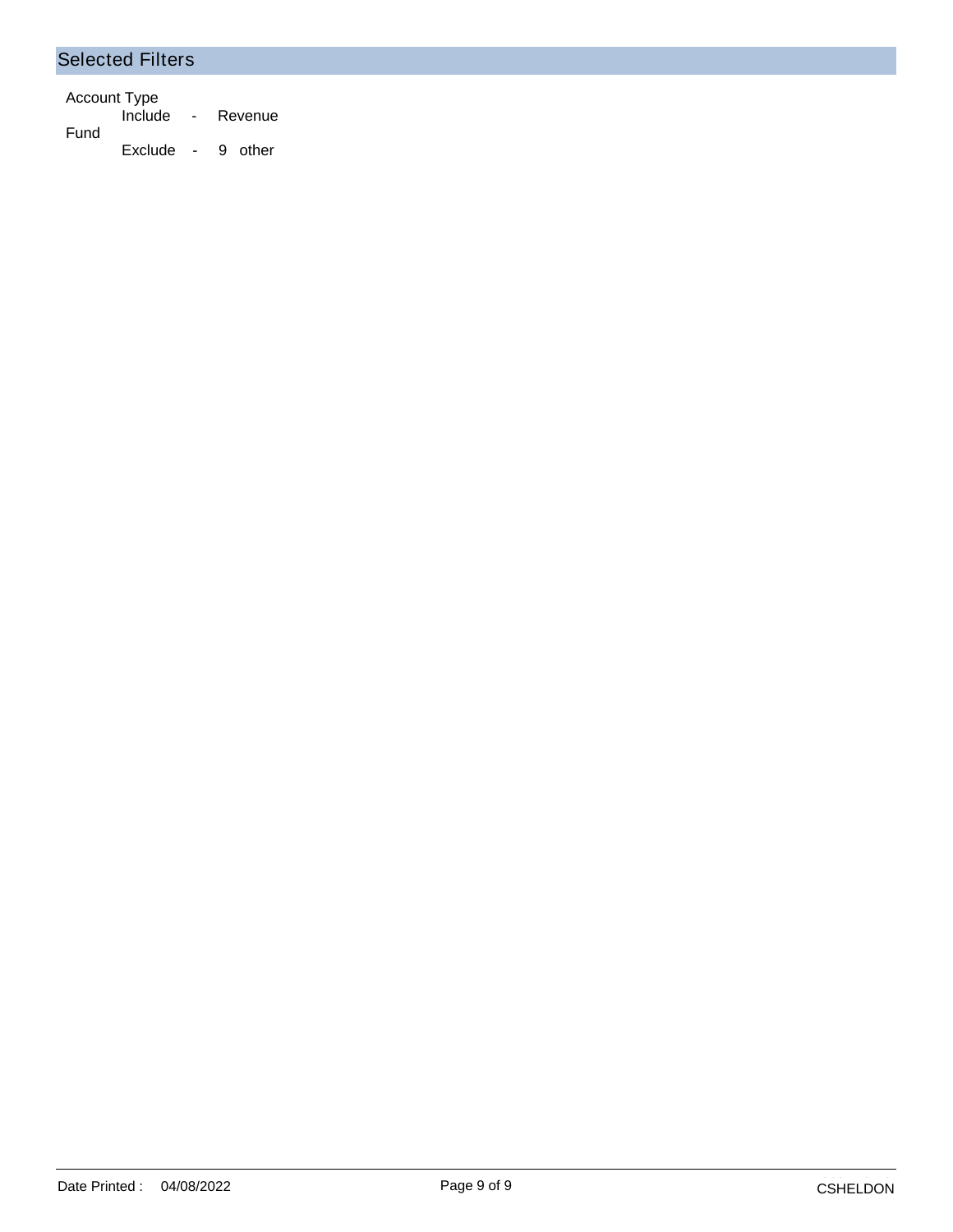|                                 | <b>YTD</b><br><b>Budget</b> | <b>MTD</b><br><b>Actual</b> | <b>YTD</b><br><b>Actual</b> | <b>YTD</b><br><b>Balance</b><br><b>Before</b><br>Encumbrance | <b>YTD</b><br><b>Encumbrance</b> | <b>YTD</b><br>PreEncumbrance | Available<br><b>Budget</b> |
|---------------------------------|-----------------------------|-----------------------------|-----------------------------|--------------------------------------------------------------|----------------------------------|------------------------------|----------------------------|
| <b>Report Contains Filters</b>  |                             |                             |                             |                                                              |                                  |                              |                            |
| 101 GENERAL FUND                |                             |                             |                             |                                                              |                                  |                              |                            |
| <b>111 LEGISLATIVE</b>          |                             |                             |                             |                                                              |                                  |                              |                            |
| 101.111.5101 SALARIES & WAGES   | 28,739                      | 2,401                       | 6,127                       | 22,612                                                       | 0                                | 0                            | 22,612                     |
| 101.111.5104 SALARIES &         | 17,000                      | 1,308                       | 3,923                       | 13,077                                                       | 0                                | 0                            | 13,077                     |
| 101.111.5130 P.E.R.S.           | 6,067                       | 427                         | 1,250                       | 4,817                                                        | $\mathbf 0$                      | 0                            | 4,817                      |
| 101.111.5131 PENSION PICK-UP    | 1,437                       | 97                          | 276                         | 1,161                                                        | $\mathbf{0}$                     | 0                            | 1,161                      |
| 101.111.5135 MANDATORY MEDICARE | 1,270                       | 96                          | 273                         | 997                                                          | 0                                | 0                            | 997                        |
| 101.111.5142 HEALTH INSURANCE   | 79,854                      | 7,578                       | 20,811                      | 59,043                                                       | $\mathbf 0$                      | 0                            | 59,043                     |
| 101.111.5149 OTHER BENEFITS     | 13,800                      | 1,050                       | 3,150                       | 10,650                                                       | $\mathbf 0$                      | 0                            | 10,650                     |
| 101.111.5220 TRAVEL & TRAINING  | 6,000                       | 400                         | 485                         | 5,515                                                        | 5,515                            | 0                            | $\mathbf{0}$               |
| 101.111.5320 PROFESSIONAL       | 16,000                      | 2,388                       | 2,561                       | 13,439                                                       | 12,882                           | 0                            | 557                        |
| 101.111.5420 OPERATING EXPENSES | 2,000                       | 134                         | 446                         | 1,554                                                        | 1,554                            | 0                            | $\mathbf{0}$               |
| Sub Total 111 LEGISLATIVE       | 172,167                     | 15,879                      | 39,302                      | 132,865                                                      | 19,951                           | 0                            | 112,914                    |
| <b>112 ADMINISTRATIVE</b>       |                             |                             |                             |                                                              |                                  |                              |                            |
| 101.112.5101 SALARIES & WAGES   | 80,614                      | 6,924                       | 19,357                      | 61,257                                                       | 0                                | 0                            | 61,257                     |
| 101.112.5130 P.E.R.S.           | 11,466                      | 883                         | 2,575                       | 8,891                                                        | $\mathbf 0$                      | 0                            | 8,891                      |
| 101.112.5131 PENSION PICK-UP    | 1,909                       | 148                         | 426                         | 1,483                                                        | $\mathbf{0}$                     | 0                            | 1,483                      |
| 101.112.5135 MANDATORY MEDICARE | 1,245                       | 105                         | 293                         | 952                                                          | $\mathbf 0$                      | 0                            | 952                        |
| 101.112.5142 HEALTH INSURANCE   | 8,370                       | 680                         | 2,041                       | 6,329                                                        | $\mathbf 0$                      | 0                            | 6,329                      |
| 101.112.5149 OTHER BENEFITS     | 3,863                       | 175                         | 525                         | 3,338                                                        | 0                                | 0                            | 3,338                      |
| 101.112.5320 PROFESSIONAL       | 500                         | 14                          | 24                          | 476                                                          | 0                                | 0                            | 476                        |
| 101.112.5420 OPERATING EXPENSES | 500                         | 0                           | 0                           | 500                                                          | 0                                | 0                            | 500                        |
| Sub Total 112 ADMINISTRATIVE    | 108,467                     | 8,930                       | 25,242                      | 83,225                                                       | $\mathbf 0$                      | $\mathbf{0}$                 | 83,225                     |
| 113 FINANCE                     |                             |                             |                             |                                                              |                                  |                              |                            |
| 101.113.5101 SALARIES & WAGES   | 166,249                     | 15,245                      | 40,277                      | 125,972                                                      | 0                                | 0                            | 125,972                    |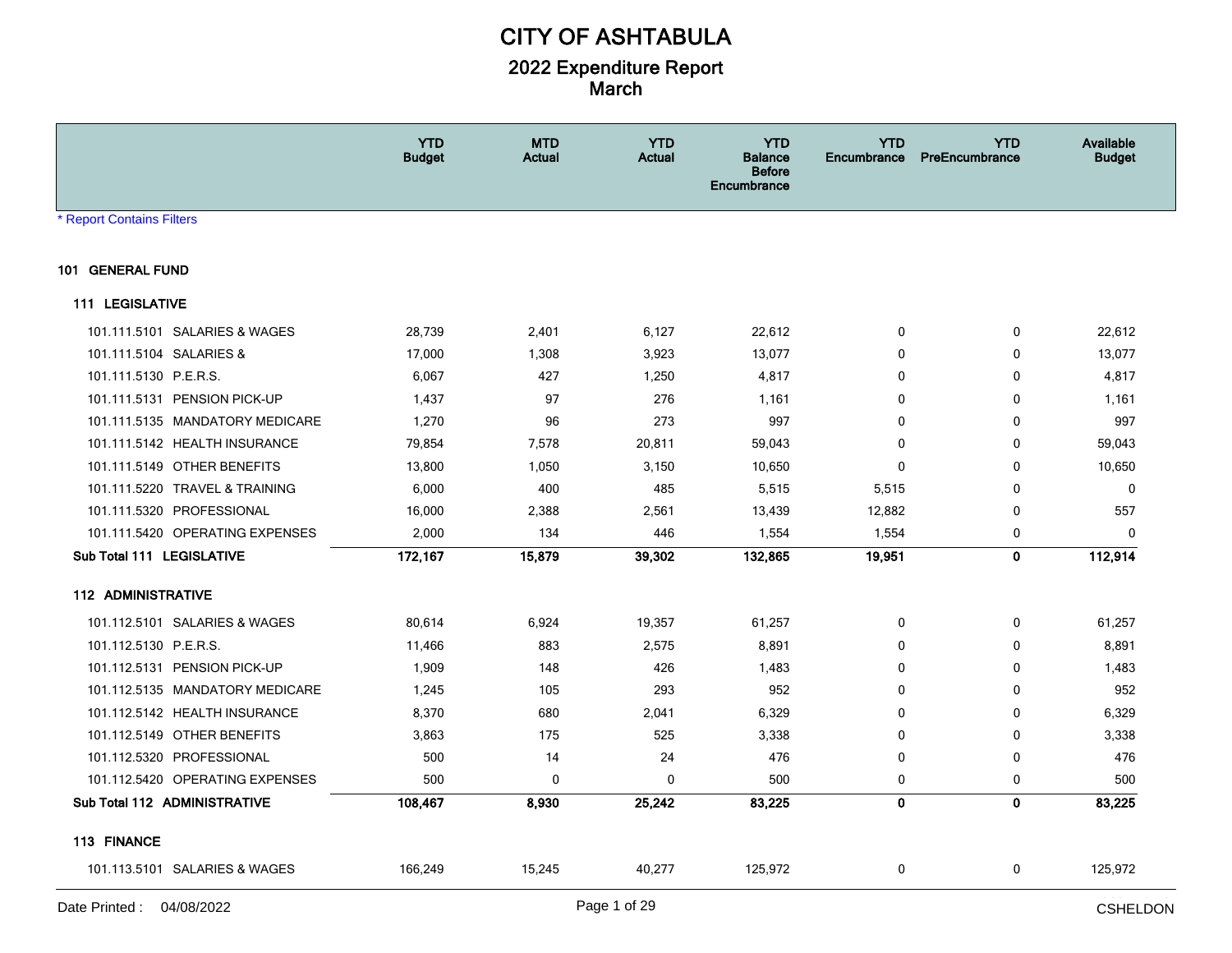|                                    | <b>YTD</b><br><b>Budget</b> | <b>MTD</b><br>Actual | <b>YTD</b><br>Actual | <b>YTD</b><br><b>Balance</b><br><b>Before</b><br>Encumbrance | <b>YTD</b><br>Encumbrance | <b>YTD</b><br>PreEncumbrance | <b>Available</b><br><b>Budget</b> |
|------------------------------------|-----------------------------|----------------------|----------------------|--------------------------------------------------------------|---------------------------|------------------------------|-----------------------------------|
| <b>Report Contains Filters</b>     |                             |                      |                      |                                                              |                           |                              |                                   |
|                                    |                             |                      |                      |                                                              |                           |                              |                                   |
| 101.113.5109 SALARIES & WAGES      | 8,000                       | 100                  | 137                  | 7,863                                                        | 0                         | 0                            | 7,863                             |
| 101.113.5130 P.E.R.S.              | 24,795                      | 1,798                | 5,250                | 19,545                                                       | $\mathbf 0$               | 0                            | 19,545                            |
| 101.113.5131 PENSION PICK-UP       | 8,856                       | 642                  | 1,875                | 6,981                                                        | 0                         | 0                            | 6,981                             |
| 101.113.5135 MANDATORY MEDICARE    | 2,808                       | 223                  | 595                  | 2,213                                                        | 0                         | 0                            | 2,213                             |
| 101.113.5142 HEALTH INSURANCE      | 36,340                      | 6,085                | 18,255               | 18,085                                                       | $\mathbf 0$               | $\mathbf 0$                  | 18,085                            |
| 101.113.5149 OTHER BENEFITS        | 11,501                      | 0                    | 816                  | 10,686                                                       | $\mathbf 0$               | $\mathbf 0$                  | 10,686                            |
| 101.113.5220 TRAVEL & TRAINING     | 2,500                       | 0                    | 85                   | 2,415                                                        | 255                       | 0                            | 2,160                             |
| 101.113.5320 PROFESSIONAL          | 24,560                      | 221                  | 11,239               | 13,321                                                       | 1,436                     | 0                            | 11,885                            |
| 101.113.5420 OPERATING EXPENSES    | 4,200                       | 286                  | 751                  | 3,449                                                        | 1,598                     | 0                            | 1,851                             |
| Sub Total 113 FINANCE              | 289,809                     | 24,600               | 79,279               | 210,530                                                      | 3,289                     | $\mathbf 0$                  | 207,241                           |
| 116 JUDICIAL - MUNICIPAL COURT     |                             |                      |                      |                                                              |                           |                              |                                   |
| 101.116.5101 SALARIES & WAGES      | 580,106                     | 46,607               | 134,799              | 445,307                                                      | $\mathbf 0$               | 0                            | 445,307                           |
| 101.116.5109 SALARIES & WAGES      | 2,500                       | 0                    | 0                    | 2,500                                                        | 0                         | 0                            | 2,500                             |
| 101.116.5130 P.E.R.S.              | 82,291                      | 6,307                | 18,429               | 63,862                                                       | 0                         | $\mathbf 0$                  | 63,862                            |
| 101.116.5131 PENSION PICK-UP       | 27,499                      | 2,107                | 6,145                | 21,354                                                       | 0                         | 0                            | 21,354                            |
| 101.116.5135 MANDATORY MEDICARE    | 8,842                       | 692                  | 2,009                | 6,833                                                        | $\mathbf 0$               | 0                            | 6,833                             |
| 101.116.5142 HEALTH INSURANCE      | 278,178                     | 20,464               | 61,800               | 216,378                                                      | $\mathbf{0}$              | $\mathbf 0$                  | 216,378                           |
| 101.116.5149 OTHER BENEFITS        | 13,934                      | 350                  | 1,750                | 12,184                                                       | $\mathbf 0$               | 0                            | 12,184                            |
| 101.116.5220 TRAVEL & TRAINING     | 5,000                       | 403                  | 453                  | 4,547                                                        | 2,047                     | 0                            | 2,500                             |
| 101.116.5310 UTILITIES             | 3,350                       | 589                  | 1,007                | 2,343                                                        | 2,343                     | $\mathbf 0$                  | $\mathbf{0}$                      |
| 101.116.5320 PROFESSIONAL          | 67,430                      | 560                  | 2,151                | 65,279                                                       | 27,974                    | 0                            | 37,305                            |
| 101.116.5420 OPERATING EXPENSES    | 40,084                      | 2,807                | 9,600                | 30,484                                                       | 30,484                    | 0                            | $\Omega$                          |
| Sub Total 116 JUDICIAL - MUNICIPAL | 1,109,214                   | 80,886               | 238,144              | 871,070                                                      | 62,848                    | $\mathbf{0}$                 | 808,223                           |
| 117 SOLICITOR                      |                             |                      |                      |                                                              |                           |                              |                                   |
| 101.117.5101 SALARIES & WAGES      | 202,341                     | 16,152               | 46,952               | 155,389                                                      | 0                         | 0                            | 155,389                           |
| 101.117.5130 P.E.R.S.              | 28,748                      | 2,169                | 6,455                | 22,293                                                       | $\mathbf 0$               | 0                            | 22,293                            |
|                                    |                             |                      |                      |                                                              |                           |                              |                                   |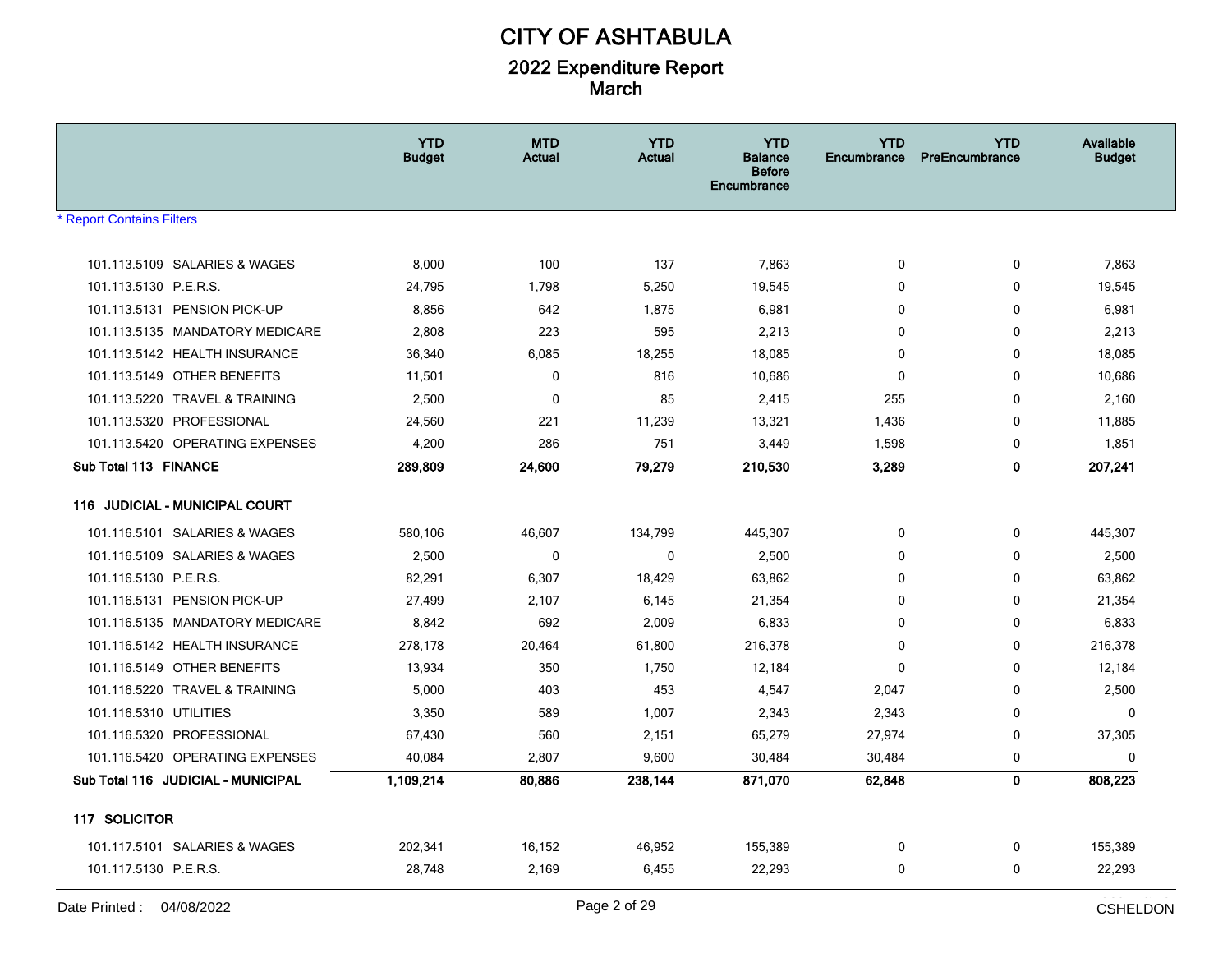|                                     | <b>YTD</b><br><b>Budget</b> | <b>MTD</b><br><b>Actual</b> | <b>YTD</b><br><b>Actual</b> | <b>YTD</b><br><b>Balance</b><br><b>Before</b><br><b>Encumbrance</b> | <b>YTD</b><br><b>Encumbrance</b> | <b>YTD</b><br>PreEncumbrance | Available<br><b>Budget</b> |
|-------------------------------------|-----------------------------|-----------------------------|-----------------------------|---------------------------------------------------------------------|----------------------------------|------------------------------|----------------------------|
| <b>* Report Contains Filters</b>    |                             |                             |                             |                                                                     |                                  |                              |                            |
|                                     |                             |                             |                             |                                                                     |                                  |                              |                            |
| 101.117.5131 PENSION PICK-UP        | 8,178                       | 615                         | 1,826                       | 6,352                                                               | $\mathbf 0$                      | 0                            | 6,352                      |
| 101.117.5135 MANDATORY MEDICARE     | 3,116                       | 235                         | 738                         | 2,378                                                               | 0                                | 0                            | 2,378                      |
| 101.117.5142 HEALTH INSURANCE       | 69,900                      | 5,683                       | 17,049                      | 52,851                                                              | 0                                | 0                            | 52,851                     |
| 101.117.5149 OTHER BENEFITS         | 3,860                       | 0                           | 0                           | 3,860                                                               | 0                                | 0                            | 3,860                      |
| 101.117.5199 RETIRE/COMP ABS        | 3,822                       | 0                           | 3,822                       | 0                                                                   | 0                                | 0                            | 0                          |
| 101.117.5220 TRAVEL AND TRAINING    | 5,000                       | 0                           | 250                         | 4,750                                                               | $\mathbf{0}$                     | 0                            | 4,750                      |
| 101.117.5320 PROFESSIONAL           | 4,030                       | 875                         | 1,125                       | 2,906                                                               | 0                                | 0                            | 2,906                      |
| 101.117.5420 OPERATING EXPENSES     | 4,071                       | 438                         | 1,165                       | 2,906                                                               | 1,547                            | 0                            | 1,359                      |
| Sub Total 117 SOLICITOR             | 333,066                     | 26,166                      | 79,381                      | 253,685                                                             | 1,547                            | $\mathbf{0}$                 | 252,137                    |
| 118 POLICE                          |                             |                             |                             |                                                                     |                                  |                              |                            |
| 101.118.5101 SALARIES & WAGES -     | 1,635,470                   | 147,871                     | 406,500                     | 1,228,970                                                           | 0                                | 0                            | 1,228,970                  |
| 101.118.5102 SALARIES & WAGES -     | 302,897                     | 22,378                      | 61,415                      | 241,482                                                             | $\mathbf{0}$                     | 0                            | 241,482                    |
| 101.118.5108 SALARIES & WAGES       | 11,000                      | 921                         | 3,526                       | 7,474                                                               | 0                                | 0                            | 7,474                      |
| 101.118.5109 SALARIES & WAGES       | 300,000                     | 26,774                      | 71,083                      | 228,917                                                             | 0                                | 0                            | 228,917                    |
| 101.118.5129 PENSION PICK-UP (OP&F) | 99,937                      | 6,793                       | 19,348                      | 80,589                                                              | 0                                | 0                            | 80,589                     |
| 101.118.5130 P.E.R.S.               | 45,144                      | 2,957                       | 8,984                       | 36,160                                                              | 0                                | 0                            | 36,160                     |
| 101.118.5131 PENSION PICK-UP (PERS) | 16,123                      | 1,056                       | 3,133                       | 12,990                                                              | $\mathbf{0}$                     | 0                            | 12,990                     |
| 101.118.5135 MANDATORY MEDICARE     | 35,993                      | 2,905                       | 8,495                       | 27,498                                                              | 0                                | $\Omega$                     | 27,498                     |
| 101.118.5140 UNIFORM ALLW - CIV &   | 18,200                      | 0                           | 0                           | 18,200                                                              | 0                                | 0                            | 18,200                     |
| 101.118.5142 HEALTH INSURANCE       | 598,566                     | 49,879                      | 149,546                     | 449,020                                                             | $\Omega$                         | 0                            | 449,020                    |
| 101.118.5145 UNIFORM MAINT          | 7,000                       | 0                           | 0                           | 7,000                                                               | 0                                | 0                            | 7,000                      |
| 101.118.5149 OTHER BENEFITS         | 90,767                      | 1,400                       | 14,593                      | 76,174                                                              | 0                                | 0                            | 76,174                     |
| 101.118.5199 RETIRE/COMP ABS        | 27,372                      | 0                           | 27,372                      | 0                                                                   | 0                                | 0                            | 0                          |
| 101.118.5220 TRAVEL & TRAINING      | 15,000                      | 1,065                       | 1,279                       | 13,721                                                              | 8,721                            | 0                            | 5,000                      |
| 101.118.5310 UTILITIES              | 3,000                       | 307                         | 837                         | 2,163                                                               | 2,163                            | 0                            | $\mathbf 0$                |
| 101.118.5320 PROFESSIONAL           | 114,977                     | 6,284                       | 17,510                      | 97,467                                                              | 95,902                           | 0                            | 1,565                      |
| 101.118.5420 OPERATING EXPENSES     | 102,725                     | 13,251                      | 28,164                      | 74,561                                                              | 71,706                           | 0                            | 2,855                      |
|                                     |                             |                             |                             |                                                                     |                                  |                              |                            |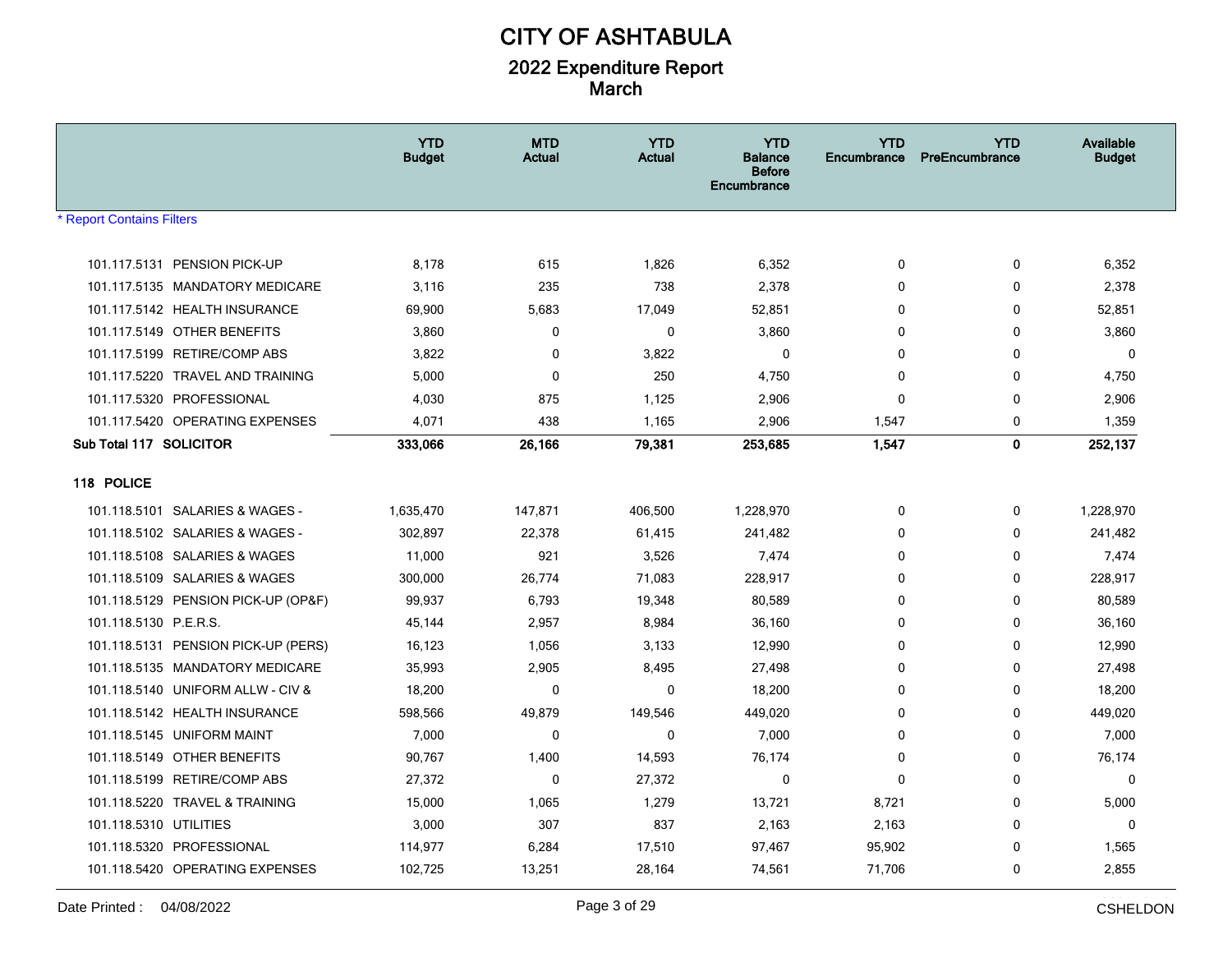|                                  | <b>YTD</b><br><b>Budget</b> | <b>MTD</b><br><b>Actual</b> | <b>YTD</b><br><b>Actual</b> | <b>YTD</b><br><b>Balance</b><br><b>Before</b><br>Encumbrance | <b>YTD</b><br>Encumbrance | <b>YTD</b><br>PreEncumbrance | Available<br><b>Budget</b> |
|----------------------------------|-----------------------------|-----------------------------|-----------------------------|--------------------------------------------------------------|---------------------------|------------------------------|----------------------------|
| <b>* Report Contains Filters</b> |                             |                             |                             |                                                              |                           |                              |                            |
|                                  |                             |                             |                             |                                                              |                           |                              |                            |
| 101.118.5705 SERVICE AGREEMENTS  | 26,522                      | 9,859                       | 11,655                      | 14,867                                                       | 14,767                    | 0                            | 100                        |
| Sub Total 118 POLICE             | 3,450,693                   | 293,700                     | 833,440                     | 2,617,253                                                    | 193,260                   | $\mathbf 0$                  | 2,423,993                  |
| <b>119 MOTOR MAINTENANCE</b>     |                             |                             |                             |                                                              |                           |                              |                            |
| 101.119.5101 SALARIES & WAGES    | 97,595                      | 4,637                       | 15,306                      | 82,289                                                       | $\mathbf 0$               | 0                            | 82,289                     |
| 101.119.5109 SALARIES & WAGES    | 5,000                       | 9                           | 318                         | 4,682                                                        | 0                         | $\mathbf 0$                  | 4,682                      |
| 101.119.5130 P.E.R.S.            | 14,666                      | 716                         | 2,719                       | 11,947                                                       | $\Omega$                  | $\mathbf 0$                  | 11,947                     |
| 101.119.5131 PENSION PICK-UP     | 5,238                       | 256                         | 971                         | 4,267                                                        | $\mathbf{0}$              | 0                            | 4,267                      |
| 101.119.5135 MANDATORY MEDICARE  | 1,557                       | 68                          | 235                         | 1,322                                                        | $\mathbf{0}$              | 0                            | 1,322                      |
| 101.119.5142 HEALTH INSURANCE    | 64,180                      | 3,088                       | 10,093                      | 54,087                                                       | 0                         | 0                            | 54,087                     |
| 101.119.5149 OTHER BENEFITS      | 3,460                       | 0                           | 350                         | 3,110                                                        | 0                         | 0                            | 3,110                      |
| 101.119.5320 PROFESSIONAL        | 1,100                       | 768                         | 768                         | 333                                                          | 130                       | 0                            | 203                        |
| 101.119.5420 OPERATING EXPENSES  | 4,600                       | 465                         | 1,067                       | 3,533                                                        | 1,733                     | 0                            | 1,800                      |
| Sub Total 119 MOTOR MAINTENANCE  | 197,396                     | 10,007                      | 31,827                      | 165,569                                                      | 1,863                     | $\mathbf{0}$                 | 163,707                    |
| <b>124 FIRE</b>                  |                             |                             |                             |                                                              |                           |                              |                            |
| 101.124.5101 SALARIES & WAGES    | 1,479,510                   | 141,315                     | 371,389                     | 1,108,121                                                    | 0                         | 0                            | 1,108,121                  |
| 101.124.5109 SALARIES & WAGES    | 140,000                     | 14,688                      | 41,093                      | 98,907                                                       | $\Omega$                  | $\mathbf 0$                  | 98,907                     |
| 101.124.5131 PENSION PICK-UP     | 83,536                      | 6,467                       | 19,109                      | 64,427                                                       | $\mathbf{0}$              | $\mathbf 0$                  | 64,427                     |
| 101.124.5135 MANDATORY MEDICARE  | 26,181                      | 2,371                       | 6,595                       | 19,586                                                       | 0                         | 0                            | 19,586                     |
| 101.124.5140 UNIFORM ALLOWANCE   | 12,650                      | $\mathbf 0$                 | 12,650                      | $\mathbf 0$                                                  | 0                         | 0                            | $\mathbf 0$                |
| 101.124.5142 HEALTH INSURANCE    | 476,700                     | 41,063                      | 123,189                     | 353,511                                                      | $\mathbf{0}$              | 0                            | 353,511                    |
| 101.124.5145 UNIFORM MAINT       | 5,750                       | $\mathbf 0$                 | 5,750                       | 0                                                            | $\mathbf{0}$              | 0                            | $\mathbf 0$                |
| 101.124.5149 OTHER BENEFITS      | 83,050                      | 2,505                       | 7,505                       | 75,545                                                       | $\Omega$                  | $\mathbf 0$                  | 75,545                     |
| 101.124.5199 RETIRE/COMP ABS     | 4,974                       | 0                           | 4,114                       | 860                                                          | 0                         | 0                            | 860                        |
| 101.124.5220 TRAVEL & TRAINING   | 5,000                       | $\mathbf 0$                 | $\mathbf 0$                 | 5,000                                                        | $\Omega$                  | $\mathbf 0$                  | 5,000                      |
| 101.124.5310 UTILITIES           | 17,000                      | 1,447                       | 4,551                       | 12,449                                                       | 12,449                    | $\Omega$                     | 0                          |
| 101.124.5320 PROFESSIONAL        | 68,200                      | 12,849                      | 34,558                      | 33,642                                                       | 13,419                    | 0                            | 20,223                     |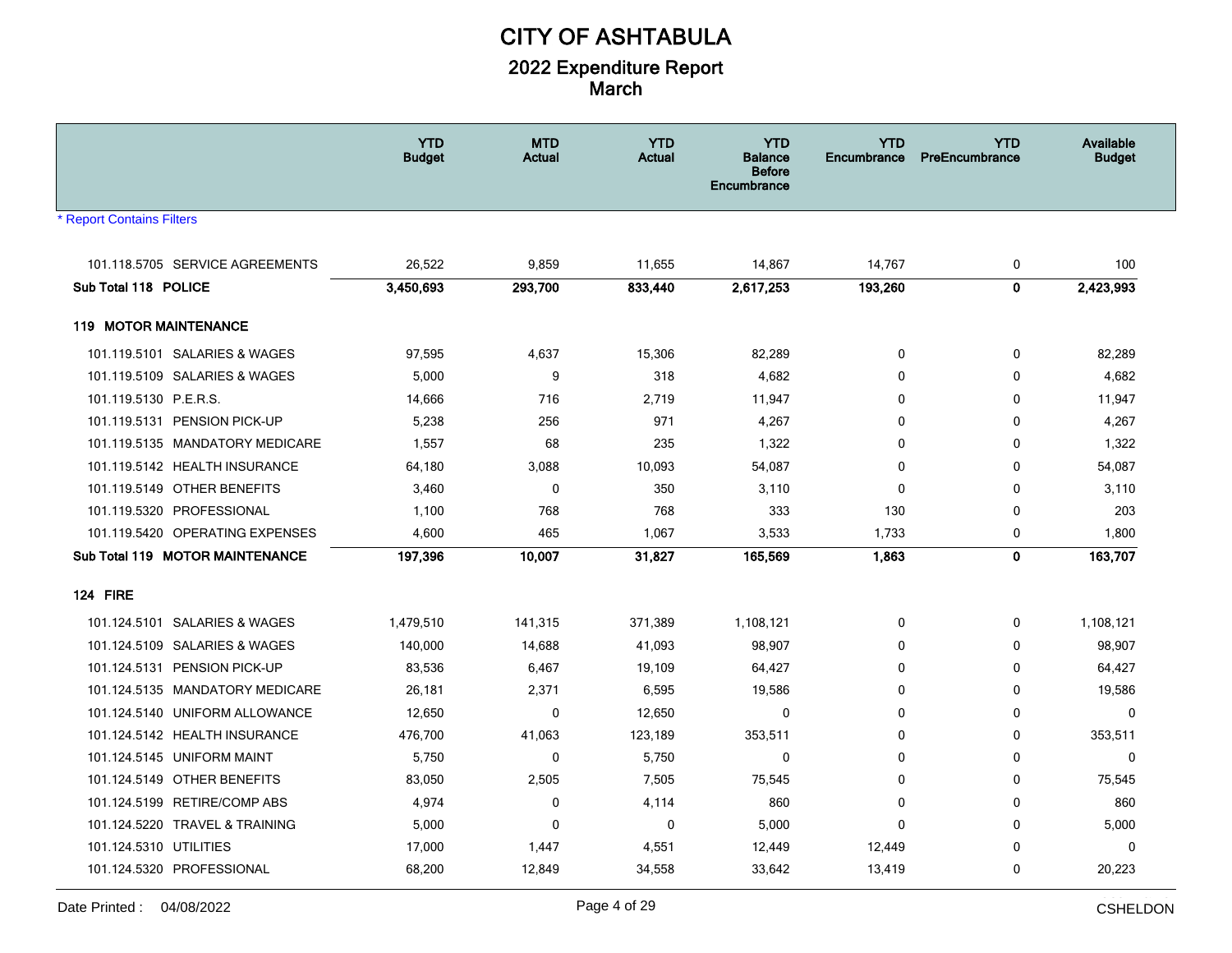|                                    | <b>YTD</b><br><b>Budget</b> | <b>MTD</b><br><b>Actual</b> | <b>YTD</b><br><b>Actual</b> | <b>YTD</b><br><b>Balance</b><br><b>Before</b><br>Encumbrance | <b>YTD</b><br><b>Encumbrance</b> | <b>YTD</b><br>PreEncumbrance | Available<br><b>Budget</b> |
|------------------------------------|-----------------------------|-----------------------------|-----------------------------|--------------------------------------------------------------|----------------------------------|------------------------------|----------------------------|
| <b>Report Contains Filters</b>     |                             |                             |                             |                                                              |                                  |                              |                            |
| 101.124.5420 OPERATING EXPENSES    |                             |                             | 8,364                       | 43,005                                                       |                                  |                              | 17.757                     |
| Sub Total 124 FIRE                 | 51,368<br>2,453,919         | 3,576<br>226,282            | 638,867                     | 1,815,053                                                    | 25,248<br>51,116                 | 0<br>$\mathbf 0$             | 1,763,937                  |
|                                    |                             |                             |                             |                                                              |                                  |                              |                            |
| 129 PLANNING & COMMUNITY DEV       |                             |                             |                             |                                                              |                                  |                              |                            |
| 101.129.5101 SALARIES & WAGES      | 51,974                      | 4,301                       | 12,232                      | 39,743                                                       | 0                                | 0                            | 39,743                     |
| 101.129.5109 SALARIES & WAGES      | 500                         | $\overline{7}$              | $\overline{7}$              | 493                                                          | $\mathbf{0}$                     | 0                            | 493                        |
| 101.129.5130 P.E.R.S.              | 7,523                       | 562                         | 1,659                       | 5,864                                                        | 0                                | 0                            | 5,864                      |
| 101.129.5131 PENSION PICK-UP       | 2,687                       | 201                         | 593                         | 2,094                                                        | 0                                | 0                            | 2,094                      |
| 101.129.5135 MANDATORY MEDICARE    | 803                         | 63                          | 184                         | 619                                                          | $\Omega$                         | 0                            | 619                        |
| 101.129.5142 HEALTH INSURANCE      | 27,057                      | 2,200                       | 6,464                       | 20,593                                                       | $\mathbf{0}$                     | 0                            | 20,593                     |
| 101.129.5149 OTHER BENEFITS        | 1,910                       | $\mathbf 0$                 | 350                         | 1,560                                                        | 0                                | 0                            | 1,560                      |
| 101.129.5220 TRAVEL & TRAINING     | 500                         | 0                           | 0                           | 500                                                          | 0                                | 0                            | 500                        |
| 101.129.5320 PROFESSIONAL          | 3,200                       | 1,842                       | 1,941                       | 1,259                                                        | 1,438                            | 0                            | $-179$                     |
| 101.129.5420 OPERATING EXPENSES    | 1,000                       | 0                           | 0                           | 1,000                                                        | 546                              | 0                            | 454                        |
| Sub Total 129 PLANNING & COMMUNITY | 97,154                      | 9,174                       | 23,428                      | 73,726                                                       | 1,984                            | $\mathbf 0$                  | 71,741                     |
| 139 FEES & REV RED                 |                             |                             |                             |                                                              |                                  |                              |                            |
| 101.139.5461 COUNTY/STATE FEES     | 20,000                      | 7,330                       | 7,330                       | 12,670                                                       | 0                                | 0                            | 12,670                     |
| 101.139.5462 FORFEITED LAND/       | 10,000                      | 706                         | 706                         | 9,294                                                        | 0                                | 0                            | 9,294                      |
| 101.139.5463 ELECTION EXPENSES     | 9,000                       | 2,800                       | 2,800                       | 6,200                                                        | $\mathbf{0}$                     | $\mathbf 0$                  | 6,200                      |
| 101.139.5465 CITY INCOME TAX       | 90,000                      | 27,425                      | 34,576                      | 55,424                                                       | 55,424                           | 0                            | 0                          |
| 101.139.5466 AUDIT COSTS           | 34,987                      | 1,842                       | 3,627                       | 31,360                                                       | 28,935                           | 0                            | 2,425                      |
| 101.139.5500 SENIOR CENTER LEVY    | 60,200                      | 0                           | $\mathbf 0$                 | 60,200                                                       | 60,200                           | 0                            | 0                          |
| Sub Total 139 FEES & REV RED       | 224,187                     | 40,103                      | 49,038                      | 175,149                                                      | 144,559                          | $\mathbf{0}$                 | 30,589                     |
| <b>140 GENERAL GOVERNMENT</b>      |                             |                             |                             |                                                              |                                  |                              |                            |
| 101.140.5124 OCCUPATIONAL HEALTH   | 13,958                      | 996                         | 1,454                       | 12,504                                                       | 5,504                            | 0                            | 7,000                      |
| 101.140.5128 LIFE INSURANCE        | 16,000                      | 2,251                       | 3,830                       | 12,170                                                       | 11,165                           | 0                            | 1,005                      |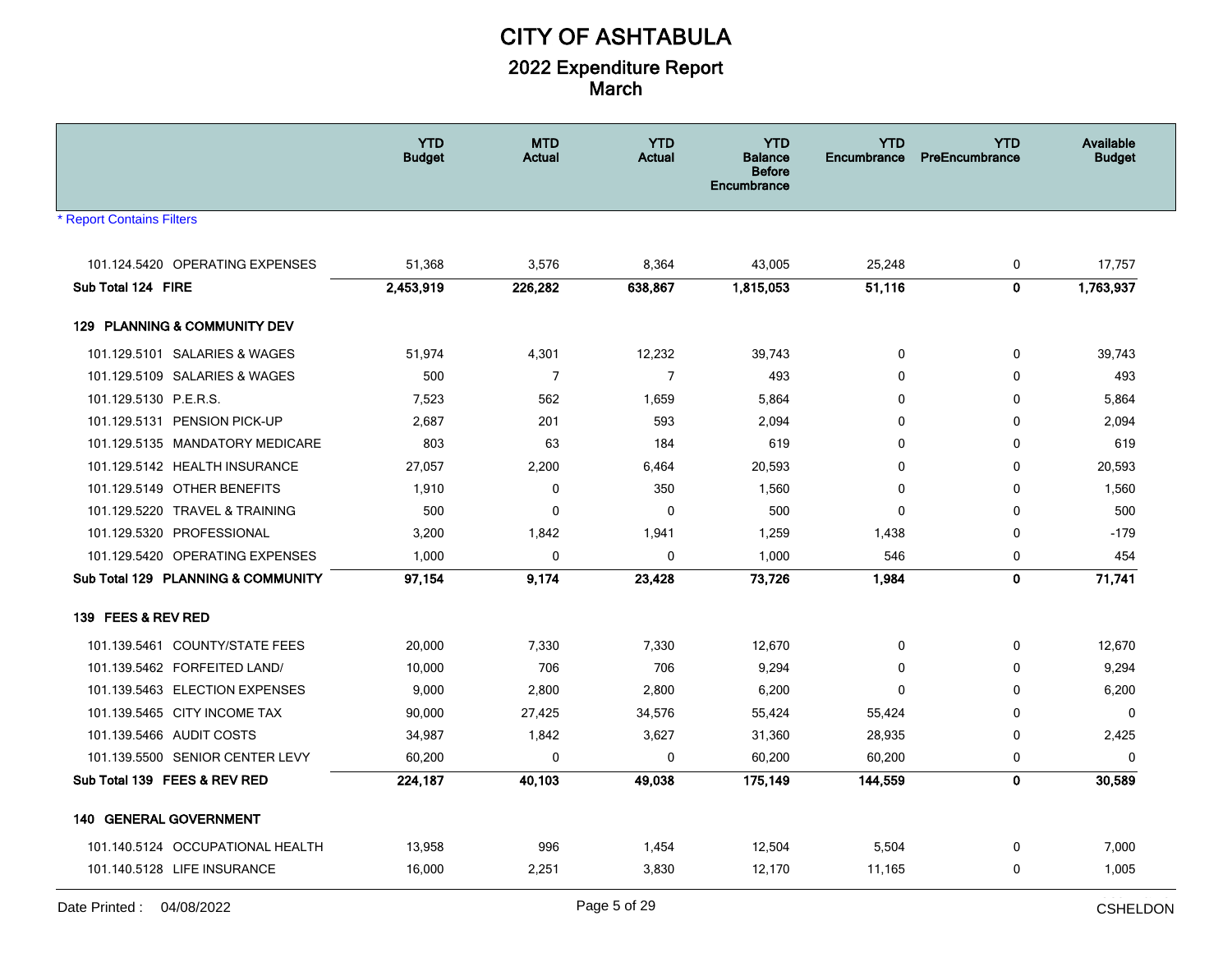|                                   | <b>YTD</b><br><b>Budget</b> | <b>MTD</b><br><b>Actual</b> | <b>YTD</b><br><b>Actual</b> | <b>YTD</b><br><b>Balance</b><br><b>Before</b><br>Encumbrance | <b>YTD</b><br>Encumbrance | <b>YTD</b><br>PreEncumbrance | Available<br><b>Budget</b> |
|-----------------------------------|-----------------------------|-----------------------------|-----------------------------|--------------------------------------------------------------|---------------------------|------------------------------|----------------------------|
| <b>Report Contains Filters</b>    |                             |                             |                             |                                                              |                           |                              |                            |
| 101.140.5313 VIADUCT LIGHTING     | 1,687                       | $\mathbf 0$                 | 687                         | 1,000                                                        | 1,000                     | $\mathbf 0$                  | $\mathbf 0$                |
| 101.140.5320 PROFESSIONAL         | 40,499                      | 379                         | 5,345                       | 35,154                                                       | 34,969                    | $\mathbf 0$                  | 185                        |
| 101.140.5321 LEGAL ADS            | 15,663                      | 1,049                       | 2,713                       | 12,951                                                       | 12,951                    | $\mathbf 0$                  | $\mathbf 0$                |
| 101.140.5350 LIABILITY INSURANCE  | 94,000                      | $\mathbf 0$                 | 52,906                      | 41,094                                                       | 0                         | $\mathbf 0$                  | 41,094                     |
| 101.140.5402 EQUIPMENT MAINT      | 1,000                       | 103                         | 103                         | 897                                                          | 497                       | $\mathbf 0$                  | 400                        |
| 101.140.5424 FUEL                 | 104,100                     | 9,522                       | 18,181                      | 85,919                                                       | 50,219                    | $\mathbf 0$                  | 35,700                     |
| 101.140.5470 UNEMPLOYMENT         | 3,854                       | 0                           | 103                         | 3,751                                                        | 2,251                     | $\mathbf 0$                  | 1,500                      |
| 101.140.5803 BUS SUBSIDY          | 38,500                      | $\mathbf 0$                 | 7,500                       | 31,000                                                       | $\mathbf 0$               | $\mathbf 0$                  | 31,000                     |
| 101.140.5806 PUBLIC DEFENDER      | 30,000                      | 0                           | $\mathbf{0}$                | 30,000                                                       | $\Omega$                  | $\mathbf 0$                  | 30,000                     |
| 101.140.5807 INDIGENT BURIALS     | 8,250                       | 750                         | 1,500                       | 6.750                                                        | 1,750                     | $\mathbf 0$                  | 5,000                      |
| 101.140.5817 SETTLEMENT OF CLAIMS | 50,000                      | 0                           | $\mathbf 0$                 | 50,000                                                       | 25,000                    | $\mathbf 0$                  | 25,000                     |
| 101.140.5818 DUES & FEES          | 12,048                      | 0                           | 6,890                       | 5,158                                                        | 3,620                     | $\mathbf 0$                  | 1,538                      |
| 101.140.5950 BANK FEES            | 8,000                       | 292                         | 451                         | 7,549                                                        | $\mathbf 0$               | $\mathbf 0$                  | 7,549                      |
| 101.140.5999 CLEARING ACCOUNT     | 3,600                       | 385                         | 474                         | 3,126                                                        | 1,600                     | 0                            | 1,526                      |
| Sub Total 140 GENERAL GOVERNMENT  | 441,159                     | 15,728                      | 102,137                     | 339,022                                                      | 150,525                   | $\mathbf{0}$                 | 188,497                    |
| 220 CIVIL SERVICE                 |                             |                             |                             |                                                              |                           |                              |                            |
| 101.220.5320 PROFESSIONAL         | 10,000                      | 0                           | 0                           | 10,000                                                       | 0                         | 0                            | 10,000                     |
| Sub Total 220 CIVIL SERVICE       | 10,000                      | $\mathbf 0$                 | $\mathbf{0}$                | 10,000                                                       | $\mathbf 0$               | $\mathbf 0$                  | 10,000                     |
| 221 LANDS & BUILDINGS             |                             |                             |                             |                                                              |                           |                              |                            |
| 101.221.5101 SALARIES & WAGES     | 89,107                      | 8,081                       | 21,844                      | 67,263                                                       | 0                         | $\mathbf 0$                  | 67,263                     |
| 101.221.5109 SALARIES & WAGES     | 5,000                       | 515                         | 4,354                       | 646                                                          | $\mathbf 0$               | $\mathbf 0$                  | 646                        |
| 101.221.5130 P.E.R.S.             | 13,433                      | 1,214                       | 3,442                       | 9,991                                                        | $\mathbf{0}$              | $\mathbf 0$                  | 9,991                      |
| 101.221.5131 PENSION PICK-UP      | 4,797                       | 434                         | 1,229                       | 3.568                                                        | 0                         | $\mathbf 0$                  | 3,568                      |
| 101.221.5135 MANDATORY MEDICARE   | 1,423                       | 127                         | 396                         | 1,027                                                        | 0                         | $\mathbf 0$                  | 1,027                      |
| 101.221.5142 HEALTH INSURANCE     | 41,484                      | 3,373                       | 10,145                      | 31,339                                                       | $\mathbf 0$               | $\mathbf 0$                  | 31,339                     |
| 101.221.5149 OTHER BENEFITS       | 3,140                       | 0                           | 700                         | 2,440                                                        | $\mathbf 0$               | $\mathbf 0$                  | 2,440                      |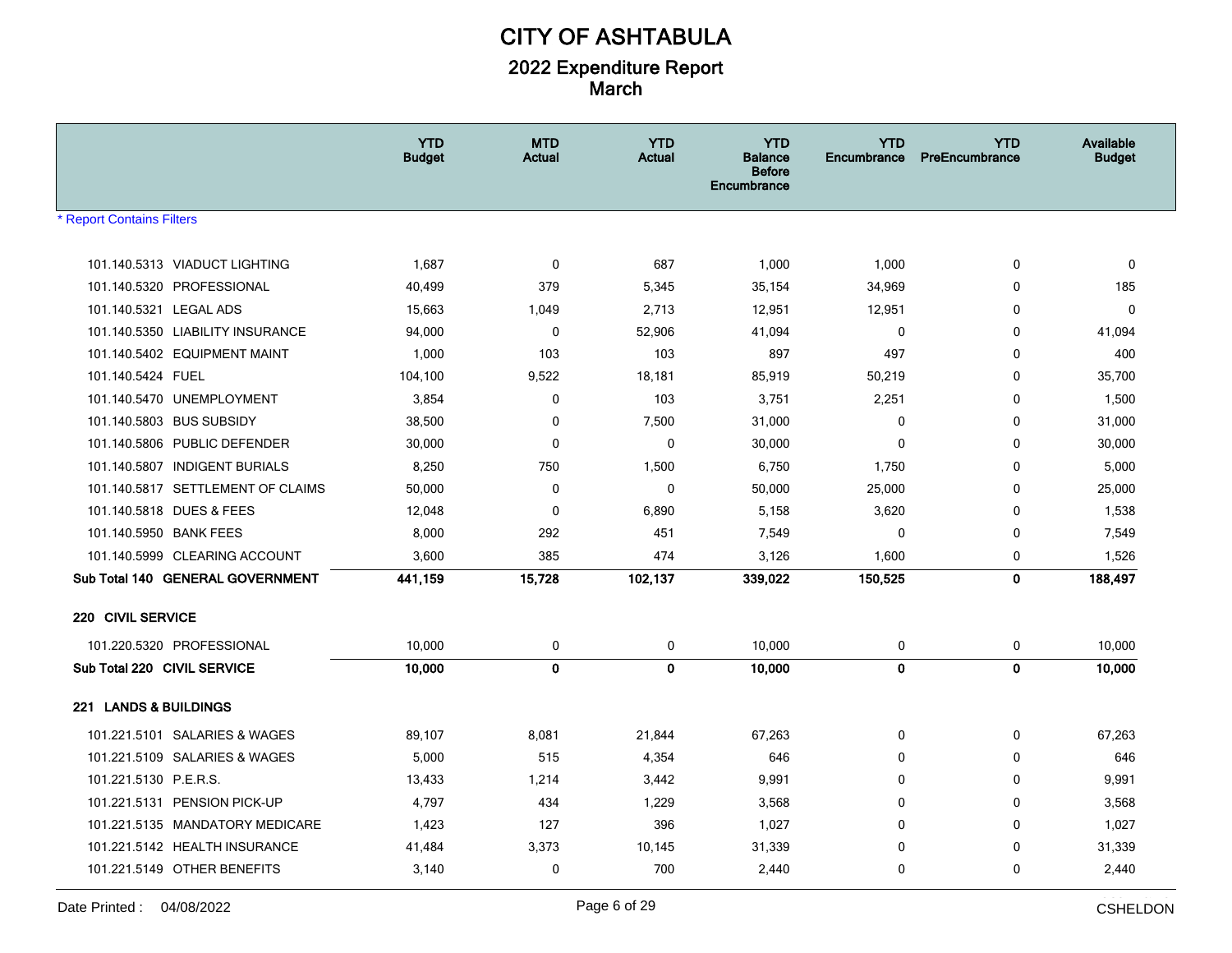|                                    | <b>YTD</b><br><b>Budget</b> | <b>MTD</b><br><b>Actual</b> | <b>YTD</b><br><b>Actual</b> | <b>YTD</b><br>Balance<br><b>Before</b><br>Encumbrance | <b>YTD</b><br><b>Encumbrance</b> | <b>YTD</b><br>PreEncumbrance | Available<br><b>Budget</b> |
|------------------------------------|-----------------------------|-----------------------------|-----------------------------|-------------------------------------------------------|----------------------------------|------------------------------|----------------------------|
| <b>Report Contains Filters</b>     |                             |                             |                             |                                                       |                                  |                              |                            |
| 101.221.5310 UTILITIES             | 180,000                     | 13,600                      | 46,585                      | 133,415                                               | 133,415                          | 0                            | 0                          |
| 101.221.5320 PROFESSIONAL          | 40,416                      | 2,902                       | 4,183                       | 36,233                                                | 32,302                           | 0                            | 3,932                      |
| 101.221.5420 OPERATING EXPENSES    | 50,811                      | 1,966                       | 4,594                       | 46,217                                                | 1,895                            | 0                            | 44,322                     |
| 101.221.5480 TAXES                 | 9,200                       | $\mathbf 0$                 | 9,032                       | 168                                                   | 168                              | 0                            | $\mathbf 0$                |
| Sub Total 221 LANDS & BUILDINGS    | 438,811                     | 32,211                      | 106,504                     | 332,307                                               | 167,779                          | $\mathbf{0}$                 | 164,528                    |
| <b>224 INFORMATION TECHNLOLGY</b>  |                             |                             |                             |                                                       |                                  |                              |                            |
| 101.224.5320 PROFESSIONAL          | 45,000                      | 5,740                       | 9,470                       | 35,530                                                | 35,390                           | 0                            | 140                        |
| 101.224.5420 OPERATING - INFO TECH | 5,000                       | $\mathbf 0$                 | 0                           | 5,000                                                 | 0                                | 0                            | 5,000                      |
| Sub Total 224 INFORMATION          | 50,000                      | 5,740                       | 9,470                       | 40,530                                                | 35,390                           | $\mathbf 0$                  | 5,140                      |
| 700 TRANSFERS                      |                             |                             |                             |                                                       |                                  |                              |                            |
| 101.700.5004 TRANSFER OUT - FOOD   | 40,000                      | $\mathbf 0$                 | 10,000                      | 30,000                                                | 0                                | $\mathbf 0$                  | 30,000                     |
| 101.700.5005 TRANSFER OUT - PUBLIC | 75,000                      | 0                           | 0                           | 75,000                                                | 0                                | 0                            | 75,000                     |
| 101.700.5012 TRANSFER OUT - POLICE | 165,000                     | 0                           | 70,625                      | 94,375                                                | 0                                | 0                            | 94,375                     |
| 101.700.5013 TRANSFER OUT -        | 2,500                       | $\mathbf 0$                 | 2,500                       | $\mathbf 0$                                           | 0                                | 0                            | $\Omega$                   |
| 101.700.5016 TRANSFER OUT -        | 150,000                     | 0                           | 25,000                      | 125,000                                               | 0                                | 0                            | 125,000                    |
| 101.700.5021 TRANSFER OUT - PUBLIC | 326,000                     | $\mathbf 0$                 | 65,200                      | 260,800                                               | 0                                | 0                            | 260,800                    |
| 101.700.5022 TRANSFER OUT -        | 55,126                      | 5,513                       | 16,538                      | 38,588                                                | 0                                | 0                            | 38,588                     |
| 101.700.5025 TRANSFER OUT - AMC    | 15,000                      | 0                           | 0                           | 15,000                                                | 0                                | 0                            | 15,000                     |
| 101.700.5031 TRANSFER OUT - FIRE   | 100,000                     | $\mathbf 0$                 | 70,000                      | 30,000                                                | 0                                | 0                            | 30,000                     |
| 101.700.5032 TRANSFER OUT - POLICE | 160,000                     | $\mathbf 0$                 | 90,000                      | 70,000                                                | 0                                | 0                            | 70,000                     |
| 101.700.5202 TRANSFER OUT - ST     | 150,000                     | $\mathbf 0$                 | 68,750                      | 81,250                                                | 0                                | 0                            | 81,250                     |
| Sub Total 700 TRANSFERS            | 1,238,626                   | 5,513                       | 418,613                     | 820,013                                               | $\mathbf 0$                      | $\mathbf{0}$                 | 820,013                    |
| 701 ADVANCES                       |                             |                             |                             |                                                       |                                  |                              |                            |
| 101.701.5022 ADVANCE OUT           | 25,000                      | 0                           | 0                           | 25,000                                                | 0                                | 0                            | 25,000                     |
| Sub Total 701 ADVANCES             | 25,000                      | $\pmb{0}$                   | 0                           | 25,000                                                | 0                                | $\mathbf 0$                  | 25,000                     |
|                                    |                             |                             |                             |                                                       |                                  |                              | بالمساد بالممات            |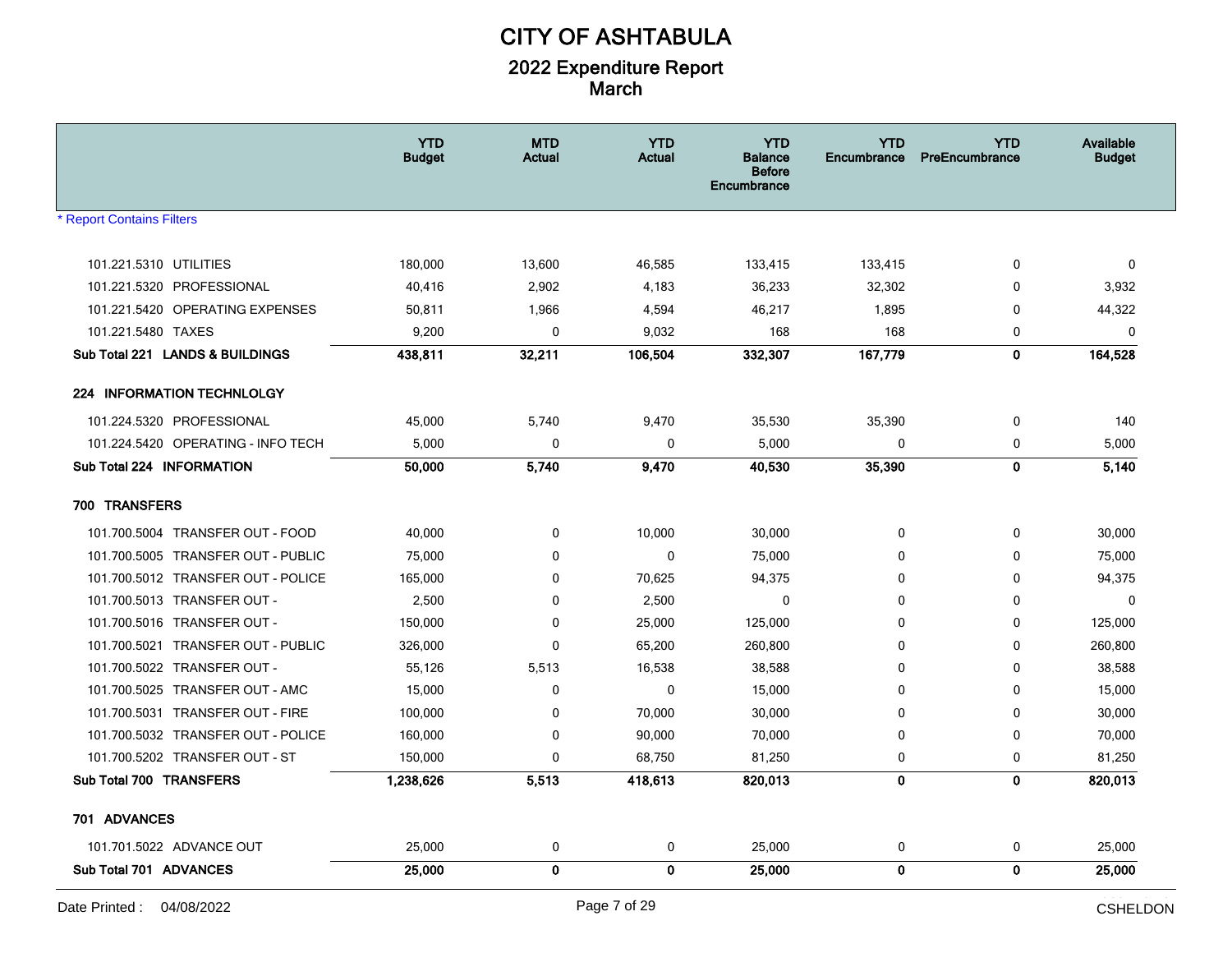|                                  | <b>YTD</b><br><b>Budget</b> | <b>MTD</b><br>Actual | <b>YTD</b><br><b>Actual</b> | <b>YTD</b><br><b>Balance</b><br><b>Before</b><br>Encumbrance | <b>YTD</b><br>Encumbrance | <b>YTD</b><br>PreEncumbrance | <b>Available</b><br><b>Budget</b> |
|----------------------------------|-----------------------------|----------------------|-----------------------------|--------------------------------------------------------------|---------------------------|------------------------------|-----------------------------------|
| <b>* Report Contains Filters</b> |                             |                      |                             |                                                              |                           |                              |                                   |
| Sub Total 101 GENERAL FUND       | 10,639,668                  | 794,918              | 2,674,672                   | 7,964,996                                                    | 834,111                   | 0                            | 7,130,885                         |
| 166 UNCLAIMED MONIES             |                             |                      |                             |                                                              |                           |                              |                                   |
| <b>181 UNCLAIMED FUNDS</b>       |                             |                      |                             |                                                              |                           |                              |                                   |
| 166.181.5660 CLAIMS              | 2,000                       | 0                    | 0                           | 2,000                                                        | 0                         | 0                            | 2,000                             |
| Sub Total 181 UNCLAIMED FUNDS    | 2,000                       | $\mathbf 0$          | $\mathbf 0$                 | 2,000                                                        | $\mathbf 0$               | $\mathbf 0$                  | 2,000                             |
| 700 TRANSFERS                    |                             |                      |                             |                                                              |                           |                              |                                   |
| 166.700.5001 TRANSFER OUT -      | 26,645                      | $\pmb{0}$            | $\pmb{0}$                   | 26,645                                                       | 0                         | $\pmb{0}$                    | 26,645                            |
| Sub Total 700 TRANSFERS          | 26,645                      | $\mathbf 0$          | $\bf{0}$                    | 26,645                                                       | $\mathbf 0$               | $\pmb{0}$                    | 26,645                            |
| Sub Total 166 UNCLAIMED MONIES   | 28,645                      | $\pmb{0}$            | $\pmb{0}$                   | 28,645                                                       | $\pmb{0}$                 | $\mathbf 0$                  | 28,645                            |
| 192 PARKING DECK                 |                             |                      |                             |                                                              |                           |                              |                                   |
| 166 PARKING DECK                 |                             |                      |                             |                                                              |                           |                              |                                   |
| 192.166.5310 UTILITIES           | 2,500                       | 164                  | 515                         | 1,985                                                        | 1,985                     | 0                            | 0                                 |
| Sub Total 166 PARKING DECK       | 2,500                       | 164                  | 515                         | 1,985                                                        | 1,985                     | $\bf{0}$                     | $\mathbf 0$                       |
| Sub Total 192 PARKING DECK       | 2,500                       | 164                  | 515                         | 1,985                                                        | 1,985                     | $\mathbf 0$                  | 0                                 |
| 201 POLICE LEVY                  |                             |                      |                             |                                                              |                           |                              |                                   |
| 118 POLICE                       |                             |                      |                             |                                                              |                           |                              |                                   |
| 201.118.5101 SALARIES & WAGES    | 264,876                     | 24,575               | 65,068                      | 199,808                                                      | 0                         | 0                            | 199,808                           |
| 201.118.5102 SALARIES & WAGES    | 69,757                      | 5,571                | 16,590                      | 53,167                                                       | 0                         | 0                            | 53,167                            |
| 201.118.5108 OT DISPATCHERS      | 20,000                      | $\mathbf 0$          | $\mathbf 0$                 | 20,000                                                       | $\mathbf{0}$              | $\Omega$                     | 20,000                            |
| 201.118.5109 OT                  | 75,000                      | 6,756                | 21,474                      | 53,526                                                       | 0                         | 0                            | 53,526                            |
| 201.118.5124 NEW HIRE EXPENSES   | 6,000                       | $\mathbf 0$          | 0                           | 6,000                                                        | $\mathbf 0$               | $\mathbf 0$                  | 6,000                             |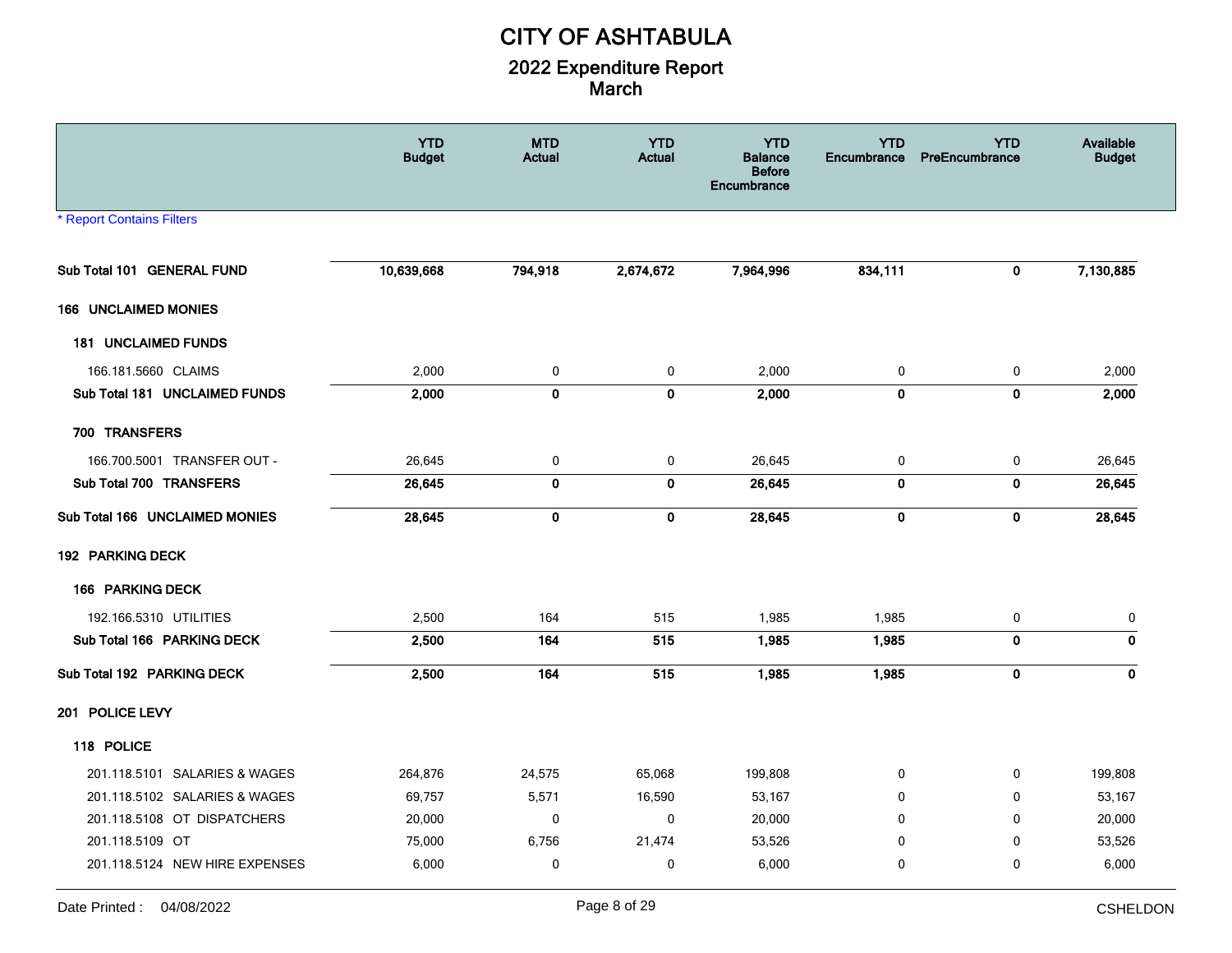|                                   | <b>YTD</b><br><b>Budget</b> | <b>MTD</b><br>Actual | <b>YTD</b><br><b>Actual</b> | <b>YTD</b><br><b>Balance</b><br><b>Before</b><br>Encumbrance | <b>YTD</b><br><b>Encumbrance</b> | <b>YTD</b><br>PreEncumbrance | Available<br><b>Budget</b> |
|-----------------------------------|-----------------------------|----------------------|-----------------------------|--------------------------------------------------------------|----------------------------------|------------------------------|----------------------------|
| <b>* Report Contains Filters</b>  |                             |                      |                             |                                                              |                                  |                              |                            |
| 201.118.5129 OPFPF - PENSION      | 17,532                      | 2,994                | 8,177                       | 9,355                                                        | 0                                | 0                            | 9,355                      |
| 201.118.5130 P.E.R.S.             | 12,678                      | 1,108                | 2,778                       | 9,900                                                        | 0                                | 0                            | 9,900                      |
| 201.118.5131 PENSION PICK-UP      | 4,528                       | 396                  | 992                         | 3,536                                                        | 0                                | 0                            | 3,536                      |
| 201.118.5135 MANDATORY MEDICARE   | 6,784                       | 559                  | 1,607                       | 5,177                                                        | 0                                | 0                            | 5,177                      |
| 201.118.5140 UNIFORM ALLW - CIV & | 4,550                       | $\mathbf 0$          | 0                           | 4,550                                                        | $\mathbf 0$                      | 0                            | 4,550                      |
| 201.118.5142 HEALTH INSURANCE     | 144,451                     | 10,796               | 32,361                      | 112,090                                                      | 0                                | 0                            | 112,090                    |
| 201.118.5145 UNIFORM MAINT        | 1,750                       | 0                    | 0                           | 1,750                                                        | 0                                | 0                            | 1,750                      |
| 201.118.5149 OTHER BENEFITS       | 16,108                      | 350                  | 4,077                       | 12,031                                                       | $\mathbf 0$                      | 0                            | 12,031                     |
| Sub Total 118 POLICE              | 644,014                     | 53,105               | 153,124                     | 490,890                                                      | 0                                | $\mathbf 0$                  | 490,890                    |
| 139 FEES & REV RED                |                             |                      |                             |                                                              |                                  |                              |                            |
| 201.139.5461 COUNTY/STATE FEES    | 10,000                      | 5,456                | 5,456                       | 4,544                                                        | 0                                | 0                            | 4,544                      |
| Sub Total 139 FEES & REV RED      | 10,000                      | 5,456                | 5,456                       | 4,544                                                        | 0                                | 0                            | 4,544                      |
| 700 TRANSFERS                     |                             |                      |                             |                                                              |                                  |                              |                            |
| 201.700.5022 TRANSFER OUT -       | 4,520                       | 452                  | 1,356                       | 3,164                                                        | $\pmb{0}$                        | 0                            | 3,164                      |
| Sub Total 700 TRANSFERS           | 4,520                       | 452                  | 1,356                       | 3,164                                                        | 0                                | $\mathbf 0$                  | 3,164                      |
| Sub Total 201 POLICE LEVY         | 658,534                     | 59,013               | 159,936                     | 498,598                                                      | 0                                | $\mathbf 0$                  | 498,598                    |
| 202 STREET LIGHT ASSESSMENTS      |                             |                      |                             |                                                              |                                  |                              |                            |
| 139 FEES & REV RED                |                             |                      |                             |                                                              |                                  |                              |                            |
| 202.139.5461 COUNTY FEES          | 12,000                      | 7,183                | 7,183                       | 4,817                                                        | 0                                | 0                            | 4,817                      |
| Sub Total 139 FEES & REV RED      | 12,000                      | 7,183                | 7,183                       | 4,817                                                        | $\pmb{0}$                        | $\mathbf 0$                  | 4,817                      |
| <b>140 GENERAL GOVERNMENT</b>     |                             |                      |                             |                                                              |                                  |                              |                            |
| 202.140.5312 STREET LIGHTING      | 439,000                     | 35,683               | 108,820                     | 330,180                                                      | 199,562                          | 0                            | 130,618                    |
| Sub Total 140 GENERAL GOVERNMENT  | 439,000                     | 35,683               | 108,820                     | 330,180                                                      | 199,562                          | $\mathbf 0$                  | 130,618                    |
|                                   |                             |                      |                             |                                                              |                                  |                              | بالمساد بالممات            |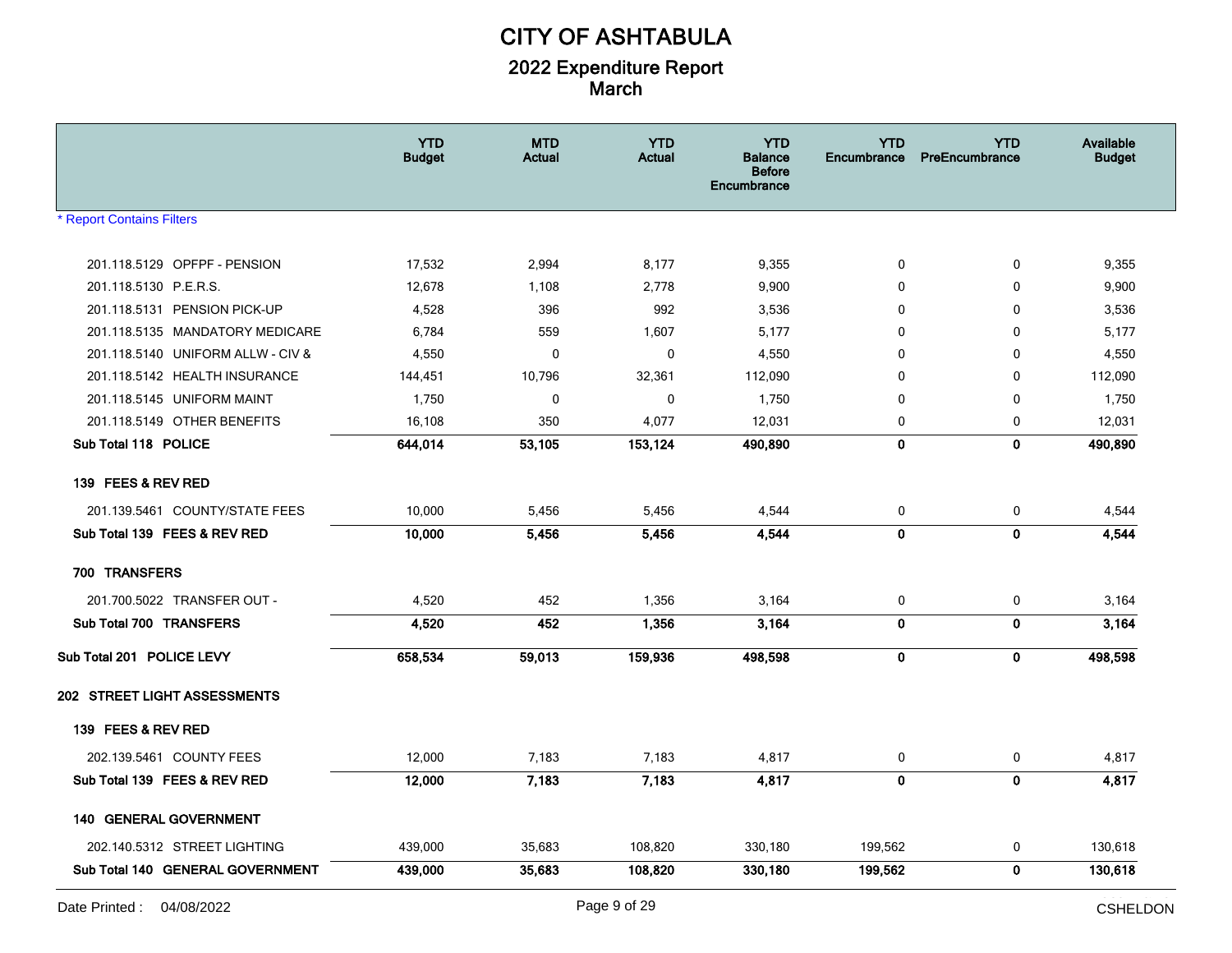|                                  | <b>YTD</b><br><b>Budget</b> | <b>MTD</b><br>Actual | <b>YTD</b><br><b>Actual</b> | <b>YTD</b><br><b>Balance</b><br><b>Before</b><br>Encumbrance | <b>YTD</b><br><b>Encumbrance</b> | <b>YTD</b><br>PreEncumbrance | Available<br><b>Budget</b> |
|----------------------------------|-----------------------------|----------------------|-----------------------------|--------------------------------------------------------------|----------------------------------|------------------------------|----------------------------|
| <b>* Report Contains Filters</b> |                             |                      |                             |                                                              |                                  |                              |                            |
| Sub Total 202 STREET LIGHT       | 451,000                     | 42,866               | 116,003                     | 334,997                                                      | 199,562                          | 0                            | 135,435                    |
| 204 FOOD SERVICE FUND            |                             |                      |                             |                                                              |                                  |                              |                            |
| 152 FOOD SERVICE                 |                             |                      |                             |                                                              |                                  |                              |                            |
| 204.152.5101 SALARIES & WAGES    | 39,955                      | 3,489                | 10,073                      | 29,882                                                       | 0                                | 0                            | 29,882                     |
| 204.152.5109 SALARIES & WAGES    | 2,500                       | 0                    | 0                           | 2,500                                                        | $\mathbf 0$                      | 0                            | 2,500                      |
| 204.152.5130 P.E.R.S.            | 6,541                       | 464                  | 1,379                       | 5,162                                                        | 0                                | 0                            | 5,162                      |
| 204.152.5131 PENSION PICK-UP     | 2,336                       | 166                  | 493                         | 1,843                                                        | 0                                | 0                            | 1,843                      |
| 204.152.5135 MANDATORY MEDICARE  | 701                         | 52                   | 199                         | 502                                                          | $\mathbf{0}$                     | $\Omega$                     | 502                        |
| 204.152.5142 HEALTH INSURANCE    | 17,839                      | 909                  | 2,724                       | 15,115                                                       | $\mathbf{0}$                     | 0                            | 15,115                     |
| 204.152.5149 OTHER BENEFITS      | 1,388                       | $\mathbf 0$          | 0                           | 1,388                                                        | 0                                | 0                            | 1,388                      |
| 204.152.5199 RETIRE/COMP ABS     | 3,366                       | 0                    | 3,366                       | $\mathbf 0$                                                  | $\mathbf 0$                      | 0                            | $\mathbf 0$                |
| 204.152.5320 PROFESSIONAL        | 1,239                       | 29                   | 473                         | 766                                                          | 121                              | 0                            | 645                        |
| 204.152.5420 OPERATING EXPENSES  | 2,822                       | 87                   | 684                         | 2,138                                                        | 50                               | 0                            | 2,088                      |
| 204.152.5424 FUEL                | 300                         | 43                   | 43                          | 257                                                          | 257                              | $\Omega$                     | $\mathbf{0}$               |
| 204.152.5468 REMIT TO STATE      | 5,954                       | $\mathbf 0$          | 982                         | 4,972                                                        | 4,584                            | 0                            | 388                        |
| Sub Total 152 FOOD SERVICE       | 84,941                      | 5,239                | 20,416                      | 64,525                                                       | 5,012                            | $\mathbf{0}$                 | 59,513                     |
| 700 TRANSFERS                    |                             |                      |                             |                                                              |                                  |                              |                            |
| 204.700.5022 TRANSFER OUT -      | 472                         | 47                   | 142                         | 330                                                          | $\pmb{0}$                        | 0                            | 330                        |
| Sub Total 700 TRANSFERS          | 472                         | 47                   | 142                         | 330                                                          | $\mathbf 0$                      | $\mathbf 0$                  | 330                        |
| Sub Total 204 FOOD SERVICE FUND  | 85,413                      | 5,286                | 20,558                      | 64,855                                                       | 5,012                            | 0                            | 59,843                     |
| 205 S.C.M.R.- PUBLIC WORKS       |                             |                      |                             |                                                              |                                  |                              |                            |
| <b>156 SCMR-PW</b>               |                             |                      |                             |                                                              |                                  |                              |                            |
| 205.156.5101 SALARIES & WAGES    | 473,993                     | 35,350               | 113,551                     | 360,442                                                      | 0                                | 0                            | 360,442                    |
|                                  |                             |                      |                             |                                                              |                                  |                              | عاديتها التاعات            |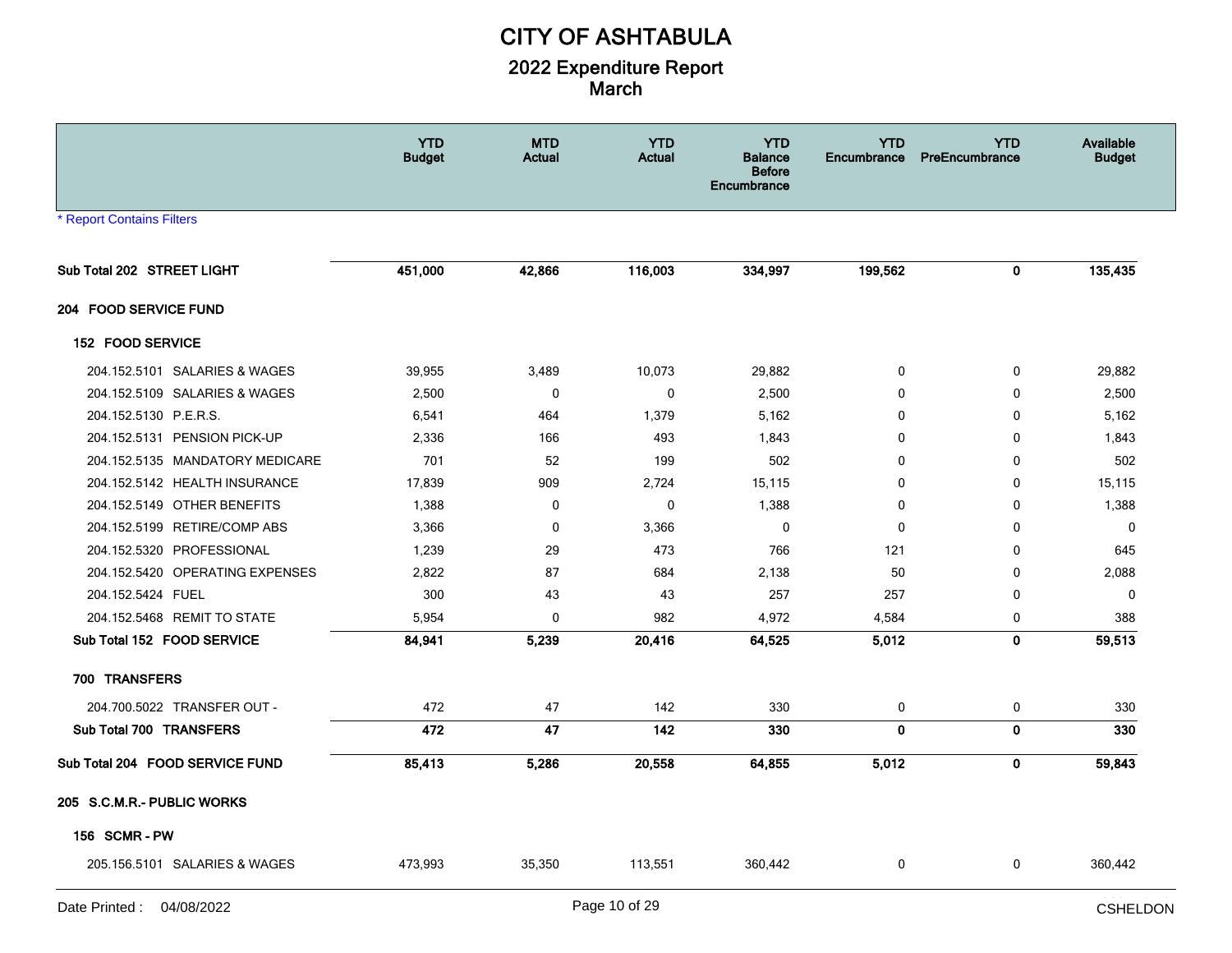|                                      | <b>YTD</b><br><b>Budget</b> | <b>MTD</b><br>Actual | <b>YTD</b><br><b>Actual</b> | <b>YTD</b><br><b>Balance</b><br><b>Before</b><br><b>Encumbrance</b> | <b>YTD</b><br>Encumbrance | <b>YTD</b><br>PreEncumbrance | Available<br><b>Budget</b> |
|--------------------------------------|-----------------------------|----------------------|-----------------------------|---------------------------------------------------------------------|---------------------------|------------------------------|----------------------------|
| <b>* Report Contains Filters</b>     |                             |                      |                             |                                                                     |                           |                              |                            |
| 205.156.5109 SALARIES & WAGES        | 43,500                      | 4,276                | 26,890                      | 16,610                                                              | 0                         | 0                            | 16,610                     |
| 205.156.5130 P.E.R.S.                | 74,446                      | 6,043                | 17,288                      | 57,158                                                              | $\mathbf{0}$              | 0                            | 57,158                     |
| 205.156.5131 PENSION PICK-UP         | 26,588                      | 2,158                | 6,174                       | 20,414                                                              | 0                         | 0                            | 20,414                     |
| 205.156.5135 MANDATORY MEDICARE      | 8,315                       | 608                  | 2,292                       | 6,023                                                               | $\mathbf{0}$              | 0                            | 6,023                      |
| 205.156.5142 HEALTH INSURANCE        | 181,802                     | 13,243               | 41,942                      | 139,860                                                             | 0                         | $\mathbf{0}$                 | 139,860                    |
| 205.156.5149 OTHER BENEFITS          | 32,430                      | 1,050                | 6,166                       | 26,264                                                              | $\mathbf{0}$              | $\mathbf 0$                  | 26,264                     |
| 205.156.5199 RETIRE/COMP ABS         | 7,469                       | $\Omega$             | 7,469                       | $\Omega$                                                            | $\mathbf{0}$              | $\mathbf 0$                  | $\mathbf 0$                |
| 205.156.5220 TRAVEL & TRAINING       | 500                         | $\mathbf 0$          | 0                           | 500                                                                 | $\mathbf{0}$              | $\mathbf 0$                  | 500                        |
| 205.156.5310 UTILITIES               | 25,000                      | 3,282                | 9,816                       | 15,184                                                              | 15,184                    | 0                            | $\mathbf{0}$               |
| 205.156.5320 PROFESSIONAL            | 74,800                      | 11,863               | 27,944                      | 46,856                                                              | 45,779                    | $\mathbf{0}$                 | 1,078                      |
| 205.156.5420 OPERATING EXPENSES      | 125,901                     | 2,915                | 6,630                       | 119,271                                                             | 59,457                    | $\mathbf{0}$                 | 59,814                     |
| 205.156.5424 FUEL                    | 21,000                      | 0                    | 12,060                      | 8,940                                                               | 8,940                     | $\mathbf 0$                  | $\mathbf 0$                |
| 205.156.5470 UNEMPLOYMENT            | 1,002                       | $\Omega$             | 0                           | 1,002                                                               | 2                         | 0                            | 1,000                      |
| Sub Total 156 SCMR - PW              | 1,096,746                   | 80,789               | 278,223                     | 818,523                                                             | 129,361                   | $\mathbf{0}$                 | 689,162                    |
| 700 TRANSFERS                        |                             |                      |                             |                                                                     |                           |                              |                            |
| 205.700.5022 TRANSFER OUT -          | 5,574                       | 557                  | 1,672                       | 3,902                                                               | 0                         | 0                            | 3,902                      |
| Sub Total 700 TRANSFERS              | 5,574                       | 557                  | 1,672                       | 3,902                                                               | $\mathbf{0}$              | $\mathbf 0$                  | 3,902                      |
| Sub Total 205 S.C.M.R.- PUBLIC WORKS | 1,102,320                   | 81,347               | 279,895                     | 822,425                                                             | 129,361                   | 0                            | 693,064                    |
| <b>206 STATE HIGHWAY</b>             |                             |                      |                             |                                                                     |                           |                              |                            |
| <b>156 SCMR-PW</b>                   |                             |                      |                             |                                                                     |                           |                              |                            |
| 206.156.5425 ROAD SALT               | 66,173                      | 5,710                | 12,365                      | 53,808                                                              | 53,808                    | 0                            | 0                          |
| Sub Total 156 SCMR - PW              | 66,173                      | 5,710                | 12,365                      | 53,808                                                              | 53,808                    | $\bf{0}$                     | $\mathbf 0$                |
| Sub Total 206 STATE HIGHWAY          | 66,173                      | 5,710                | 12,365                      | 53,808                                                              | 53,808                    | $\mathbf 0$                  | $\mathbf 0$                |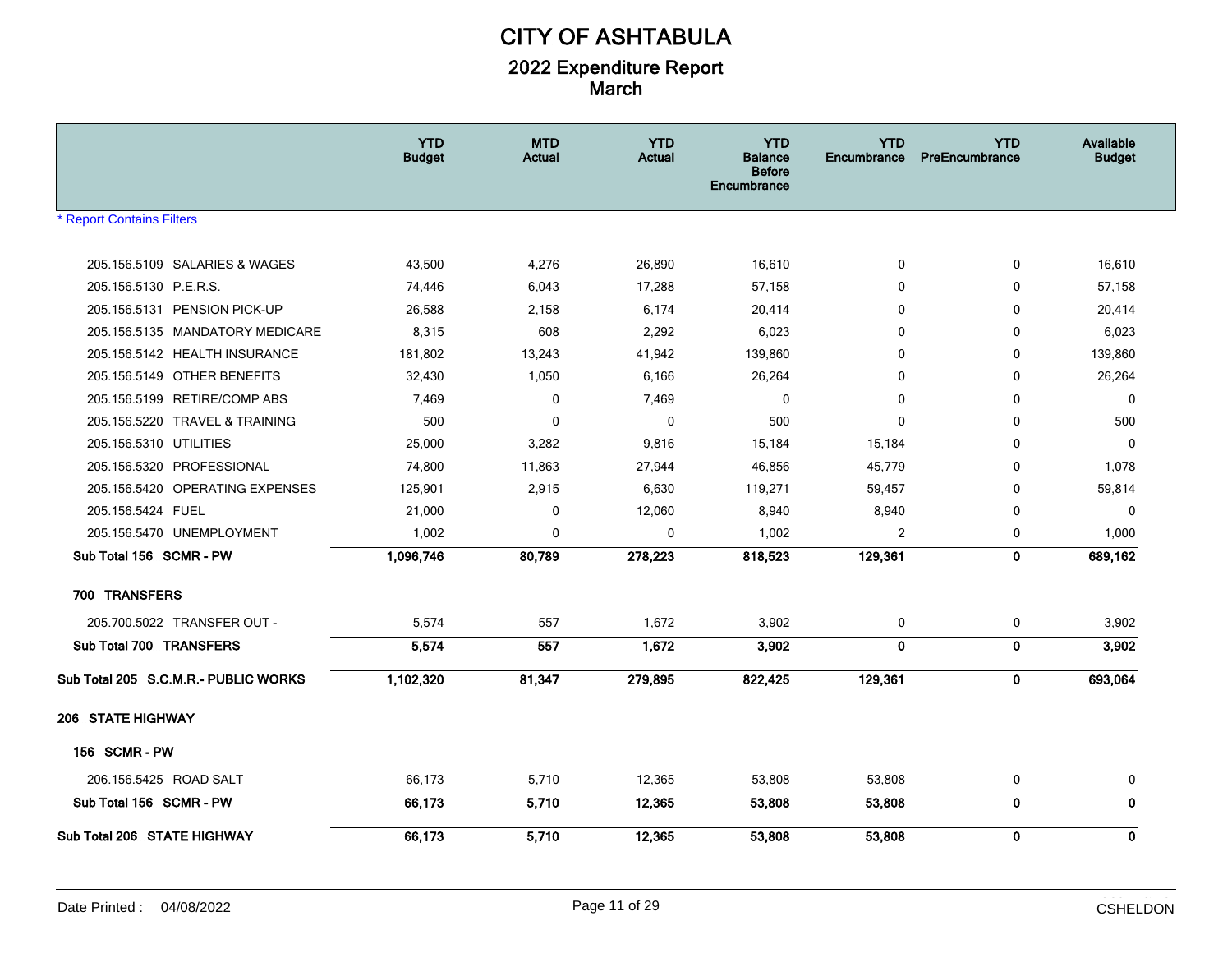|                                     | <b>YTD</b><br><b>Budget</b> | <b>MTD</b><br>Actual | <b>YTD</b><br><b>Actual</b> | <b>YTD</b><br><b>Balance</b><br><b>Before</b><br><b>Encumbrance</b> | <b>YTD</b><br><b>Encumbrance</b> | <b>YTD</b><br><b>PreEncumbrance</b> | Available<br><b>Budget</b> |
|-------------------------------------|-----------------------------|----------------------|-----------------------------|---------------------------------------------------------------------|----------------------------------|-------------------------------------|----------------------------|
| * Report Contains Filters           |                             |                      |                             |                                                                     |                                  |                                     |                            |
| 208 PUBLIC HEALTH/NURSING           |                             |                      |                             |                                                                     |                                  |                                     |                            |
| 125 PUBLIC HEALTH                   |                             |                      |                             |                                                                     |                                  |                                     |                            |
| 208.125.5101 SALARIES & WAGES -     | 325,406                     | 20,362               | 56,736                      | 268,670                                                             | 0                                | 0                                   | 268,670                    |
| 208.125.5109 SALARIES & WAGES       | 100,000                     | 10,072               | 32,978                      | 67,022                                                              | $\Omega$                         | $\Omega$                            | 67,022                     |
| 208.125.5130 P.E.R.S. - PUBLIC      | 60,072                      | 4,018                | 12,678                      | 47,394                                                              | 0                                | $\Omega$                            | 47,394                     |
| 208.125.5131 PENSION PICK-UP        | 21,454                      | 1,435                | 4,528                       | 16,926                                                              | 0                                | 0                                   | 16,926                     |
| 208.125.5135 MANDATORY MEDICARE     | 6,606                       | 468                  | 1,381                       | 5,225                                                               | 0                                | 0                                   | 5,225                      |
| 208.125.5142 HEALTH INSURANCE       | 35,870                      | 2,667                | 8,002                       | 27,868                                                              | 0                                | 0                                   | 27,868                     |
| 208.125.5149 OTHER BENEFITS         | 9,480                       | 700                  | 2,100                       | 7,380                                                               | $\mathbf{0}$                     | 0                                   | 7,380                      |
| 208.125.5220 TRAVEL & TRAINING -    | 1,000                       | $\mathbf 0$          | 0                           | 1,000                                                               | $\mathbf{0}$                     | 0                                   | 1,000                      |
| 208.125.5320 PROFESSIONAL           | 78,790                      | 7,319                | 14,364                      | 64,426                                                              | 40,626                           | 0                                   | 23,800                     |
| 208.125.5321 PROFESSIONAL           | 3,720                       | 136                  | 136                         | 3,584                                                               | 1,597                            | 0                                   | 1,987                      |
| 208.125.5420 OPERATING EXPENSES -   | 10,650                      | 0                    | $\pmb{0}$                   | 10,650                                                              | 774                              | 0                                   | 9,876                      |
| 208.125.5421 OPERATING EXPENSES -   | 31,467                      | 4,577                | 10,844                      | 20,622                                                              | 3,912                            | 0                                   | 16,711                     |
| 208.125.5468 REMIT TO STATE         | 75,801                      | 90                   | 11,051                      | 64,750                                                              | 39,250                           | 0                                   | 25,500                     |
| Sub Total 125 PUBLIC HEALTH         | 760,316                     | 51,844               | 154,799                     | 605,517                                                             | 86,159                           | $\mathbf{0}$                        | 519,359                    |
| 700 TRANSFERS                       |                             |                      |                             |                                                                     |                                  |                                     |                            |
| 208.700.5022 TRANSFER OUT -         | 4,349                       | 435                  | 1,305                       | 3,044                                                               | $\mathbf 0$                      | $\mathbf 0$                         | 3,044                      |
| Sub Total 700 TRANSFERS             | 4,349                       | 435                  | 1,305                       | 3,044                                                               | $\mathbf 0$                      | $\pmb{0}$                           | 3,044                      |
| Sub Total 208 PUBLIC HEALTH/NURSING | 764,665                     | 52,279               | 156,103                     | 608,562                                                             | 86,159                           | $\mathbf 0$                         | 522,403                    |
| 209 AUTO REG/PERM TAX               |                             |                      |                             |                                                                     |                                  |                                     |                            |
| <b>156 SCMR-PW</b>                  |                             |                      |                             |                                                                     |                                  |                                     |                            |
| 209.156.5420 OPERATING SUPPLIES     | 10,000                      | 0                    | 8,663                       | 1,337                                                               | 0                                | 0                                   | 1,337                      |
| 209.156.5424 FUEL                   | 18,000                      | $\mathbf 0$          | 8,000                       | 10,000                                                              | 0                                | 0                                   | 10,000                     |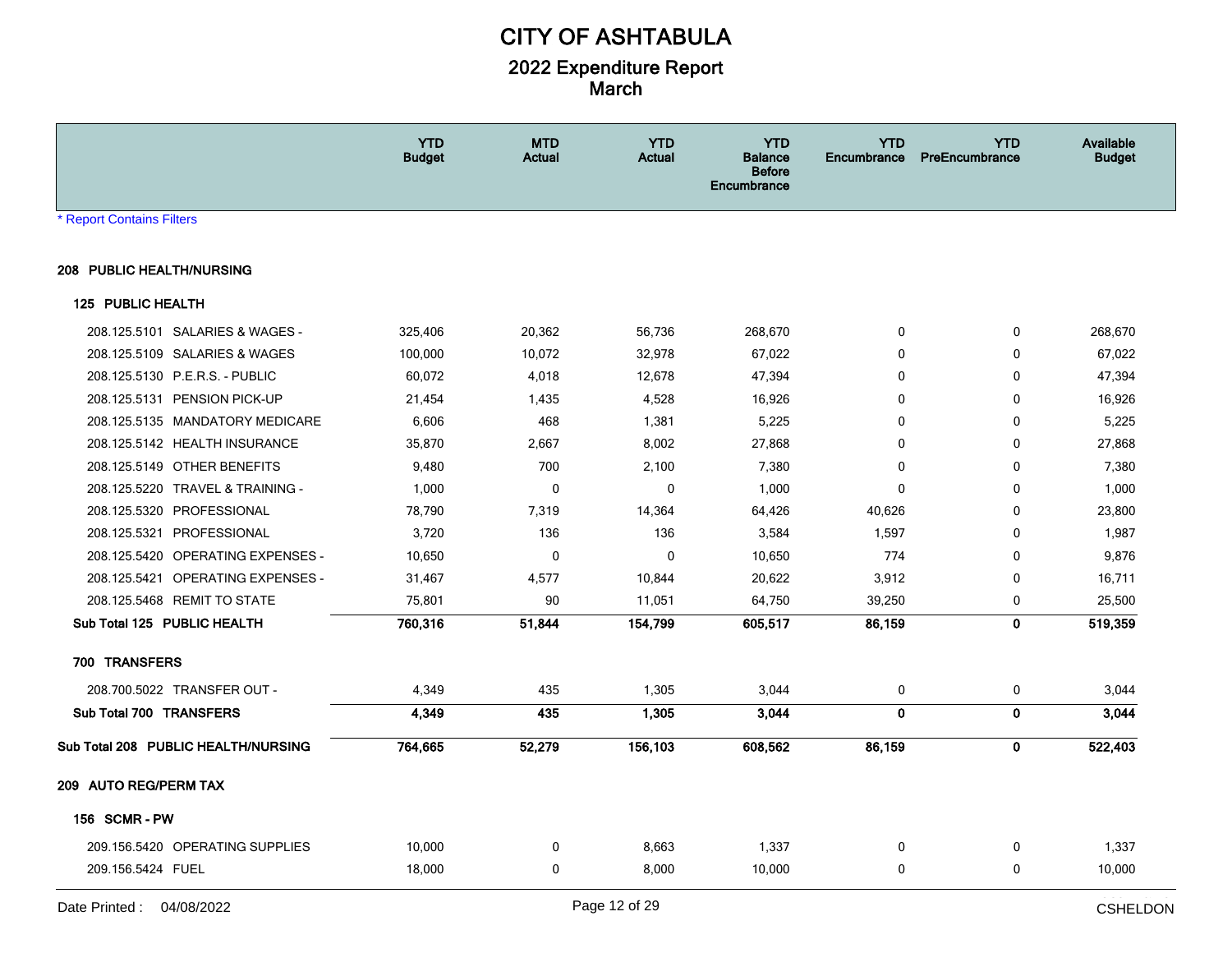|                                     | <b>YTD</b><br><b>Budget</b> | <b>MTD</b><br><b>Actual</b> | <b>YTD</b><br><b>Actual</b> | <b>YTD</b><br><b>Balance</b><br><b>Before</b><br>Encumbrance | <b>YTD</b><br>Encumbrance | <b>YTD</b><br>PreEncumbrance | Available<br><b>Budget</b> |
|-------------------------------------|-----------------------------|-----------------------------|-----------------------------|--------------------------------------------------------------|---------------------------|------------------------------|----------------------------|
| <b>* Report Contains Filters</b>    |                             |                             |                             |                                                              |                           |                              |                            |
| 209.156.5425 ROAD SALT              | 127,178                     | 10,981                      | 23,701                      | 103,477                                                      | 103,477                   | 0                            | 0                          |
| Sub Total 156 SCMR - PW             | 155,178                     | 10,981                      | 40,363                      | 114,815                                                      | 103,477                   | $\mathbf 0$                  | 11,337                     |
| Sub Total 209 AUTO REG/PERM TAX     | 155,178                     | 10,981                      | 40,363                      | 114,815                                                      | 103,477                   | $\mathbf 0$                  | 11,337                     |
| 210 IND ALCOHOL TREATMENT           |                             |                             |                             |                                                              |                           |                              |                            |
| 116 JUDICIAL - MUNICIPAL COURT      |                             |                             |                             |                                                              |                           |                              |                            |
| 210.116.5420 OPERATING EXPENSES     | 38,000                      | 0                           | 274                         | 37,726                                                       | 4,726                     | 0                            | 33,000                     |
| Sub Total 116 JUDICIAL - MUNICIPAL  | 38,000                      | $\mathbf 0$                 | 274                         | 37,726                                                       | 4,726                     | $\mathbf 0$                  | 33,000                     |
| 700 TRANSFERS                       |                             |                             |                             |                                                              |                           |                              |                            |
| 210.700.5033 TRANSFER OUT - COURT   | 5,408                       | 0                           | 0                           | 5,408                                                        | 0                         | 0                            | 5,408                      |
| Sub Total 700 TRANSFERS             | 5,408                       | $\bf{0}$                    | $\mathbf 0$                 | 5,408                                                        | $\mathbf{0}$              | $\mathbf 0$                  | 5,408                      |
| Sub Total 210 IND ALCOHOL TREATMENT | 43,408                      | 0                           | 274                         | 43,134                                                       | 4,726                     | $\mathbf 0$                  | 38,408                     |
| 212 PAVING LEVY                     |                             |                             |                             |                                                              |                           |                              |                            |
| 139 FEES & REV RED                  |                             |                             |                             |                                                              |                           |                              |                            |
| 212.139.5461 CNTY FEES/REV RED      | 16,000                      | 8,795                       | 8,795                       | 7,205                                                        | 0                         | $\mathbf 0$                  | 7,205                      |
| Sub Total 139 FEES & REV RED        | 16,000                      | 8,795                       | 8,795                       | 7,205                                                        | $\mathbf 0$               | $\mathbf 0$                  | 7,205                      |
| 156 SCMR-PW                         |                             |                             |                             |                                                              |                           |                              |                            |
| 212.156.5500 LEVY PAVING &          | 871,867                     | 0                           | 0                           | 871,867                                                      | 139,549                   | 0                            | 732,318                    |
| Sub Total 156 SCMR - PW             | 871,867                     | $\mathbf 0$                 | $\mathbf{0}$                | 871,867                                                      | 139,549                   | $\mathbf 0$                  | 732,318                    |
| Sub Total 212 PAVING LEVY           | 887,867                     | 8,795                       | 8,795                       | 879,073                                                      | 139,549                   | $\mathbf 0$                  | 739,523                    |
| 214 AMC PROBATION                   |                             |                             |                             |                                                              |                           |                              |                            |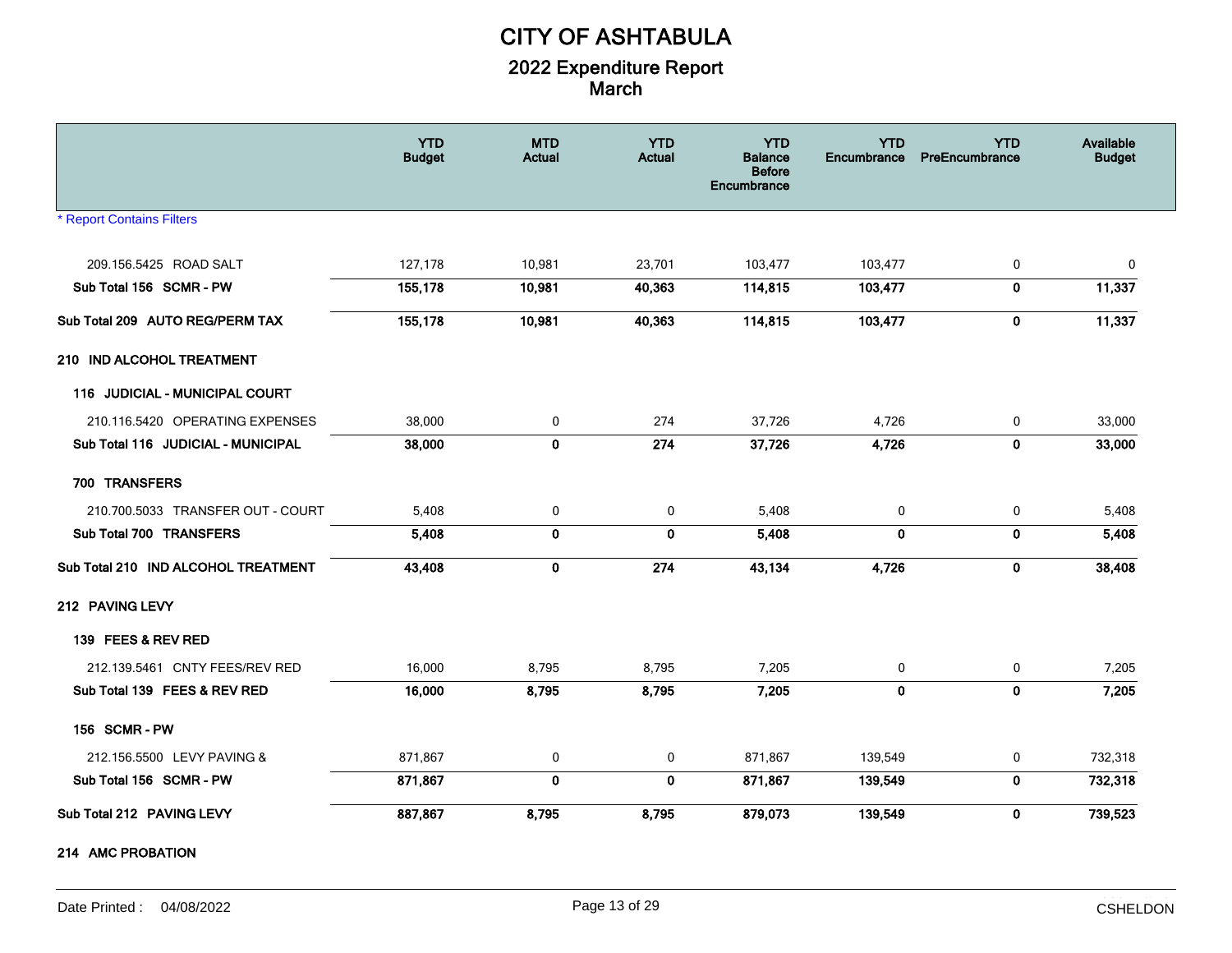|                                       | <b>YTD</b><br><b>Budget</b> | <b>MTD</b><br>Actual | <b>YTD</b><br><b>Actual</b> | <b>YTD</b><br><b>Balance</b><br><b>Before</b><br>Encumbrance | <b>YTD</b><br>Encumbrance | <b>YTD</b><br>PreEncumbrance | Available<br><b>Budget</b> |
|---------------------------------------|-----------------------------|----------------------|-----------------------------|--------------------------------------------------------------|---------------------------|------------------------------|----------------------------|
| <b>* Report Contains Filters</b>      |                             |                      |                             |                                                              |                           |                              |                            |
| 116 JUDICIAL - MUNICIPAL COURT        |                             |                      |                             |                                                              |                           |                              |                            |
| 214.116.5101 SALARIES & WAGES         | 22,801                      | 1,974                | 5,268                       | 17,533                                                       | 0                         | $\mathbf 0$                  | 17,533                     |
| 214.116.5130 P.E.R.S.                 | 3,231                       | 236                  | 686                         | 2,545                                                        | 0                         | $\mathbf 0$                  | 2,545                      |
| 214.116.5131 PENSION PICKUP           | 1,154                       | 84                   | 245                         | 909                                                          | $\mathbf{0}$              | $\mathbf 0$                  | 909                        |
| 214.116.5135 MANDATORY MEDICARE       | 339                         | 29                   | 77                          | 262                                                          | $\mathbf{0}$              | 0                            | 262                        |
| 214.116.5142 HEALTH INSURANCE         | 10,371                      | 843                  | 2,530                       | 7,841                                                        | 0                         | 0                            | 7,841                      |
| 214.116.5149 OTHER BENEFITS           | 430                         | 0                    | 0                           | 430                                                          | 0                         | 0                            | 430                        |
| Sub Total 116 JUDICIAL - MUNICIPAL    | 38,326                      | 3,166                | 8,806                       | 29,520                                                       | 0                         | $\mathbf 0$                  | 29,520                     |
| 122 PROBATION                         |                             |                      |                             |                                                              |                           |                              |                            |
| 214.122.5420 OPERATING EXPENSES       | 5,400                       | 306                  | 1,816                       | 3,584                                                        | 3,584                     | 0                            | 0                          |
| Sub Total 122 PROBATION               | 5,400                       | 306                  | 1,816                       | 3,584                                                        | 3,584                     | $\mathbf 0$                  | $\mathbf 0$                |
| 700 TRANSFERS                         |                             |                      |                             |                                                              |                           |                              |                            |
| 214.700.5022 TRANSFER OUT -           | 232                         | 0                    | 0                           | 232                                                          | 0                         | 0                            | 232                        |
| Sub Total 700 TRANSFERS               | 232                         | $\mathbf 0$          | $\mathbf 0$                 | 232                                                          | $\mathbf 0$               | $\mathbf 0$                  | 232                        |
| Sub Total 214 AMC PROBATION           | 43,958                      | 3,473                | 10,621                      | 33,337                                                       | 3,584                     | $\mathbf 0$                  | 29,752                     |
| 215 AMC COMPUTER                      |                             |                      |                             |                                                              |                           |                              |                            |
| <b>116 JUDICIAL - MUNICIPAL COURT</b> |                             |                      |                             |                                                              |                           |                              |                            |
| 215.116.5320 PROFESSIONAL             | 39,000                      | 4,200                | 12,600                      | 26,400                                                       | 22,400                    | 0                            | 4,000                      |
| 215.116.5420 OPERATING                | 10,000                      | 0                    | 0                           | 10,000                                                       | 5,000                     | 0                            | 5,000                      |
| Sub Total 116 JUDICIAL - MUNICIPAL    | 49,000                      | 4,200                | 12,600                      | 36,400                                                       | 27,400                    | $\mathbf 0$                  | 9,000                      |
| Sub Total 215 AMC COMPUTER            | 49,000                      | 4,200                | 12,600                      | 36,400                                                       | 27,400                    | $\mathbf 0$                  | 9,000                      |

#### **216 AMC SECURITY**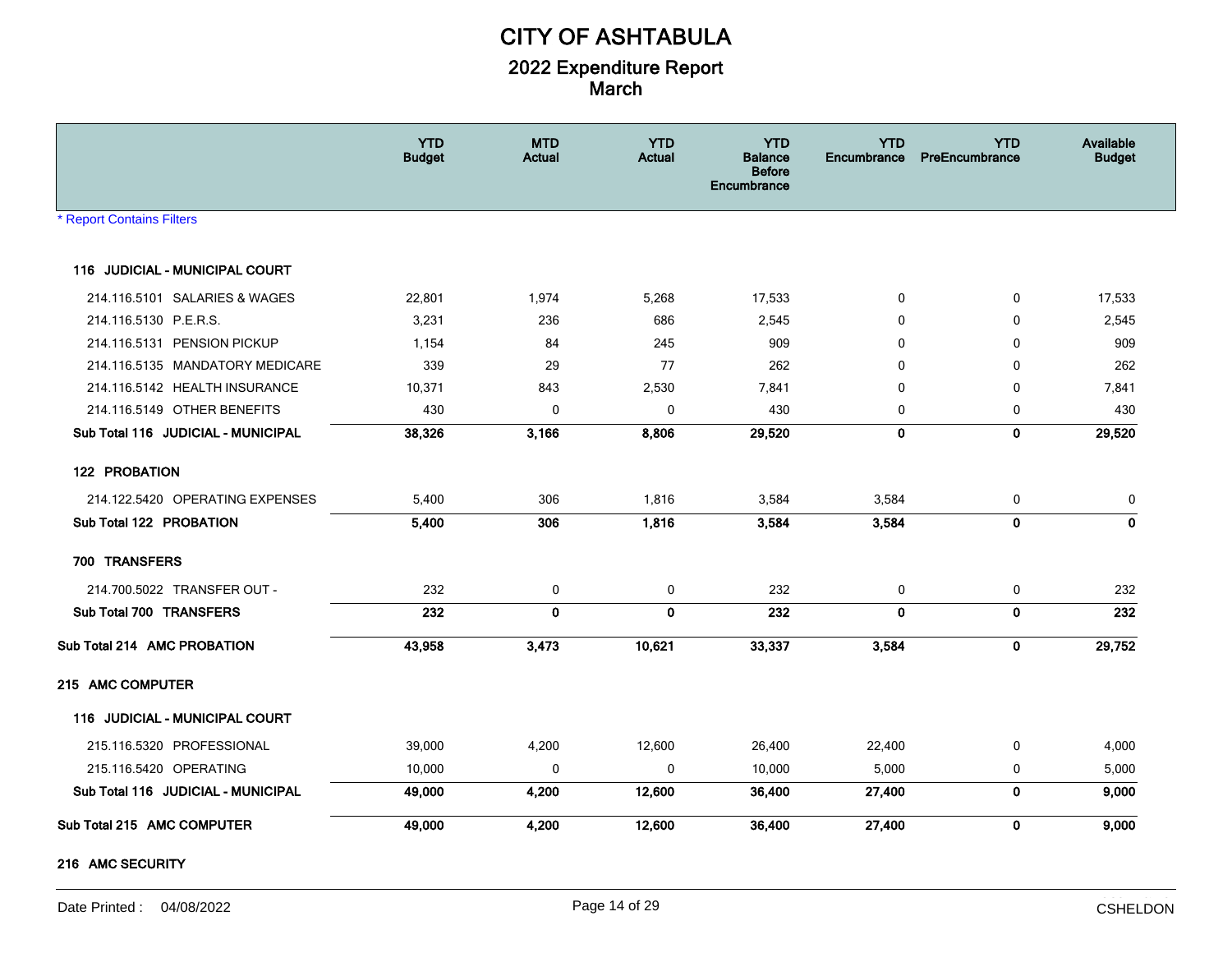|                                     | <b>YTD</b><br><b>Budget</b> | <b>MTD</b><br>Actual | <b>YTD</b><br><b>Actual</b> | <b>YTD</b><br>Balance<br><b>Before</b><br><b>Encumbrance</b> | <b>YTD</b><br><b>Encumbrance</b> | <b>YTD</b><br>PreEncumbrance | Available<br><b>Budget</b> |
|-------------------------------------|-----------------------------|----------------------|-----------------------------|--------------------------------------------------------------|----------------------------------|------------------------------|----------------------------|
| * Report Contains Filters           |                             |                      |                             |                                                              |                                  |                              |                            |
| 116 JUDICIAL - MUNICIPAL COURT      |                             |                      |                             |                                                              |                                  |                              |                            |
| 216.116.5101 SALARIES & WAGES       | 25,790                      | 1,694                | 6,345                       | 19,445                                                       | 0                                | 0                            | 19,445                     |
| 216.116.5130 P.E.R.S.               | 2,912                       | 255                  | 723                         | 2,189                                                        | 0                                | 0                            | 2,189                      |
| 216.116.5131 PENSION PICK-UP        | 1,040                       | 91                   | 258                         | 782                                                          | $\Omega$                         | $\Omega$                     | 782                        |
| 216.116.5135 MANDATORY MEDICARE     | 389                         | 26                   | 96                          | 293                                                          | 0                                | 0                            | 293                        |
| 216.116.5320 PROFESSIONAL           | 500                         | $\mathbf 0$          | 0                           | 500                                                          | 0                                | $\mathbf 0$                  | 500                        |
| 216.116.5420 OPERATING              | 3,000                       | 523                  | 523                         | 2,477                                                        | 2,477                            | $\mathbf 0$                  | $\mathbf 0$                |
| Sub Total 116 JUDICIAL - MUNICIPAL  | 33,631                      | 2,589                | 7,945                       | 25,686                                                       | 2,477                            | $\mathbf 0$                  | 23,209                     |
| 700 TRANSFERS                       |                             |                      |                             |                                                              |                                  |                              |                            |
| 216.700.5022 TRANSFER OUT -         | 258                         | $\mathbf 0$          | $\mathbf 0$                 | 258                                                          | 0                                | $\mathbf 0$                  | 258                        |
| Sub Total 700 TRANSFERS             | 258                         | 0                    | $\mathbf 0$                 | 258                                                          | $\mathbf{0}$                     | $\mathbf 0$                  | 258                        |
| Sub Total 216 AMC SECURITY          | 33,889                      | 2,589                | 7,945                       | 25,944                                                       | 2,477                            | $\mathbf 0$                  | 23,467                     |
| 217 LAW ENFORCEMENT TRUST           |                             |                      |                             |                                                              |                                  |                              |                            |
| 117 SOLICITOR                       |                             |                      |                             |                                                              |                                  |                              |                            |
| 217.117.5420 OPERATING              | 35,085                      | 3,425                | 9,083                       | 26,002                                                       | 8,363                            | 0                            | 17,639                     |
| Sub Total 117 SOLICITOR             | 35,085                      | 3,425                | 9,083                       | 26,002                                                       | 8,363                            | $\mathbf 0$                  | 17,639                     |
| Sub Total 217 LAW ENFORCEMENT TRUST | 35,085                      | 3,425                | 9,083                       | 26,002                                                       | 8,363                            | $\mathbf 0$                  | 17,639                     |
| 218 IDIAM                           |                             |                      |                             |                                                              |                                  |                              |                            |
| 116 JUDICIAL - MUNICIPAL COURT      |                             |                      |                             |                                                              |                                  |                              |                            |
| 218.116.5420 OPERATING              | 10,000                      | 1,722                | 3,310                       | 6,690                                                        | 6,690                            | 0                            | 0                          |
| Sub Total 116 JUDICIAL - MUNICIPAL  | 10,000                      | 1,722                | 3,310                       | 6,690                                                        | 6,690                            | $\mathbf 0$                  | $\mathbf 0$                |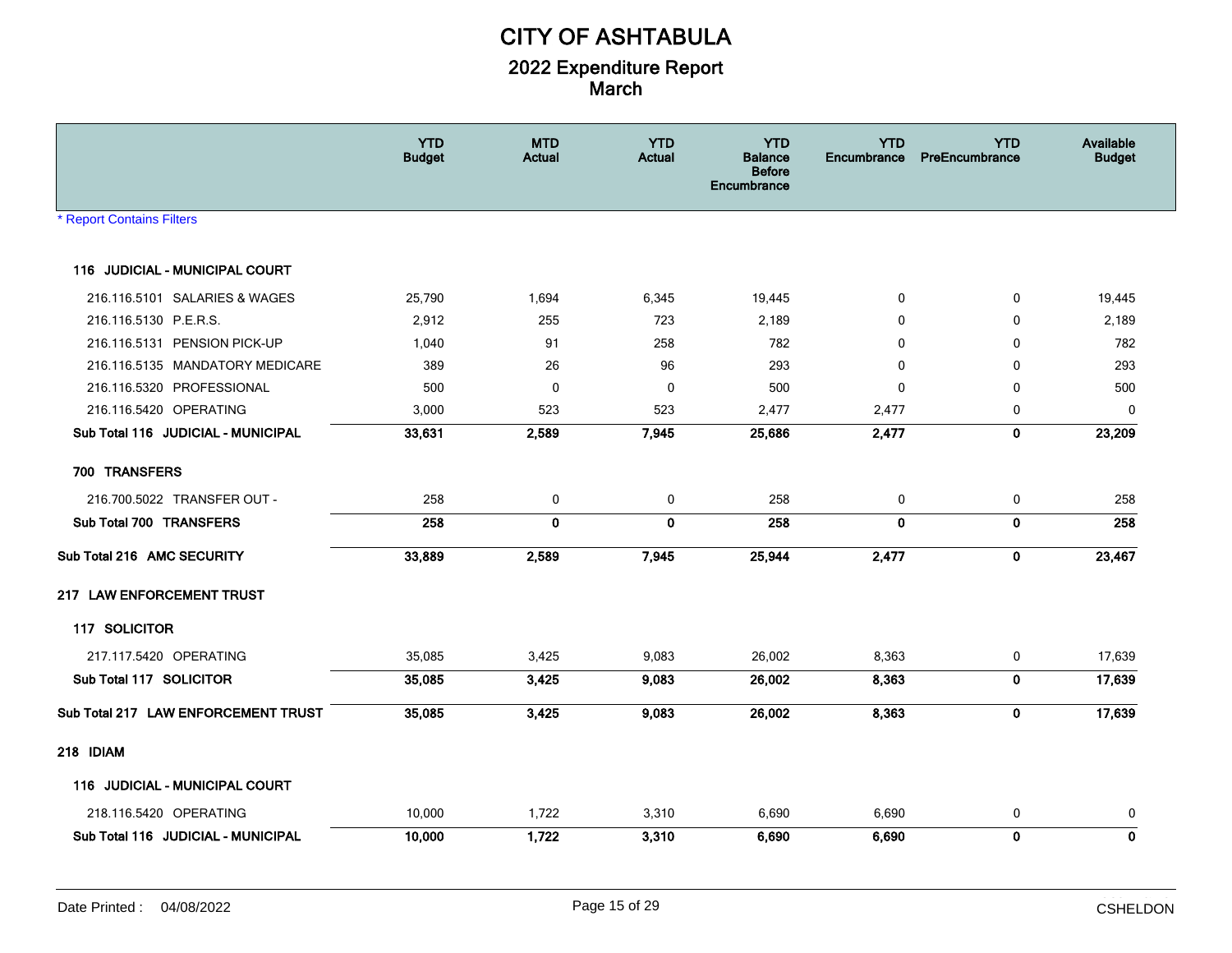|                                     | <b>YTD</b><br><b>Budget</b> | <b>MTD</b><br>Actual | <b>YTD</b><br><b>Actual</b> | <b>YTD</b><br><b>Balance</b><br><b>Before</b><br>Encumbrance | <b>YTD</b><br>Encumbrance | <b>YTD</b><br>PreEncumbrance | Available<br><b>Budget</b> |
|-------------------------------------|-----------------------------|----------------------|-----------------------------|--------------------------------------------------------------|---------------------------|------------------------------|----------------------------|
| <b>* Report Contains Filters</b>    |                             |                      |                             |                                                              |                           |                              |                            |
| Sub Total 218 IDIAM                 | 10,000                      | 1,722                | 3,310                       | 6,690                                                        | 6,690                     | $\mathbf 0$                  | $\mathbf 0$                |
| 219 MOTOR VEHICLE LICENSE           |                             |                      |                             |                                                              |                           |                              |                            |
| 156 SCMR-PW                         |                             |                      |                             |                                                              |                           |                              |                            |
| 219.156.5320 PROFESSIONAL           | 33,501                      | 5,425                | 7,601                       | 25,900                                                       | 25,900                    | 0                            | 0                          |
| 219.156.5420 OPERATING              | 7,500                       | $\mathbf 0$          | 0                           | 7,500                                                        | 4,500                     | 0                            | 3,000                      |
| 219.156.5424 FUEL                   | 2,500                       | $\mathbf 0$          | 2,228                       | 272                                                          | 272                       | $\mathbf 0$                  | $\mathbf 0$                |
| Sub Total 156 SCMR - PW             | 43,501                      | 5,425                | 9,829                       | 33,672                                                       | 30,672                    | $\pmb{0}$                    | 3,000                      |
| Sub Total 219 MOTOR VEHICLE LICENSE | 43,501                      | 5,425                | 9,829                       | 33,672                                                       | 30,672                    | $\pmb{0}$                    | 3,000                      |
| 220 COURT SPECIAL PROJECTS          |                             |                      |                             |                                                              |                           |                              |                            |
| 116 JUDICIAL - MUNICIPAL COURT      |                             |                      |                             |                                                              |                           |                              |                            |
| 220.116.5101 SALARIES & WAGES       | 53,194                      | 7,681                | 17,201                      | 35,993                                                       | 0                         | 0                            | 35,993                     |
| 220.116.5130 P.E.R.S                | 6,838                       | 491                  | 1,315                       | 5,523                                                        | $\mathbf{0}$              | $\Omega$                     | 5,523                      |
| 220.116.5131 PENSION PICK-UP        | 2,442                       | 175                  | 470                         | 1,972                                                        | 0                         | $\mathbf 0$                  | 1,972                      |
| 220.116.5135 MANDATORY MEDICARE     | 804                         | 114                  | 255                         | 549                                                          | 0                         | 0                            | 549                        |
| 220.116.5142 HEALTH INSURANCE       | 11,957                      | 1,176                | 3,120                       | 8,837                                                        | $\Omega$                  | $\Omega$                     | 8,837                      |
| 220.116.5149 OTHER BENEFITS         | 582                         | $\mathbf 0$          | $\mathbf 0$                 | 582                                                          | $\mathbf 0$               | $\mathbf 0$                  | 582                        |
| 220.116.5420 RECOVERY COURT         | 5,200                       | 440                  | 500                         | 4,700                                                        | 4,500                     | 0                            | 200                        |
| 220.116.5421 RECOVERY COURT         | 5,000                       | $\mathbf{0}$         | 0                           | 5,000                                                        | $\mathbf{0}$              | 0                            | 5,000                      |
| Sub Total 116 JUDICIAL - MUNICIPAL  | 86,017                      | 10,077               | 22,862                      | 63,155                                                       | 4,500                     | $\mathbf 0$                  | 58,655                     |
| 300 JUDICIAL SPEC PROJ              |                             |                      |                             |                                                              |                           |                              |                            |
| 220.300.5570 COURT EQUIPMENT        | 75,000                      | 1,189                | 4,354                       | 70,646                                                       | 70,646                    | 0                            | 0                          |
| Sub Total 300 JUDICIAL SPEC PROJ    | 75,000                      | 1,189                | 4,354                       | 70,646                                                       | 70,646                    | 0                            | 0                          |

**700 TRANSFERS**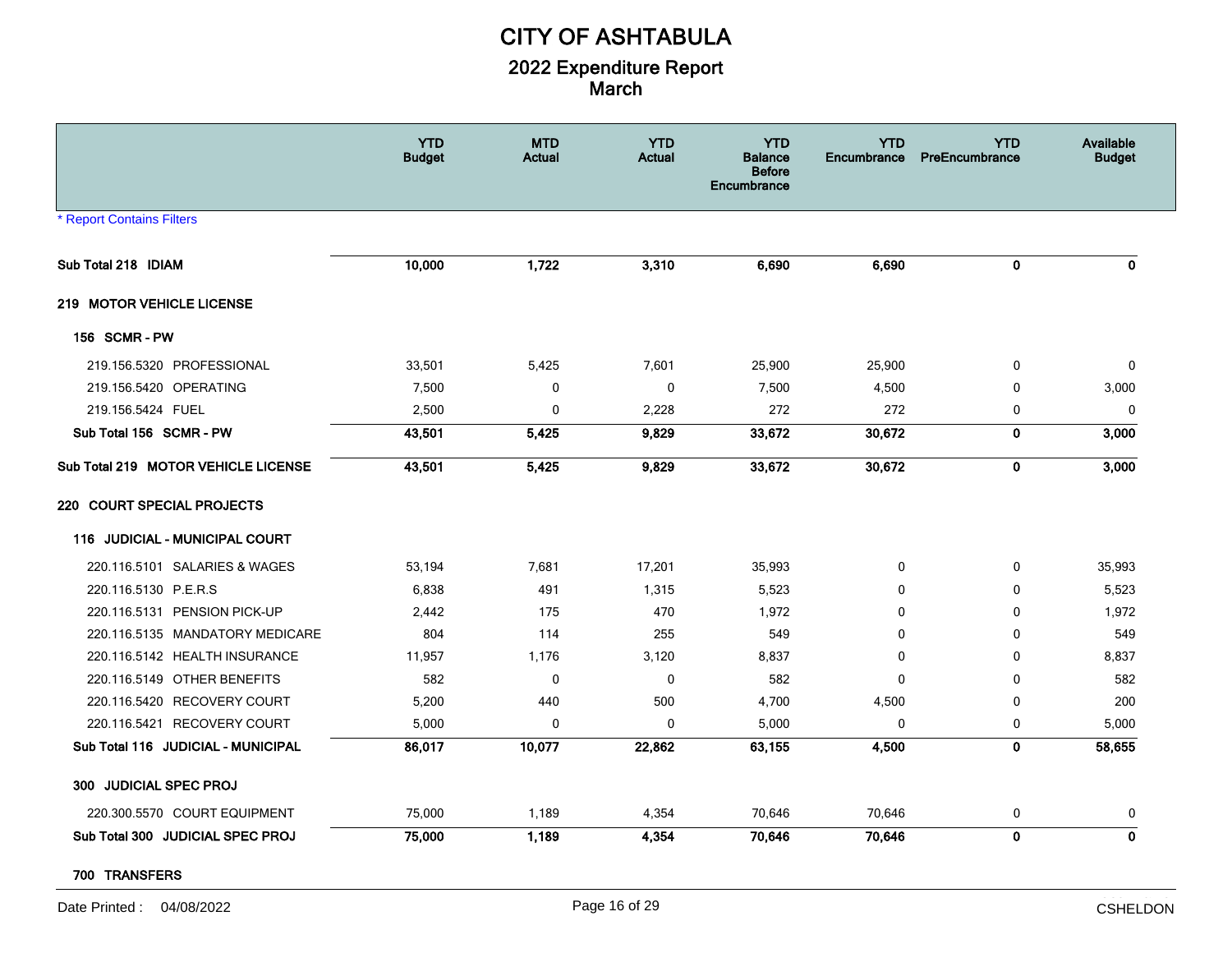|                                      | <b>YTD</b><br><b>Budget</b> | <b>MTD</b><br>Actual | <b>YTD</b><br><b>Actual</b> | <b>YTD</b><br>Balance<br><b>Before</b><br>Encumbrance | <b>YTD</b><br>Encumbrance | <b>YTD</b><br>PreEncumbrance | Available<br><b>Budget</b> |
|--------------------------------------|-----------------------------|----------------------|-----------------------------|-------------------------------------------------------|---------------------------|------------------------------|----------------------------|
| <b>* Report Contains Filters</b>     |                             |                      |                             |                                                       |                           |                              |                            |
|                                      |                             |                      |                             |                                                       |                           |                              |                            |
| 220.700.5001 TRANSFER OUT -          | 5,000                       | $\mathbf 0$          | 0                           | 5,000                                                 | 0                         | 0                            | 5,000                      |
| 220.700.5022 TRANSFER OUT -          | 538                         | $\mathbf 0$          | $\mathbf 0$                 | 538                                                   | 0                         | 0                            | 538                        |
| 220.700.5024 TRANSFER OUT - AMC      | 25,000                      | 15,000               | 25,000                      | $\Omega$                                              | $\Omega$                  | 0                            | $\Omega$                   |
| 220.700.5025 TRANSFER OUT - AMC      | 10,000                      | $\mathbf 0$          | $\mathbf 0$                 | 10,000                                                | 0                         | 0                            | 10,000                     |
| Sub Total 700 TRANSFERS              | 40,538                      | 15,000               | 25,000                      | 15,538                                                | 0                         | 0                            | 15,538                     |
| Sub Total 220 COURT SPECIAL PROJECTS | 201,555                     | 26,266               | 52,215                      | 149,340                                               | 75,146                    | $\mathbf{0}$                 | 74,193                     |
| 225 SANITATION                       |                             |                      |                             |                                                       |                           |                              |                            |
| 139 FEES & REV RED                   |                             |                      |                             |                                                       |                           |                              |                            |
| 225.139.5461 COUNTY FEES             | 15,000                      | 5,287                | 5,287                       | 9,713                                                 | 0                         | 0                            | 9,713                      |
| Sub Total 139 FEES & REV RED         | 15,000                      | 5,287                | 5,287                       | 9,713                                                 | $\mathbf 0$               | $\mathbf 0$                  | 9,713                      |
| <b>140 GENERAL GOVERNMENT</b>        |                             |                      |                             |                                                       |                           |                              |                            |
| 225.140.5101 SALARIES & WAGES        | 130,582                     | 11,238               | 30,955                      | 99,627                                                | $\Omega$                  | 0                            | 99,627                     |
| 225.140.5109 OVERTIME                | 5,000                       | 30                   | 41                          | 4,959                                                 | $\mathbf{0}$              | $\Omega$                     | 4,959                      |
| 225.140.5130 P.E.R.S.                | 19,189                      | 1,401                | 4,126                       | 15,063                                                | $\Omega$                  | 0                            | 15,063                     |
| 225.140.5131 PENSION PICK-UP         | 5,571                       | 402                  | 1,182                       | 4,389                                                 | $\mathbf{0}$              | 0                            | 4,389                      |
| 225.140.5135 MANDATORY MEDICARE      | 2,085                       | 167                  | 465                         | 1,620                                                 | $\mathbf 0$               | 0                            | 1,620                      |
| 225.140.5142 HEALTH INSURANCE        | 51,777                      | 4,228                | 12,683                      | 39,095                                                | 0                         | 0                            | 39,095                     |
| 225.140.5149 OTHER BENEFITS          | 4,087                       | 53                   | 728                         | 3,359                                                 | $\Omega$                  | $\Omega$                     | 3,359                      |
| 225.140.5220 TRAVEL & TRAINING       | 750                         | 0                    | $\mathbf 0$                 | 750                                                   | $\Omega$                  | 0                            | 750                        |
| 225.140.5320 PROFESSIONAL            | 35,662                      | 1,045                | 4,883                       | 30,780                                                | 28,193                    | 0                            | 2,586                      |
| 225.140.5420 OPERATING EXPENSES      | 1,110                       | 54                   | 194                         | 916                                                   | 360                       | 0                            | 556                        |
| Sub Total 140 GENERAL GOVERNMENT     | 255,813                     | 18,617               | 55,256                      | 200,557                                               | 28,554                    | 0                            | 172,004                    |
| <b>145 SANITATION</b>                |                             |                      |                             |                                                       |                           |                              |                            |
| 225.145.5101 SALARIES & WAGES        | 590,095                     | 48,848               | 129,643                     | 460,452                                               | 0                         | $\mathbf 0$                  | 460,452                    |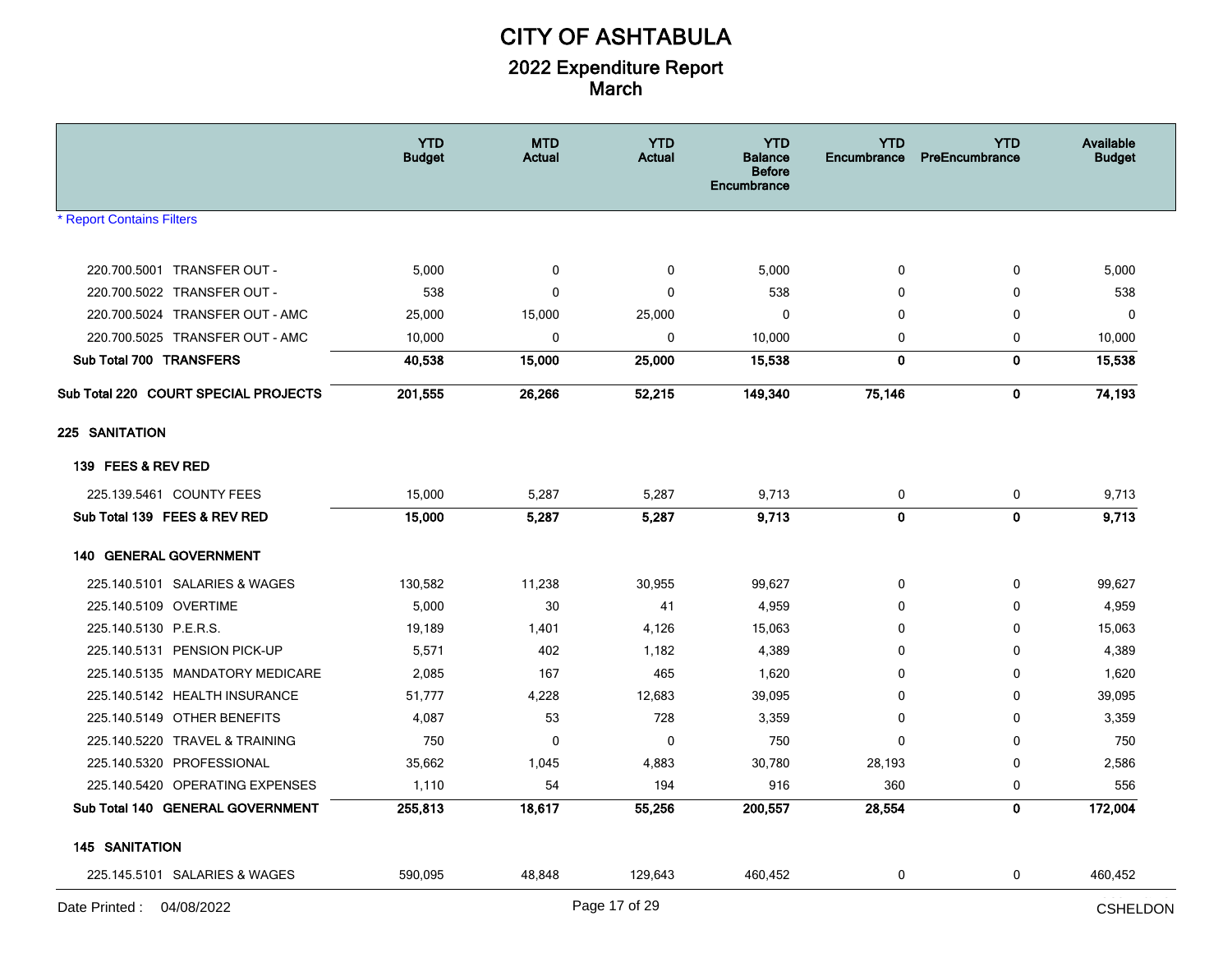|                                  | <b>YTD</b><br><b>Budget</b> | <b>MTD</b><br><b>Actual</b> | <b>YTD</b><br><b>Actual</b> | <b>YTD</b><br><b>Balance</b><br><b>Before</b><br>Encumbrance | <b>YTD</b><br><b>Encumbrance</b> | <b>YTD</b><br>PreEncumbrance | Available<br><b>Budget</b> |
|----------------------------------|-----------------------------|-----------------------------|-----------------------------|--------------------------------------------------------------|----------------------------------|------------------------------|----------------------------|
| <b>Report Contains Filters</b>   |                             |                             |                             |                                                              |                                  |                              |                            |
| 225.145.5109 SALARIES & WAGES    | 55,000                      | 4,008                       | 13,255                      | 41,745                                                       | $\mathbf 0$                      | $\mathbf 0$                  | 41,745                     |
| 225.145.5130 P.E.R.S.            | 90,778                      | 6,299                       | 18,897                      | 71,881                                                       | $\mathbf{0}$                     | 0                            | 71,881                     |
| 225.145.5131 PENSION PICK-UP     | 32,421                      | 2,250                       | 6,749                       | 25,672                                                       | $\mathbf{0}$                     | $\mathbf 0$                  | 25,672                     |
| 225.145.5135 MANDATORY MEDICARE  | 10,013                      | 815                         | 2,262                       | 7,751                                                        | 0                                | 0                            | 7,751                      |
| 225.145.5142 HEALTH INSURANCE    | 209,977                     | 13,588                      | 42,632                      | 167,345                                                      | $\mathbf{0}$                     | $\mathbf 0$                  | 167,345                    |
| 225.145.5149 OTHER BENEFITS      | 25,895                      | 1,750                       | 8,925                       | 16,970                                                       | $\mathbf 0$                      | 0                            | 16,970                     |
| 225.145.5220 TRAVEL & TRAINING   | 500                         | $\mathbf{0}$                | 0                           | 500                                                          | $\mathbf{0}$                     | $\mathbf 0$                  | 500                        |
| 225.145.5310 UTILITIES           | 20,000                      | 2,275                       | 4,850                       | 15,150                                                       | 15,150                           | 0                            | $\mathbf 0$                |
| 225.145.5320 PROFESSIONAL        | 79,480                      | 5,012                       | 18,845                      | 60,635                                                       | 35,383                           | 0                            | 25,252                     |
| 225.145.5350 LIABILITY INSURANCE | 23,000                      | $\mathbf 0$                 | 10,581                      | 12,419                                                       | $\Omega$                         | $\mathbf{0}$                 | 12,419                     |
| 225.145.5420 OPERATING EXPENSES  | 102,173                     | 7,057                       | 12,946                      | 89,227                                                       | 34,602                           | $\mathbf 0$                  | 54,625                     |
| 225.145.5421 LANDFILL            | 499,641                     | 26,054                      | 57,184                      | 442,457                                                      | 279,134                          | 0                            | 163,324                    |
| 225.145.5424 FUEL                | 55,000                      | 0                           | 22,189                      | 32,811                                                       | 32,811                           | 0                            | 0                          |
| 225.145.5470 UNEMPLOYMENT        | 500                         | $\mathbf 0$                 | 0                           | 500                                                          | 0                                | $\mathbf 0$                  | 500                        |
| 225.145.5500 CAPITAL / PI        | 150,000                     | $\Omega$                    | 0                           | 150,000                                                      | $\mathbf{0}$                     | 0                            | 150,000                    |
| Sub Total 145 SANITATION         | 1,944,473                   | 117,955                     | 348,957                     | 1,595,516                                                    | 397,080                          | $\mathbf 0$                  | 1,198,436                  |
| 700 TRANSFERS                    |                             |                             |                             |                                                              |                                  |                              |                            |
| 225.700.5022 TRANSFER OUT -      | 8,107                       | 811                         | 2,432                       | 5,675                                                        | 0                                | $\mathbf 0$                  | 5,675                      |
| Sub Total 700 TRANSFERS          | 8,107                       | 811                         | 2,432                       | 5.675                                                        | $\mathbf{0}$                     | $\mathbf 0$                  | 5,675                      |
| Sub Total 225 SANITATION         | 2,223,393                   | 142,670                     | 411,932                     | 1,811,461                                                    | 425,633                          | $\mathbf 0$                  | 1,385,828                  |
| 231 FIRE PENSION                 |                             |                             |                             |                                                              |                                  |                              |                            |
| 130 FIRE PENSION                 |                             |                             |                             |                                                              |                                  |                              |                            |
| 231.130.5421 FIRE PENSION        | 400,970                     | 31,043                      | 91,725                      | 309,245                                                      | 0                                | 0                            | 309,245                    |
| Sub Total 130 FIRE PENSION       | 400,970                     | 31,043                      | 91,725                      | 309,245                                                      | $\mathbf{0}$                     | $\pmb{0}$                    | 309,245                    |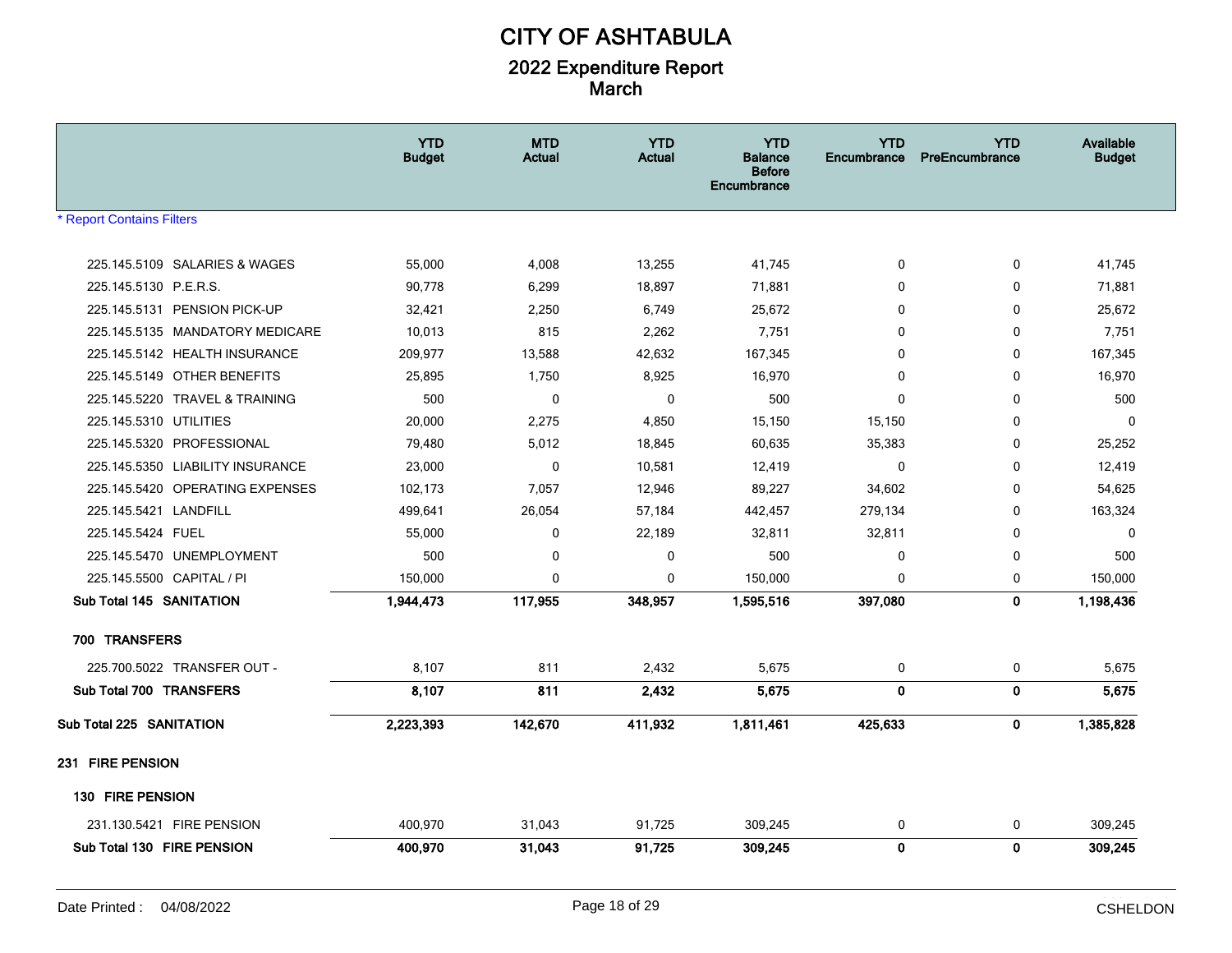|                                  | <b>YTD</b><br><b>Budget</b> | <b>MTD</b><br><b>Actual</b> | <b>YTD</b><br><b>Actual</b> | <b>YTD</b><br><b>Balance</b><br><b>Before</b><br><b>Encumbrance</b> | <b>YTD</b><br>Encumbrance | <b>YTD</b><br>PreEncumbrance | Available<br><b>Budget</b> |
|----------------------------------|-----------------------------|-----------------------------|-----------------------------|---------------------------------------------------------------------|---------------------------|------------------------------|----------------------------|
| <b>* Report Contains Filters</b> |                             |                             |                             |                                                                     |                           |                              |                            |
| 139 FEES & REV RED               |                             |                             |                             |                                                                     |                           |                              |                            |
| 231.139.5461 COUNTY/STATE FEES   | 5,600                       | 3,026                       | 3,026                       | 2,574                                                               | 0                         | $\mathbf 0$                  | 2,574                      |
| Sub Total 139 FEES & REV RED     | 5,600                       | 3,026                       | 3,026                       | 2,574                                                               | $\mathbf 0$               | $\mathbf 0$                  | 2,574                      |
| Sub Total 231 FIRE PENSION       | 406,570                     | 34,069                      | 94,752                      | 311,819                                                             | 0                         | $\mathbf 0$                  | 311,819                    |
| 232 POLICE PENSION               |                             |                             |                             |                                                                     |                           |                              |                            |
| 139 FEES & REV RED               |                             |                             |                             |                                                                     |                           |                              |                            |
| 232.139.5461 COUNTY/STATE FEES   | 5,600                       | 3,026                       | 3,026                       | 2,574                                                               | 0                         | $\mathbf 0$                  | 2,574                      |
| Sub Total 139 FEES & REV RED     | 5,600                       | 3,026                       | 3,026                       | 2,574                                                               | $\mathbf{0}$              | $\mathbf 0$                  | 2,574                      |
| 141 POLICE PENSION               |                             |                             |                             |                                                                     |                           |                              |                            |
| 232.141.5421 POLICE PENSION      | 458,128                     | 38,167                      | 107,350                     | 350,778                                                             | 0                         | 0                            | 350,778                    |
| Sub Total 141 POLICE PENSION     | 458,128                     | 38,167                      | 107,350                     | 350,778                                                             | 0                         | $\mathbf 0$                  | 350,778                    |
| Sub Total 232 POLICE PENSION     | 463,728                     | 41,193                      | 110,376                     | 353,352                                                             | $\bf{0}$                  | $\mathbf 0$                  | 353,352                    |
| 233 PARKS & RECREATION           |                             |                             |                             |                                                                     |                           |                              |                            |
| 139 FEES & REV RED               |                             |                             |                             |                                                                     |                           |                              |                            |
| 233.139.5461 CNTY FEES/REV RED   | 5,800                       | 3,273                       | 3,273                       | 2,527                                                               | 0                         | 0                            | 2,527                      |
| Sub Total 139 FEES & REV RED     | 5,800                       | 3,273                       | 3,273                       | 2,527                                                               | $\mathbf 0$               | $\mathbf 0$                  | 2,527                      |
| 158 PARKS & REC                  |                             |                             |                             |                                                                     |                           |                              |                            |
| 233.158.5101 SALARIES & WAGES -  | 84,077                      | $\mathbf 0$                 | 0                           | 84,077                                                              | 0                         | 0                            | 84,077                     |
| 233.158.5109 OVERTIME            | 5,000                       | $\mathbf 0$                 | $\mathbf 0$                 | 5,000                                                               | $\mathbf 0$               | $\mathbf 0$                  | 5,000                      |
| 233.158.5130 P.E.R.S.            | 12,471                      | $\mathbf{0}$                | $\mathbf 0$                 | 12,471                                                              | $\Omega$                  | $\mathbf{0}$                 | 12,471                     |
| 233.158.5131 PENSION PICK UP     | 4,454                       | $\mathbf{0}$                | $\mathbf 0$                 | 4,454                                                               | $\mathbf{0}$              | $\mathbf{0}$                 | 4,454                      |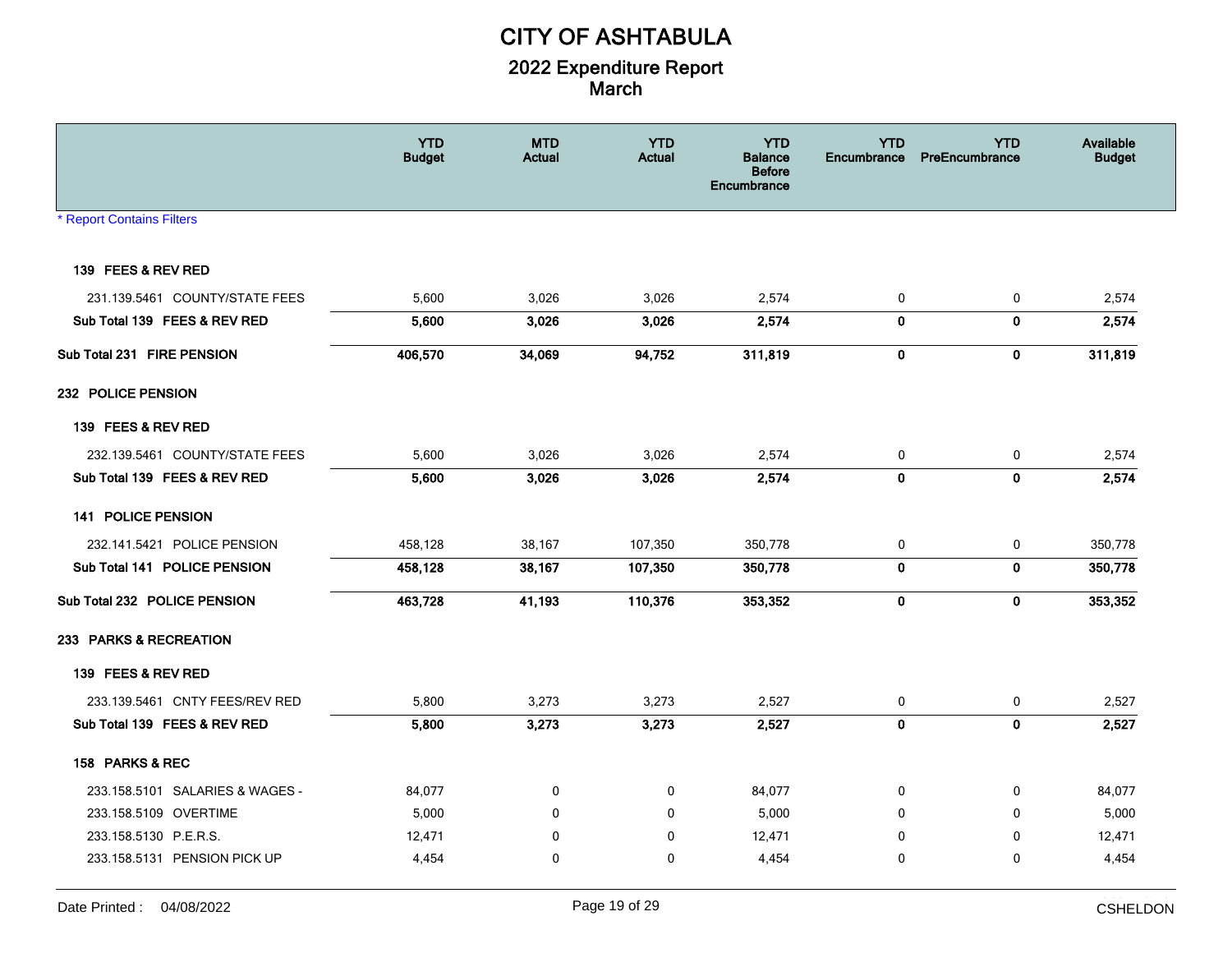|                                     | <b>YTD</b><br><b>Budget</b> | <b>MTD</b><br><b>Actual</b> | <b>YTD</b><br><b>Actual</b> | <b>YTD</b><br><b>Balance</b><br><b>Before</b><br><b>Encumbrance</b> | <b>YTD</b><br>Encumbrance | <b>YTD</b><br>PreEncumbrance | Available<br><b>Budget</b> |
|-------------------------------------|-----------------------------|-----------------------------|-----------------------------|---------------------------------------------------------------------|---------------------------|------------------------------|----------------------------|
| <b>Report Contains Filters</b>      |                             |                             |                             |                                                                     |                           |                              |                            |
| 233.158.5135 MANDATORY MEDICARE     | 1,439                       | 0                           | 0                           | 1,439                                                               | 0                         | 0                            | 1,439                      |
| 233.158.5149 OTHER BENEFITS         | 6,150                       | 0                           | 0                           | 6,150                                                               | $\mathbf 0$               | 0                            | 6,150                      |
| 233.158.5320 PROFESSIONAL           | 45,000                      | $\mathbf{0}$                | 0                           | 45,000                                                              | 45,000                    | $\Omega$                     | 0                          |
| 233.158.5420 OPERATING EXPENSES     | 20,000                      | $\Omega$                    | $\mathbf{0}$                | 20,000                                                              | 10,000                    | $\Omega$                     | 10,000                     |
| 233.158.5424 FUEL                   | 5,500                       | 0                           | 181                         | 5,319                                                               | 5,319                     | 0                            | $\mathbf 0$                |
| 233.158.5501 PARK IMPROVEMENTS      | 373,000                     | 0                           | 0                           | 373,000                                                             | 0                         | 0                            | 373,000                    |
| Sub Total 158 PARKS & REC           | 557,091                     | $\mathbf 0$                 | 181                         | 556,910                                                             | 60,319                    | $\pmb{0}$                    | 496,591                    |
| 700 TRANSFERS                       |                             |                             |                             |                                                                     |                           |                              |                            |
| 233.700.5022 TRANSFER OUT -         | 953                         | 0                           | $\mathbf 0$                 | 953                                                                 | 0                         | $\mathbf 0$                  | 953                        |
| Sub Total 700 TRANSFERS             | 953                         | 0                           | 0                           | 953                                                                 | $\mathbf{0}$              | $\pmb{0}$                    | 953                        |
| Sub Total 233 PARKS & RECREATION    | 563,844                     | 3,273                       | 3,455                       | 560,389                                                             | 60,319                    | $\bf{0}$                     | 500,071                    |
| 240 MARINA FUND                     |                             |                             |                             |                                                                     |                           |                              |                            |
| 179 MARINA                          |                             |                             |                             |                                                                     |                           |                              |                            |
| 240.179.5520 PORT AUTHORITY         | 13,475                      | 0                           | 0                           | 13,475                                                              | 0                         | 0                            | 13,475                     |
| Sub Total 179 MARINA                | 13,475                      | $\pmb{0}$                   | $\pmb{0}$                   | 13,475                                                              | 0                         | $\pmb{0}$                    | 13,475                     |
| Sub Total 240 MARINA FUND           | 13,475                      | $\mathbf 0$                 | $\bf{0}$                    | 13,475                                                              | $\bf{0}$                  | $\bf{0}$                     | 13,475                     |
| 261 LOCAL FISCAL RECOVERY FUND      |                             |                             |                             |                                                                     |                           |                              |                            |
| 135 Not Defined                     |                             |                             |                             |                                                                     |                           |                              |                            |
| 261.135.5500 CAPITAL OUTLAY         | 194,417                     | 11,512                      | 23,026                      | 171,390                                                             | 171,390                   | 0                            | 0                          |
| Sub Total 135 Not Defined           | 194,417                     | 11,512                      | 23,026                      | 171,390                                                             | 171,390                   | $\mathbf 0$                  | $\mathbf{0}$               |
| Sub Total 261 LOCAL FISCAL RECOVERY | 194,417                     | 11,512                      | 23,026                      | 171,390                                                             | 171,390                   | $\mathbf 0$                  | 0                          |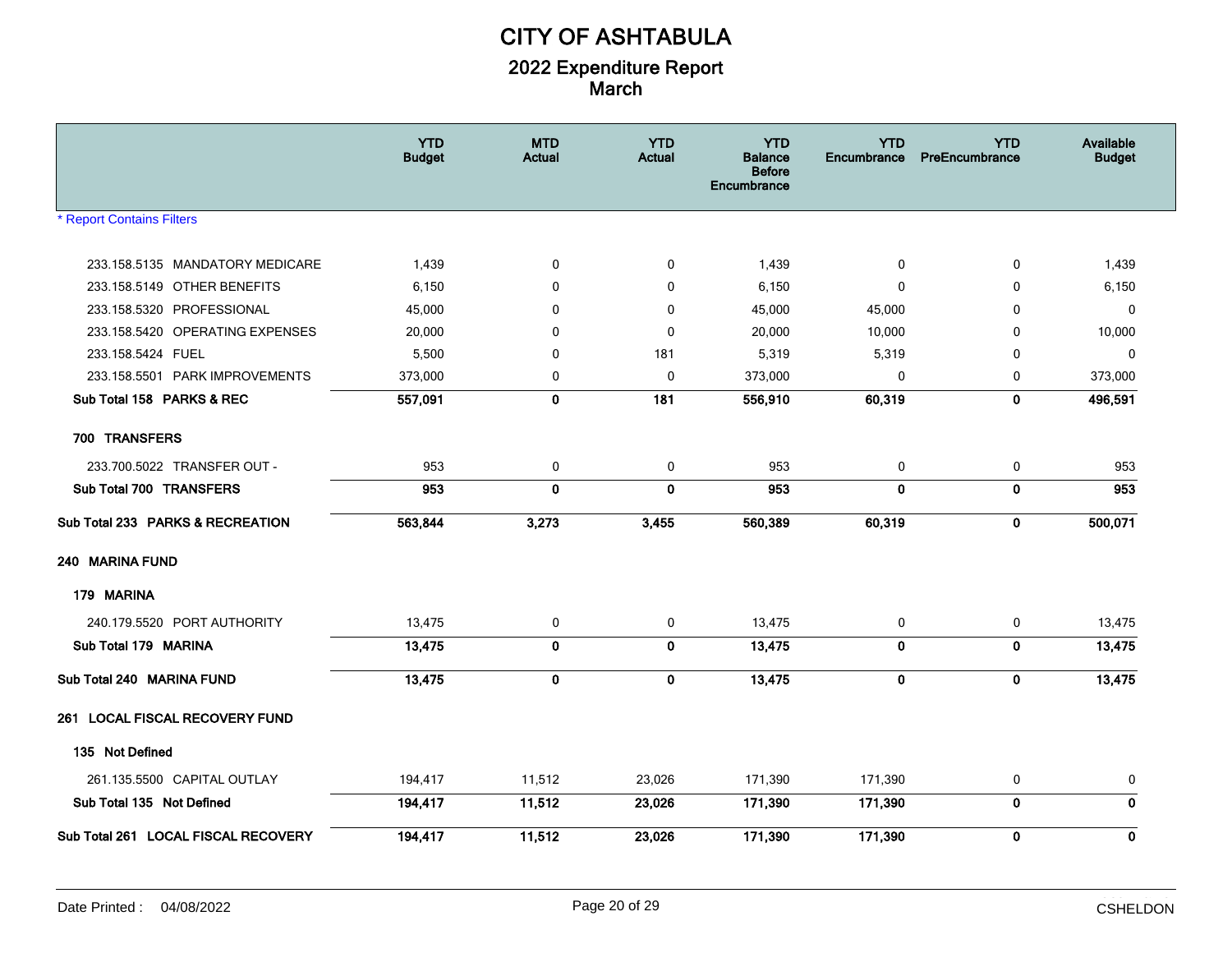|                                  | <b>YTD</b><br><b>Budget</b> | <b>MTD</b><br><b>Actual</b> | <b>YTD</b><br><b>Actual</b> | <b>YTD</b><br><b>Balance</b><br><b>Before</b><br>Encumbrance | <b>YTD</b><br>Encumbrance | <b>YTD</b><br>PreEncumbrance | Available<br><b>Budget</b> |
|----------------------------------|-----------------------------|-----------------------------|-----------------------------|--------------------------------------------------------------|---------------------------|------------------------------|----------------------------|
| <b>* Report Contains Filters</b> |                             |                             |                             |                                                              |                           |                              |                            |
| 263 POLICE GRANTS                |                             |                             |                             |                                                              |                           |                              |                            |
| 118 POLICE                       |                             |                             |                             |                                                              |                           |                              |                            |
| 263.118.5421 HOMELAND SECURITY - | 68,374                      | 0                           | 0                           | 68,374                                                       | 0                         | 0                            | 68,374                     |
| Sub Total 118 POLICE             | 68,374                      | 0                           | $\bf{0}$                    | 68,374                                                       | $\bf{0}$                  | 0                            | 68,374                     |
| Sub Total 263 POLICE GRANTS      | 68,374                      | 0                           | $\bf{0}$                    | 68,374                                                       | 0                         | $\bf{0}$                     | 68,374                     |
| 264 FIRE GRANTS                  |                             |                             |                             |                                                              |                           |                              |                            |
| <b>124 FIRE</b>                  |                             |                             |                             |                                                              |                           |                              |                            |
| 264.124.5550 EQUIPMENT           | 3,000                       | 0                           | 0                           | 3,000                                                        | 0                         | 0                            | 3,000                      |
| Sub Total 124 FIRE               | 3,000                       | $\mathbf 0$                 | $\bf{0}$                    | 3,000                                                        | $\mathbf 0$               | $\bf{0}$                     | 3,000                      |
| Sub Total 264 FIRE GRANTS        | 3,000                       | $\pmb{0}$                   | $\pmb{0}$                   | 3,000                                                        | $\pmb{0}$                 | $\pmb{0}$                    | 3,000                      |
| 290 CDBG                         |                             |                             |                             |                                                              |                           |                              |                            |
| 169 Not Defined                  |                             |                             |                             |                                                              |                           |                              |                            |
| 290.169.5412 ADMIN- ALLOCATION   | 5,000                       | 100                         | 100                         | 4,900                                                        | 3,473                     | 0                            | 1,427                      |
| 290.169.5592 ALLOCATION          | 95,000                      | 10,213                      | 10,213                      | 84,787                                                       | $\mathbf 0$               | 0                            | 84,787                     |
| Sub Total 169 Not Defined        | 100,000                     | 10.313                      | 10,313                      | 89,687                                                       | 3,473                     | $\mathbf 0$                  | 86,214                     |
| 180 ECON DEV RLF                 |                             |                             |                             |                                                              |                           |                              |                            |
| 290.180.5425 ECON DEV PROJECT    | 55,600                      | 0                           | 0                           | 55,600                                                       | 0                         | 0                            | 55,600                     |
| Sub Total 180 ECON DEV RLF       | 55,600                      | $\mathbf 0$                 | $\mathbf 0$                 | 55,600                                                       | $\mathbf 0$               | $\mathbf 0$                  | 55,600                     |
| Sub Total 290 CDBG               | 155,600                     | 10,313                      | 10,313                      | 145,287                                                      | 3,473                     | $\mathbf 0$                  | 141,814                    |

**291 HOUSING CODE ENFRCMT**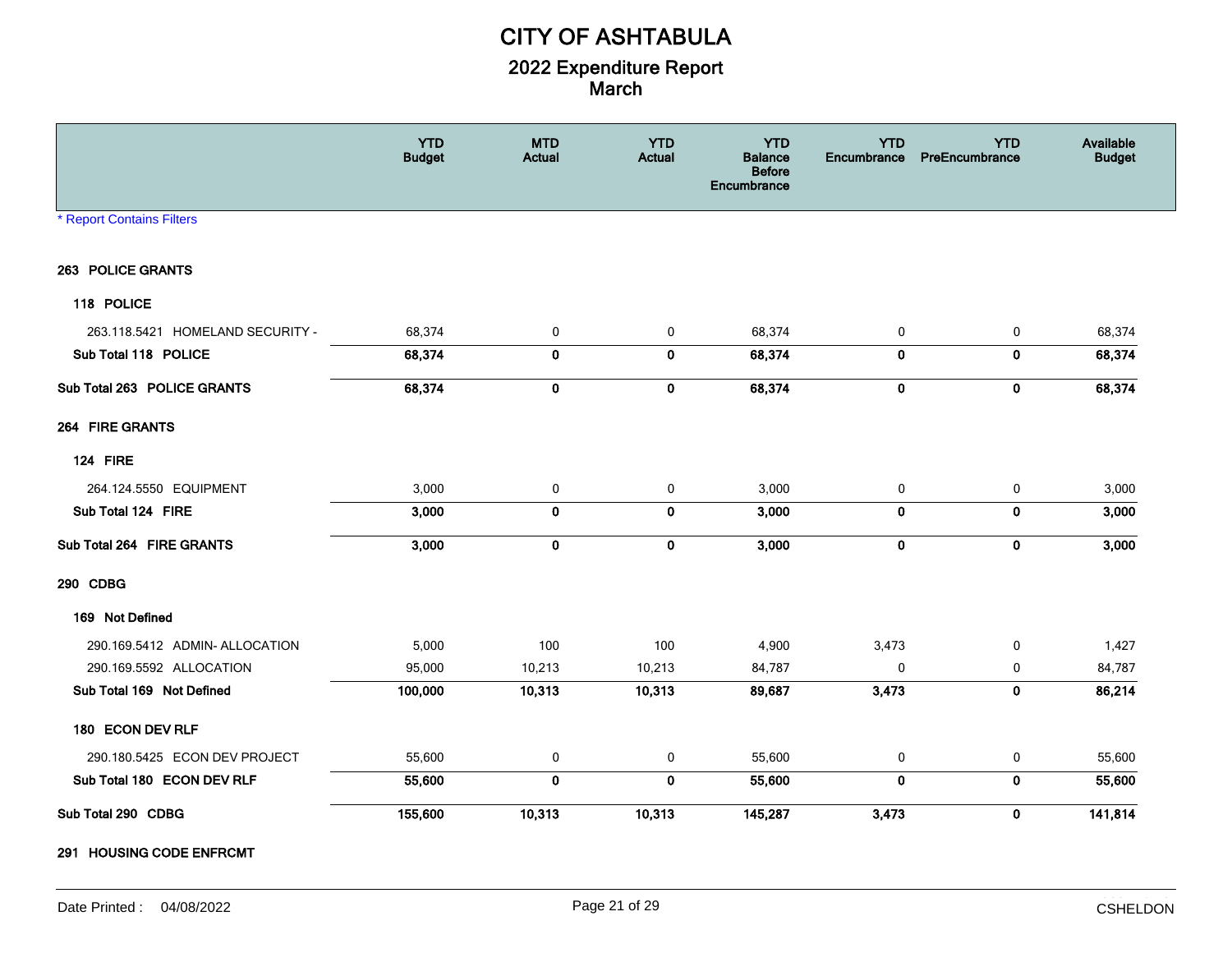|                                    | <b>YTD</b><br><b>Budget</b> | <b>MTD</b><br><b>Actual</b> | <b>YTD</b><br><b>Actual</b> | <b>YTD</b><br><b>Balance</b><br><b>Before</b><br>Encumbrance | <b>YTD</b><br>Encumbrance | <b>YTD</b><br>PreEncumbrance | Available<br><b>Budget</b> |
|------------------------------------|-----------------------------|-----------------------------|-----------------------------|--------------------------------------------------------------|---------------------------|------------------------------|----------------------------|
| * Report Contains Filters          |                             |                             |                             |                                                              |                           |                              |                            |
| 139 FEES & REV RED                 |                             |                             |                             |                                                              |                           |                              |                            |
| 291.139.5461 COUNTY FEES           | 1,000                       | 259                         | 259                         | 741                                                          | 0                         | 0                            | 741                        |
| Sub Total 139 FEES & REV RED       | 1,000                       | 259                         | 259                         | 741                                                          | $\mathbf{0}$              | $\pmb{0}$                    | 741                        |
| 140 GENERAL GOVERNMENT             |                             |                             |                             |                                                              |                           |                              |                            |
| 291.140.5470 UNEMPLOYMENT          | 500                         | 0                           | 0                           | 500                                                          | 0                         | $\mathbf 0$                  | 500                        |
| Sub Total 140 GENERAL GOVERNMENT   | 500                         | 0                           | $\mathbf 0$                 | 500                                                          | $\mathbf{0}$              | $\mathbf 0$                  | 500                        |
| 185 CODE ENFORCEMENT               |                             |                             |                             |                                                              |                           |                              |                            |
| 291.185.5101 SALARIES & WAGES      | 194,544                     | 15,613                      | 43,941                      | 150,603                                                      | 0                         | 0                            | 150,603                    |
| 291.185.5109 SALARIES & WAGES      | 2,500                       | 107                         | 226                         | 2,274                                                        | 0                         | 0                            | 2,274                      |
| 291.185.5130 P.E.R.S.              | 28,166                      | 2,017                       | 5,959                       | 22,207                                                       | 0                         | 0                            | 22,207                     |
| 291.185.5131 PENSION PICK-UP       | 10,059                      | 720                         | 2,128                       | 7,931                                                        | 0                         | 0                            | 7,931                      |
| 291.185.5135 MANDATORY MEDICARE    | 3,014                       | 231                         | 667                         | 2,347                                                        | $\mathbf{0}$              | 0                            | 2,347                      |
| 291.185.5142 HEALTH INSURANCE      | 83,823                      | 6,806                       | 20,228                      | 63,595                                                       | $\mathbf{0}$              | $\Omega$                     | 63,595                     |
| 291.185.5149 OTHER BENFITS         | 6,578                       | 0                           | 1,313                       | 5,266                                                        | 0                         | 0                            | 5,266                      |
| 291.185.5220 TRAVEL & TRAINING     | 860                         | 0                           | 700                         | 160                                                          | $\mathbf 0$               | 0                            | 160                        |
| 291.185.5320 PROFESSIONAL          | 8,400                       | 285                         | 409                         | 7,991                                                        | 849                       | 0                            | 7,142                      |
| 291.185.5420 OPERATING EXPENSES    | 9,600                       | 183                         | 454                         | 9,146                                                        | 2,146                     | 0                            | 7,000                      |
| 291.185.5424 FUEL                  | 2,000                       | 104                         | 628                         | 1,372                                                        | 1,372                     | 0                            | $\mathbf 0$                |
| Sub Total 185 CODE ENFORCEMENT     | 349,544                     | 26,066                      | 76,652                      | 272,893                                                      | 4,367                     | $\pmb{0}$                    | 268,526                    |
| 700 TRANSFERS                      |                             |                             |                             |                                                              |                           |                              |                            |
| 291.700.5022 TRANSFER OUT -        | 2,036                       | 204                         | 611                         | 1,425                                                        | 0                         | 0                            | 1,425                      |
| Sub Total 700 TRANSFERS            | 2,036                       | 204                         | 611                         | 1,425                                                        | 0                         | 0                            | 1,425                      |
| Sub Total 291 HOUSING CODE ENFRCMT | 353,080                     | 26,528                      | 77,521                      | 275,559                                                      | 4,367                     | $\mathbf 0$                  | 271,192                    |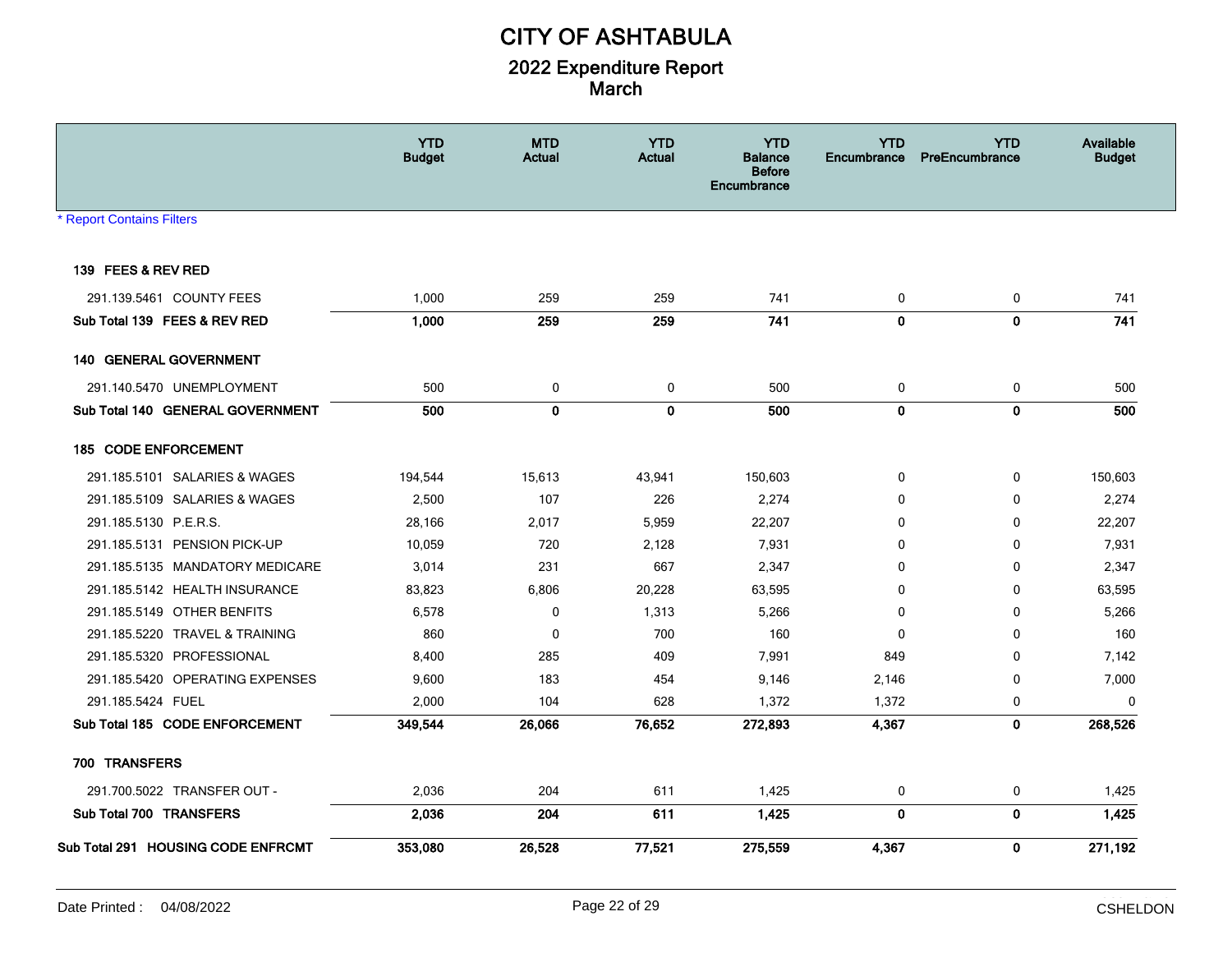|                                   | <b>YTD</b><br><b>Budget</b> | <b>MTD</b><br><b>Actual</b> | <b>YTD</b><br><b>Actual</b> | <b>YTD</b><br><b>Balance</b><br><b>Before</b><br><b>Encumbrance</b> | <b>YTD</b><br>Encumbrance | <b>YTD</b><br><b>PreEncumbrance</b> | Available<br><b>Budget</b> |
|-----------------------------------|-----------------------------|-----------------------------|-----------------------------|---------------------------------------------------------------------|---------------------------|-------------------------------------|----------------------------|
| <b>* Report Contains Filters</b>  |                             |                             |                             |                                                                     |                           |                                     |                            |
| <b>412 PERM IMPROVEMENT</b>       |                             |                             |                             |                                                                     |                           |                                     |                            |
| 139 FEES & REV RED                |                             |                             |                             |                                                                     |                           |                                     |                            |
| 412.139.5461 COUNTY/STATE FEES    | 10,000                      | 4,656                       | 4,656                       | 5,344                                                               | $\mathbf 0$               | 0                                   | 5,344                      |
| 412.139.5465 CITY INCOME TAX      | 10,000                      | 3,047                       | 3,842                       | 6,158                                                               | 6,158                     | $\pmb{0}$                           | 0                          |
| Sub Total 139 FEES & REV RED      | 20,000                      | 7,703                       | 8,498                       | 11,502                                                              | 6,158                     | $\mathbf 0$                         | 5,344                      |
| 200 CAPITAL                       |                             |                             |                             |                                                                     |                           |                                     |                            |
| 412.200.5504 EQUIP/SW/VEH/SVCS    | 6,964                       | 6,964                       | 6,964                       | 0                                                                   | 0                         | $\mathbf 0$                         | 0                          |
| 412.200.5527 PUBLIC WORKS EQUIP   | 127,000                     | 0                           | 0                           | 127,000                                                             | 112,000                   | 0                                   | 15,000                     |
| 412.200.5529 SIDEWALKS            | 20,000                      | $\mathbf 0$                 | 0                           | 20,000                                                              | 0                         | 0                                   | 20,000                     |
| 412.200.5530 STORM BASINS         | 235,959                     | 4,645                       | 19,903                      | 216,056                                                             | 141,056                   | $\mathbf{0}$                        | 75,000                     |
| 412.200.5551 POLICE EQUIPMENT     | 554,088                     | 0                           | 0                           | 554,088                                                             | 554,088                   | $\mathbf 0$                         | $\mathbf 0$                |
| 412.200.5552 LAND & BUILDINGS     | 286,000                     | 0                           | 0                           | 286,000                                                             | 12,455                    | 0                                   | 273,545                    |
| 412.200.5559 MISC EXPENSES        | 100,000                     | 0                           | 0                           | 100,000                                                             | $\Omega$                  | 0                                   | 100,000                    |
| 412.200.5571 COURT CAPITAL        | 30,000                      | $\Omega$                    | 0                           | 30,000                                                              | 30,000                    | 0                                   | $\mathbf 0$                |
| Sub Total 200 CAPITAL             | 1,360,011                   | 11,608                      | 26,866                      | 1,333,145                                                           | 849,599                   | $\mathbf 0$                         | 483,545                    |
| 201 CAPITAL IMP STREETS           |                             |                             |                             |                                                                     |                           |                                     |                            |
| 412.201.5554 STREET PAVING        | 191,130                     | 22,732                      | 55,678                      | 135,453                                                             | 125,240                   | 0                                   | 10,213                     |
| Sub Total 201 CAPITAL IMP STREETS | 191,130                     | 22,732                      | 55,678                      | 135,453                                                             | 125,240                   | $\pmb{0}$                           | 10,213                     |
| 552 DEBT SERVICE                  |                             |                             |                             |                                                                     |                           |                                     |                            |
| 412.552.5860 DEBT SERVICE -       | 571,165                     | 29,708                      | 133,564                     | 437,602                                                             | 437,602                   | 0                                   | 0                          |
| 412.552.5861 DEBT SERVICE -       | 129,532                     | $\mathbf 0$                 | 10,032                      | 119,500                                                             | 119,427                   | 0                                   | 72                         |
| Sub Total 552 DEBT SERVICE        | 700,697                     | 29,708                      | 143,596                     | 557,101                                                             | 557,029                   | $\mathbf 0$                         | 72                         |
| Sub Total 412 PERM IMPROVEMENT    | 2,271,838                   | 71,752                      | 234,637                     | 2,037,201                                                           | 1,538,026                 | $\mathbf 0$                         | 499,175                    |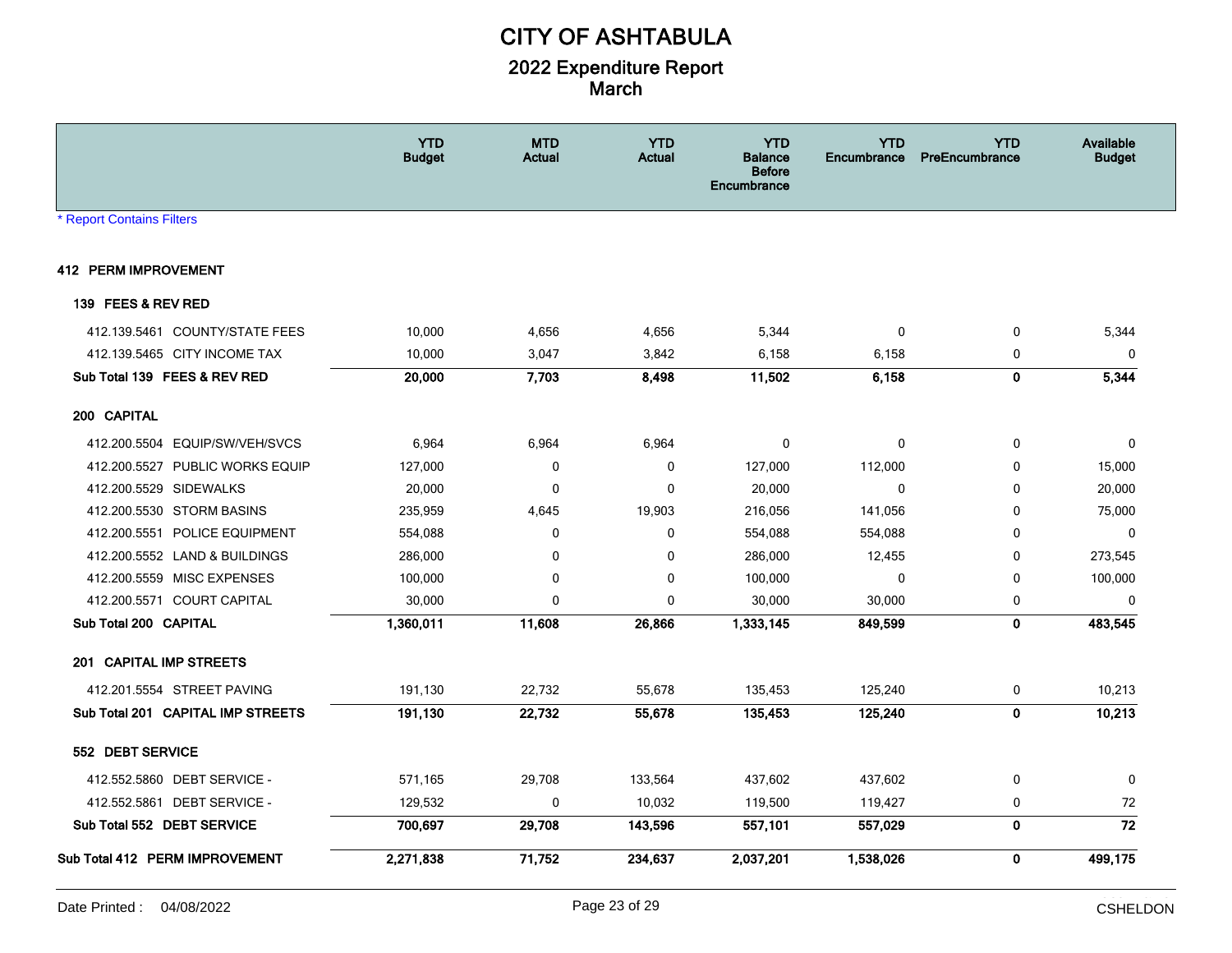|                                  | <b>YTD</b><br><b>Budget</b> | <b>MTD</b><br><b>Actual</b> | <b>YTD</b><br><b>Actual</b> | <b>YTD</b><br>Balance<br><b>Before</b><br><b>Encumbrance</b> | <b>YTD</b><br><b>Encumbrance</b> | <b>YTD</b><br>PreEncumbrance | <b>Available</b><br><b>Budget</b> |
|----------------------------------|-----------------------------|-----------------------------|-----------------------------|--------------------------------------------------------------|----------------------------------|------------------------------|-----------------------------------|
| * Report Contains Filters        |                             |                             |                             |                                                              |                                  |                              |                                   |
| 503 WPC/WASTEWATER               |                             |                             |                             |                                                              |                                  |                              |                                   |
| 139 FEES & REV RED               |                             |                             |                             |                                                              |                                  |                              |                                   |
| 503.139.5461 COUNTY FEES         | 25,000                      | 9,659                       | 9,659                       | 15,341                                                       | 0                                | 0                            | 15,341                            |
| Sub Total 139 FEES & REV RED     | 25,000                      | 9.659                       | 9,659                       | 15,341                                                       | $\mathbf 0$                      | $\pmb{0}$                    | 15,341                            |
| 140 GENERAL GOVERNMENT           |                             |                             |                             |                                                              |                                  |                              |                                   |
| 503.140.5101 SALARIES & WAGES    | 233,595                     | 19,886                      | 54,953                      | 178,642                                                      | 0                                | 0                            | 178,642                           |
| 503.140.5109 SALARIES & WAGES    | 3,878                       | 70                          | 96                          | 3,782                                                        | $\mathbf 0$                      | $\mathbf 0$                  | 3,782                             |
| 503.140.5130 P.E.R.S.            | 33,757                      | 2,487                       | 7,330                       | 26,427                                                       | 0                                | 0                            | 26,427                            |
| 503.140.5131 PENSION PICK-UP     | 9,064                       | 659                         | 1,937                       | 7,127                                                        | 0                                | 0                            | 7,127                             |
| 503.140.5135 MANDATORY MEDICARE  | 3,664                       | 294                         | 836                         | 2,828                                                        | 0                                | 0                            | 2,828                             |
| 503.140.5142 HEALTH INSURANCE    | 81,976                      | 6,526                       | 19,579                      | 62,397                                                       | 0                                | 0                            | 62,397                            |
| 503.140.5149 OTHER BENEFITS      | 7,562                       | 123                         | 1,082                       | 6,481                                                        | $\mathbf{0}$                     | $\mathbf 0$                  | 6,481                             |
| 503.140.5199 RETIRE/COMP ABS     | 1,122                       | 0                           | 1,122                       | $\mathbf 0$                                                  | $\mathbf 0$                      | $\mathbf 0$                  | $\mathbf 0$                       |
| 503.140.5220 TRAVEL & TRAINING   | 1,750                       | $\Omega$                    | 0                           | 1,750                                                        | $\mathbf{0}$                     | $\mathbf 0$                  | 1,750                             |
| 503.140.5310 UTILITIES           | 26,535                      | 2,130                       | 6,816                       | 19,719                                                       | 19,719                           | 0                            | $\mathbf 0$                       |
| 503.140.5320 PROFESSIONAL        | 74,777                      | 2,627                       | 10,559                      | 64,217                                                       | 61,593                           | 0                            | 2,624                             |
| 503.140.5420 OPERATING EXPENSES  | 2,240                       | 127                         | 452                         | 1,788                                                        | 602                              | 0                            | 1,186                             |
| Sub Total 140 GENERAL GOVERNMENT | 479,920                     | 34,930                      | 104,762                     | 375,158                                                      | 81,914                           | 0                            | 293,244                           |
| <b>150 WASTEWATER TREATMENT</b>  |                             |                             |                             |                                                              |                                  |                              |                                   |
| 503.150.5101 SALARIES & WAGES    | 699,682                     | 55,130                      | 156,032                     | 543,650                                                      | 0                                | 0                            | 543,650                           |
| 503.150.5109 SALARIES & WAGES    | 99,840                      | 3,576                       | 14,181                      | 85,659                                                       | 0                                | $\mathbf 0$                  | 85,659                            |
| 503.150.5130 P.E.R.S.            | 113,493                     | 7,583                       | 23,513                      | 89,980                                                       | 0                                | 0                            | 89,980                            |
| 503.150.5131 PENSION PICK-UP     | 40,533                      | 2,708                       | 8,397                       | 32,136                                                       | 0                                | 0                            | 32,136                            |
| 503.150.5135 MANDATORY MEDICARE  | 12,537                      | 881                         | 2,770                       | 9,767                                                        | 0                                | 0                            | 9,767                             |
| 503.150.5142 HEALTH INSURANCE    | 256,586                     | 18,376                      | 54,991                      | 201,595                                                      | 0                                | $\mathbf 0$                  | 201,595                           |
|                                  |                             |                             |                             |                                                              |                                  |                              |                                   |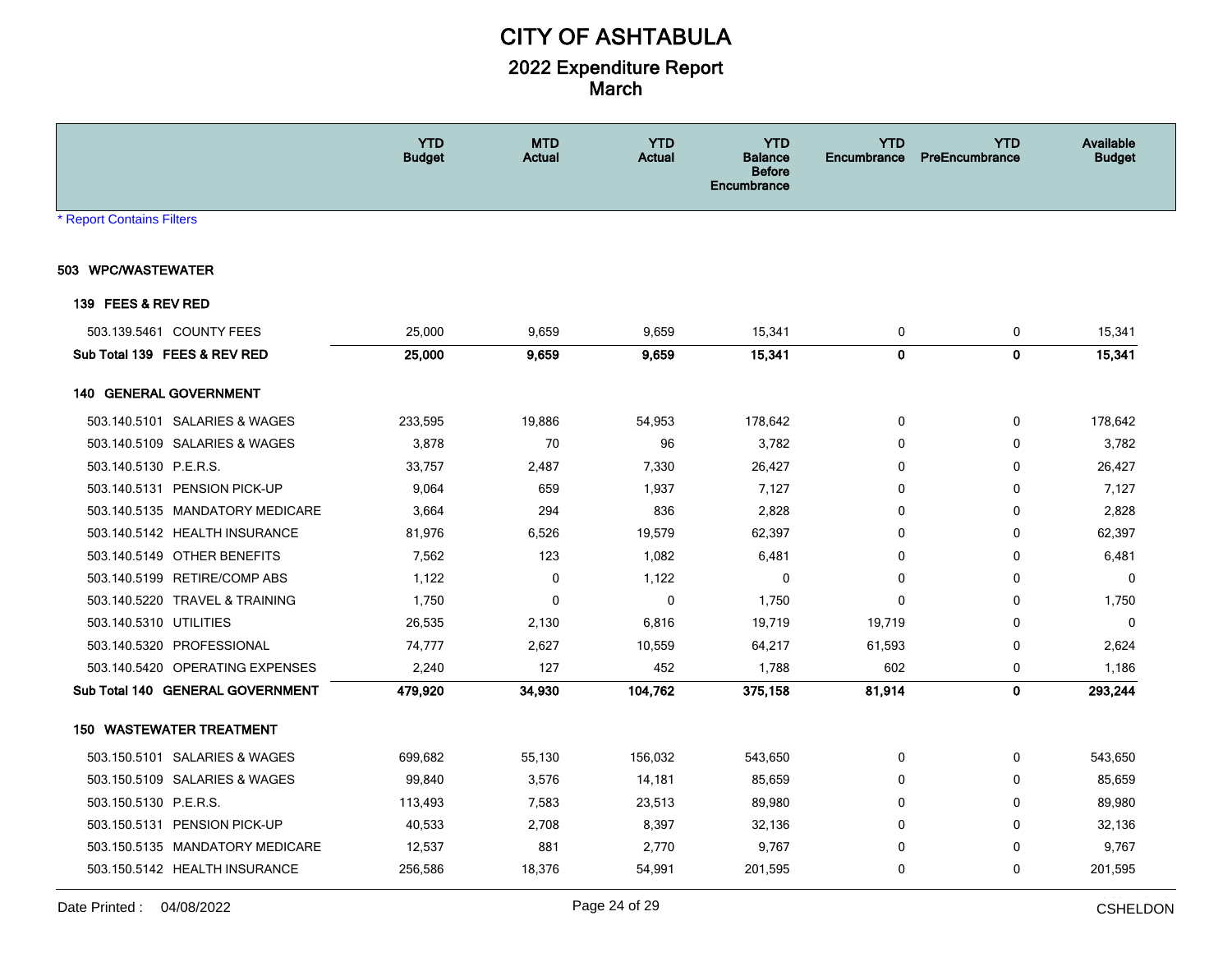|                                   | <b>YTD</b><br><b>Budget</b> | <b>MTD</b><br><b>Actual</b> | <b>YTD</b><br><b>Actual</b> | <b>YTD</b><br>Balance<br><b>Before</b><br><b>Encumbrance</b> | <b>YTD</b><br>Encumbrance | <b>YTD</b><br>PreEncumbrance | Available<br><b>Budget</b> |
|-----------------------------------|-----------------------------|-----------------------------|-----------------------------|--------------------------------------------------------------|---------------------------|------------------------------|----------------------------|
| <b>Report Contains Filters</b>    |                             |                             |                             |                                                              |                           |                              |                            |
|                                   |                             |                             |                             |                                                              |                           |                              |                            |
| 503.150.5149 OTHER BENEFITS       | 23,930                      | 425                         | 5,050                       | 18,880                                                       | $\mathbf 0$               | $\mathbf 0$                  | 18,880                     |
| 503.150.5199 RETIRE/COMP ABS      | 11,192                      | $\pmb{0}$                   | 11,192                      | $\mathbf{0}$                                                 | $\Omega$                  | 0                            | 0                          |
| 503.150.5220 TRAVEL & TRAINING    | 10,000                      | 937                         | 1,299                       | 8,701                                                        | 3,511                     | 0                            | 5,190                      |
| 503.150.5310 UTILITIES            | 445,000                     | 26,393                      | 82,425                      | 362,575                                                      | 362,575                   | $\Omega$                     | 0                          |
| 503.150.5320 PROFESSIONAL         | 226,578                     | 24,281                      | 55,073                      | 171,505                                                      | 90,053                    | 0                            | 81,452                     |
| 503.150.5321<br>PRE-TREATMENT     | 66,000                      | 0                           | 5,857                       | 60,143                                                       | 16,177                    | 0                            | 43,967                     |
| 503.150.5350 LIABILITY INSURANCE  | 118,000                     | $\mathbf 0$                 | 42,325                      | 75,675                                                       | $\mathbf 0$               | 0                            | 75,675                     |
| 503.150.5420 OPERATING EXPENSES   | 150,471                     | 8,417                       | 26,058                      | 124,413                                                      | 39,655                    | $\mathbf 0$                  | 84,759                     |
| 503.150.5421 CHEMICALS            | 148,377                     | 4,213                       | 20,971                      | 127,406                                                      | 62,406                    | $\mathbf 0$                  | 65,000                     |
| 503.150.5424 FUEL                 | 13,500                      | 3,264                       | 8,268                       | 5,232                                                        | 5,232                     | 0                            | $\mathbf 0$                |
| 503.150.5433 SLUDGE REMOVAL       | 25,000                      | 0                           | 0                           | 25,000                                                       | 0                         | 0                            | 25,000                     |
| 503.150.5470 UNEMPLOYMENT         | 500                         | 0                           | $\mathbf 0$                 | 500                                                          | 0                         | 0                            | 500                        |
| 503.150.5550 EQUIPMENT            | 100,572                     | 7,667                       | 8,239                       | 92,333                                                       | 12,433                    | 0                            | 79,900                     |
| 503.150.5870 COUNTY SEWER         | 559,447                     | 15,827                      | 100,336                     | 459,112                                                      | 454,651                   | 0                            | 4,461                      |
| Sub Total 150 WASTEWATER          | 3,121,238                   | 179,679                     | 626,975                     | 2.494.263                                                    | 1,046,693                 | 0                            | 1,447,570                  |
| <b>151 SANITARY SEWER SYSTEM</b>  |                             |                             |                             |                                                              |                           |                              |                            |
| 503.151.5101 SALARIES & WAGES -   | 166,052                     | 13,895                      | 38,104                      | 127,948                                                      | 0                         | 0                            | 127,948                    |
| 503.151.5109 SALARIES & WAGES     | 16,500                      | 968                         | 6,478                       | 10,022                                                       | $\Omega$                  | 0                            | 10,022                     |
| 503.151.5130 P.E.R.S.             | 26,179                      | 1,920                       | 6,065                       | 20,114                                                       | $\mathbf 0$               | $\mathbf 0$                  | 20,114                     |
| 503.151.5131 PENSION PICK-UP      | 9,350                       | 686                         | 2,166                       | 7,184                                                        | 0                         | 0                            | 7,184                      |
| 503.151.5135 MANDATORY MEDICARE   | 2,793                       | 220                         | 679                         | 2,114                                                        | $\Omega$                  | $\mathbf 0$                  | 2,114                      |
| 503.151.5142 HEALTH INSURANCE     | 77,509                      | 5,816                       | 17,651                      | 59,858                                                       | $\Omega$                  | 0                            | 59,858                     |
| 503.151.5149 OTHER BENEFITS       | 6,878                       | 0                           | 1,313                       | 5,566                                                        | $\mathbf 0$               | 0                            | 5,566                      |
| 503.151.5320 PROFESSIONAL         | 5,000                       | $\mathbf 0$                 | $\mathbf 0$                 | 5,000                                                        | $\mathbf 0$               | $\mathbf 0$                  | 5,000                      |
| 503.151.5420 OPERATING EXPENSES - | 89,000                      | 0                           | 14,125                      | 74,875                                                       | 34,875                    | 0                            | 40,000                     |
| 503.151.5426 CHECK VALVES         | 15,000                      | 1,000                       | 3,000                       | 12,000                                                       | 7,000                     | $\mathbf 0$                  | 5,000                      |
| Sub Total 151 SANITARY SEWER      | 414,261                     | 24,504                      | 89,580                      | 324,681                                                      | 41,875                    | $\mathbf 0$                  | 282,806                    |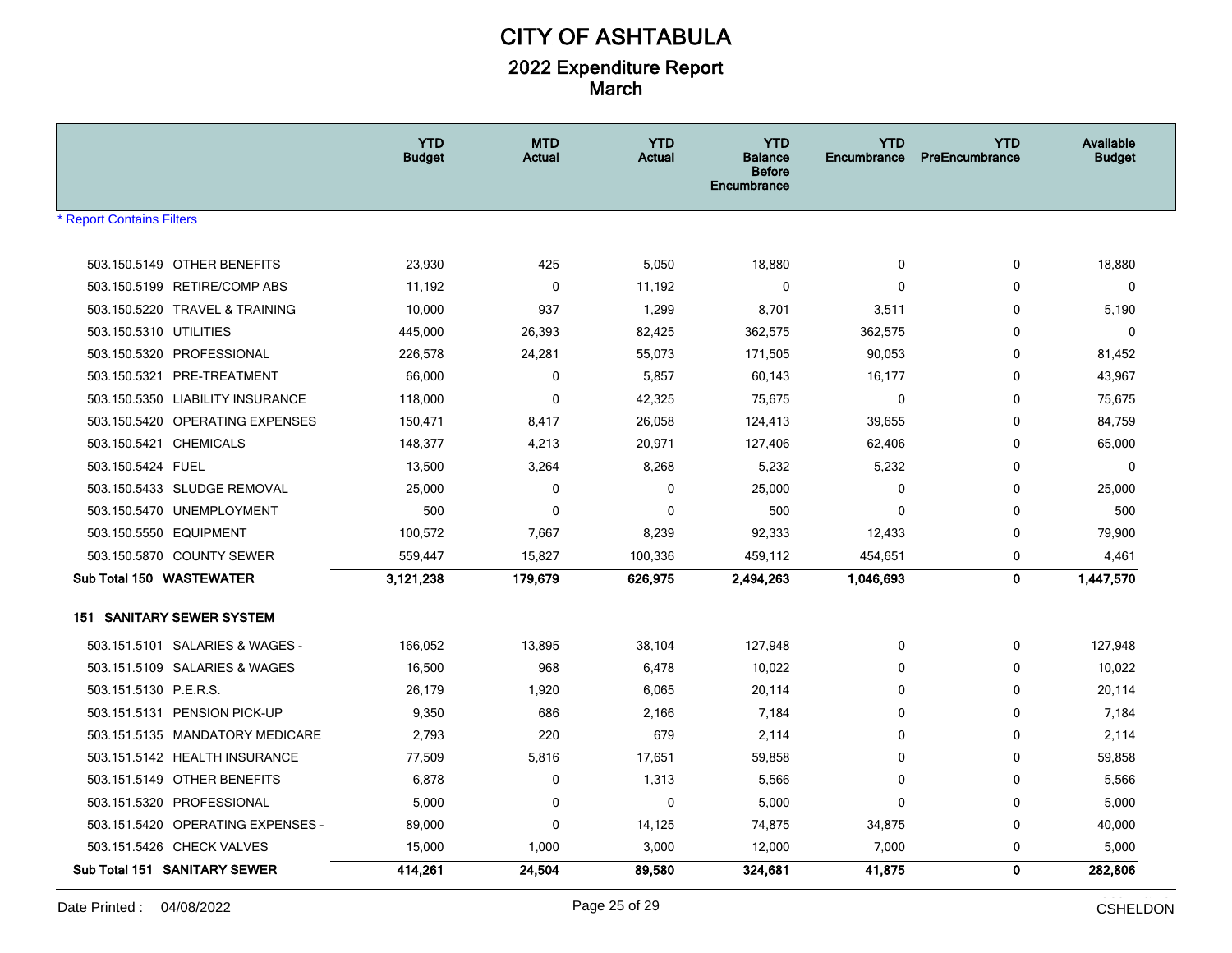|                                     | <b>YTD</b><br><b>Budget</b> | <b>MTD</b><br>Actual | <b>YTD</b><br><b>Actual</b> | <b>YTD</b><br><b>Balance</b><br><b>Before</b><br>Encumbrance | <b>YTD</b><br>Encumbrance | <b>YTD</b><br>PreEncumbrance | Available<br><b>Budget</b> |
|-------------------------------------|-----------------------------|----------------------|-----------------------------|--------------------------------------------------------------|---------------------------|------------------------------|----------------------------|
| <b>* Report Contains Filters</b>    |                             |                      |                             |                                                              |                           |                              |                            |
|                                     |                             |                      |                             |                                                              |                           |                              |                            |
| 700 TRANSFERS                       |                             |                      |                             |                                                              |                           |                              |                            |
| 503.700.5022 TRANSFER OUT -         | 12,702                      | 1,270                | 3,811                       | 8,891                                                        | 0                         | $\pmb{0}$                    | 8,891                      |
| Sub Total 700 TRANSFERS             | 12,702                      | 1,270                | 3,811                       | 8,891                                                        | $\mathbf 0$               | $\mathbf 0$                  | 8,891                      |
| Sub Total 503 WPC/WASTEWATER        | 4,053,120                   | 250,043              | 834,786                     | 3,218,334                                                    | 1,170,482                 | $\bf{0}$                     | 2,047,852                  |
| 504 WPC CAPITAL                     |                             |                      |                             |                                                              |                           |                              |                            |
| 139 FEES & REV RED                  |                             |                      |                             |                                                              |                           |                              |                            |
| 504.139.5461 DUES & FEES            | 20,000                      | 2,006                | 2,006                       | 17,994                                                       | $\mathbf 0$               | 0                            | 17,994                     |
| Sub Total 139 FEES & REV RED        | 20,000                      | 2,006                | 2,006                       | 17,994                                                       | $\mathbf{0}$              | $\pmb{0}$                    | 17,994                     |
| <b>150 WASTEWATER TREATMENT</b>     |                             |                      |                             |                                                              |                           |                              |                            |
| 504.150.5500 WWTP IMP               | 15,482                      | 341                  | 5,020                       | 10,462                                                       | 10,462                    | $\mathbf 0$                  | $\mathbf 0$                |
| 504.150.5525 SEWER SYSTEM IMP       | 458,417                     | 11,580               | 23,094                      | 435,323                                                      | 202,823                   | 0                            | 232,500                    |
| 504.150.5550 VEHICLES/EQUIP/IMP     | 1,382,790                   | 282,095              | 292,751                     | 1,090,039                                                    | 461,417                   | 0                            | 628,621                    |
| Sub Total 150 WASTEWATER            | 1,856,688                   | 294,015              | 320,864                     | 1,535,823                                                    | 674,702                   | $\mathbf 0$                  | 861,121                    |
| <b>153 INTEREST BEARING DEBT</b>    |                             |                      |                             |                                                              |                           |                              |                            |
| 504.153.5860 PRINCIPLE- WWTP        | 358,906                     | $\pmb{0}$            | 179,902                     | 179,004                                                      | 179,004                   | 0                            | 0                          |
| 504.153.5861 INTEREST - WWTP        | 105,420                     | 0                    | 52,261                      | 53,159                                                       | 53,159                    | 0                            | 0                          |
| Sub Total 153 INTEREST BEARING DEBT | 464,326                     | 0                    | 232,163                     | 232,163                                                      | 232,163                   | $\pmb{0}$                    | 0                          |
| 154 NON INTEREST BEARING DEBT       |                             |                      |                             |                                                              |                           |                              |                            |
| 504.154.5860 PRINCIPLE              | 58,235                      | 0                    | 27,068                      | 31,168                                                       | 31,168                    | 0                            | 0                          |
| Sub Total 154 NON INTEREST BEARING  | 58,235                      | $\mathbf 0$          | 27,068                      | 31,168                                                       | 31,168                    | $\pmb{0}$                    | $\mathbf 0$                |
| Sub Total 504 WPC CAPITAL           | 2,399,249                   | 296,022              | 582,101                     | 1,817,148                                                    | 938,033                   | $\mathbf 0$                  | 879,115                    |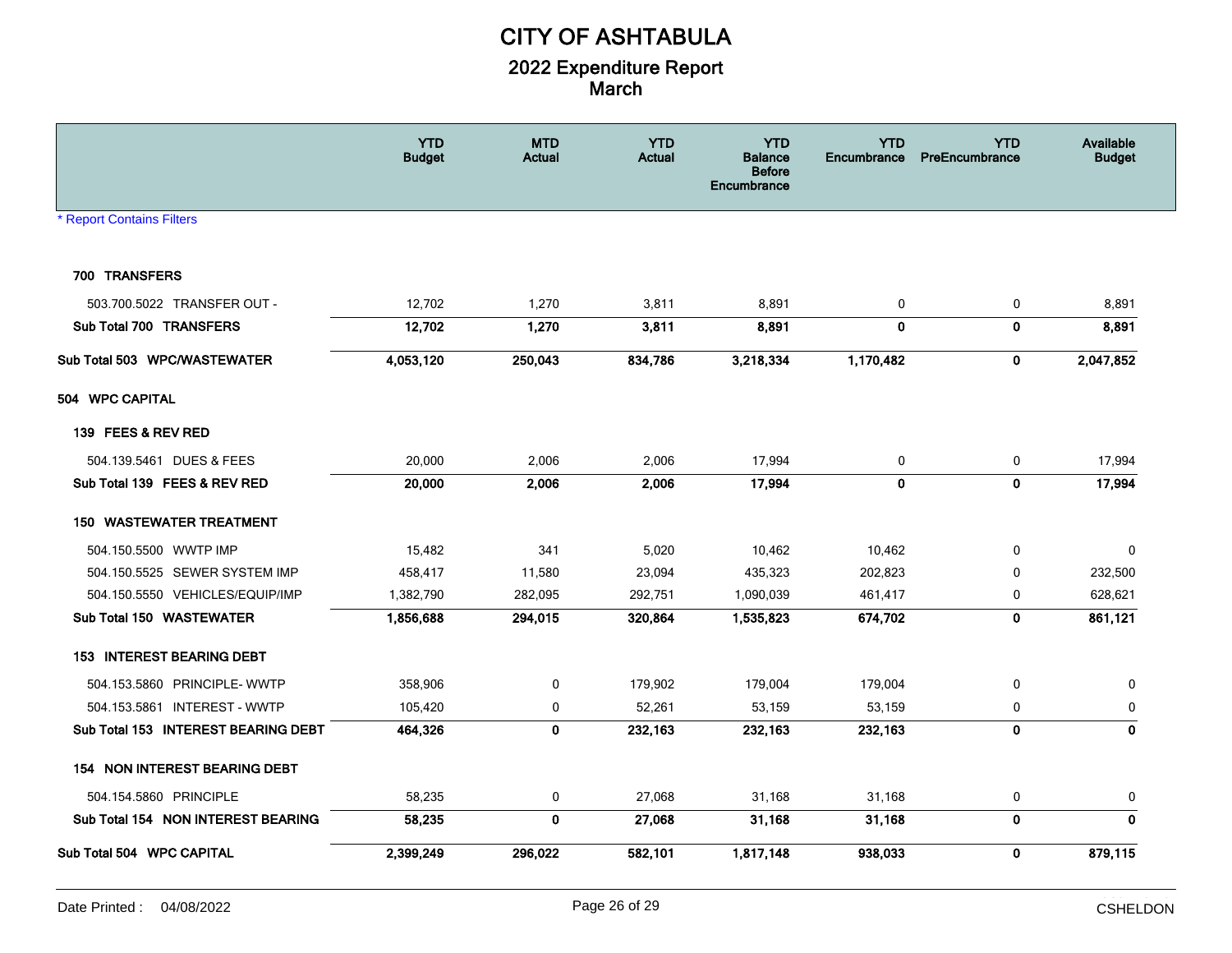|                                     | <b>YTD</b><br><b>Budget</b> | <b>MTD</b><br><b>Actual</b> | <b>YTD</b><br><b>Actual</b> | <b>YTD</b><br><b>Balance</b><br><b>Before</b><br>Encumbrance | <b>YTD</b><br><b>Encumbrance</b> | <b>YTD</b><br>PreEncumbrance | Available<br><b>Budget</b> |
|-------------------------------------|-----------------------------|-----------------------------|-----------------------------|--------------------------------------------------------------|----------------------------------|------------------------------|----------------------------|
| <b>* Report Contains Filters</b>    |                             |                             |                             |                                                              |                                  |                              |                            |
| 602 SELF INSURANCE                  |                             |                             |                             |                                                              |                                  |                              |                            |
| <b>140 GENERAL GOVERNMENT</b>       |                             |                             |                             |                                                              |                                  |                              |                            |
| 602.140.5320 PROFESSIONAL &         | 38,500                      | $\mathbf 0$                 | 1,000                       | 37,500                                                       | 32,985                           | 0                            | 4,515                      |
| 602.140.5662 CLAIMS & JUDGEMENTS    | 2,812,262                   | 222,195                     | 700,713                     | 2,111,549                                                    | 1,059,199                        | 0                            | 1,052,350                  |
| Sub Total 140 GENERAL GOVERNMENT    | 2,850,762                   | 222,195                     | 701,713                     | 2,149,049                                                    | 1,092,184                        | 0                            | 1,056,865                  |
| Sub Total 602 SELF INSURANCE        | 2,850,762                   | 222,195                     | 701,713                     | 2,149,049                                                    | 1,092,184                        | $\bf{0}$                     | 1,056,865                  |
| 622 WORKERS' COMPENSATION           |                             |                             |                             |                                                              |                                  |                              |                            |
| <b>140 GENERAL GOVERNMENT</b>       |                             |                             |                             |                                                              |                                  |                              |                            |
| 622.140.5320 PROFESSIONAL &         | 20,821                      | 887                         | 14,270                      | 6,551                                                        | 6,551                            | 0                            | 0                          |
| 622.140.5662 CLAIMS & JUDGEMENTS    | 97,000                      | 0                           | 11,475                      | 85,525                                                       | 85,525                           | 0                            | 0                          |
| Sub Total 140 GENERAL GOVERNMENT    | 117,821                     | 887                         | 25,745                      | 92,076                                                       | 92,076                           | $\mathbf 0$                  | $\mathbf 0$                |
| Sub Total 622 WORKERS' COMPENSATION | 117,821                     | 887                         | 25,745                      | 92,076                                                       | 92,076                           | 0                            | $\mathbf{0}$               |
| 801 JEDD-1 - SAYBROOK TWP DEPOT RD  |                             |                             |                             |                                                              |                                  |                              |                            |
| <b>401 JEDD DISTRIBUTIONS</b>       |                             |                             |                             |                                                              |                                  |                              |                            |
| 801.401.5530 DISTRIBUTIONS          | 51,326                      | $\pmb{0}$                   | 0                           | 51,326                                                       | 23,326                           | 0                            | 28,000                     |
| Sub Total 401 JEDD DISTRIBUTIONS    | 51,326                      | $\mathbf 0$                 | $\mathbf 0$                 | 51,326                                                       | 23,326                           | $\bf{0}$                     | 28,000                     |
| Sub Total 801 JEDD-1 - SAYBROOK TWP | 51,326                      | $\mathbf 0$                 | $\bf{0}$                    | 51,326                                                       | 23,326                           | $\bf{0}$                     | 28,000                     |
| 802 JEDD-2 ASHTABULA TWP            |                             |                             |                             |                                                              |                                  |                              |                            |
| <b>140 GENERAL GOVERNMENT</b>       |                             |                             |                             |                                                              |                                  |                              |                            |
| 802.140.5530 DISTRIBUTIONS          | 24,417                      | 0                           | 0                           | 24,417                                                       | 6,417                            | 0                            | 18,000                     |
| Sub Total 140 GENERAL GOVERNMENT    | 24,417                      | $\mathbf 0$                 | $\mathbf{0}$                | 24,417                                                       | 6,417                            | $\mathbf 0$                  | 18,000                     |
|                                     |                             |                             |                             |                                                              |                                  |                              |                            |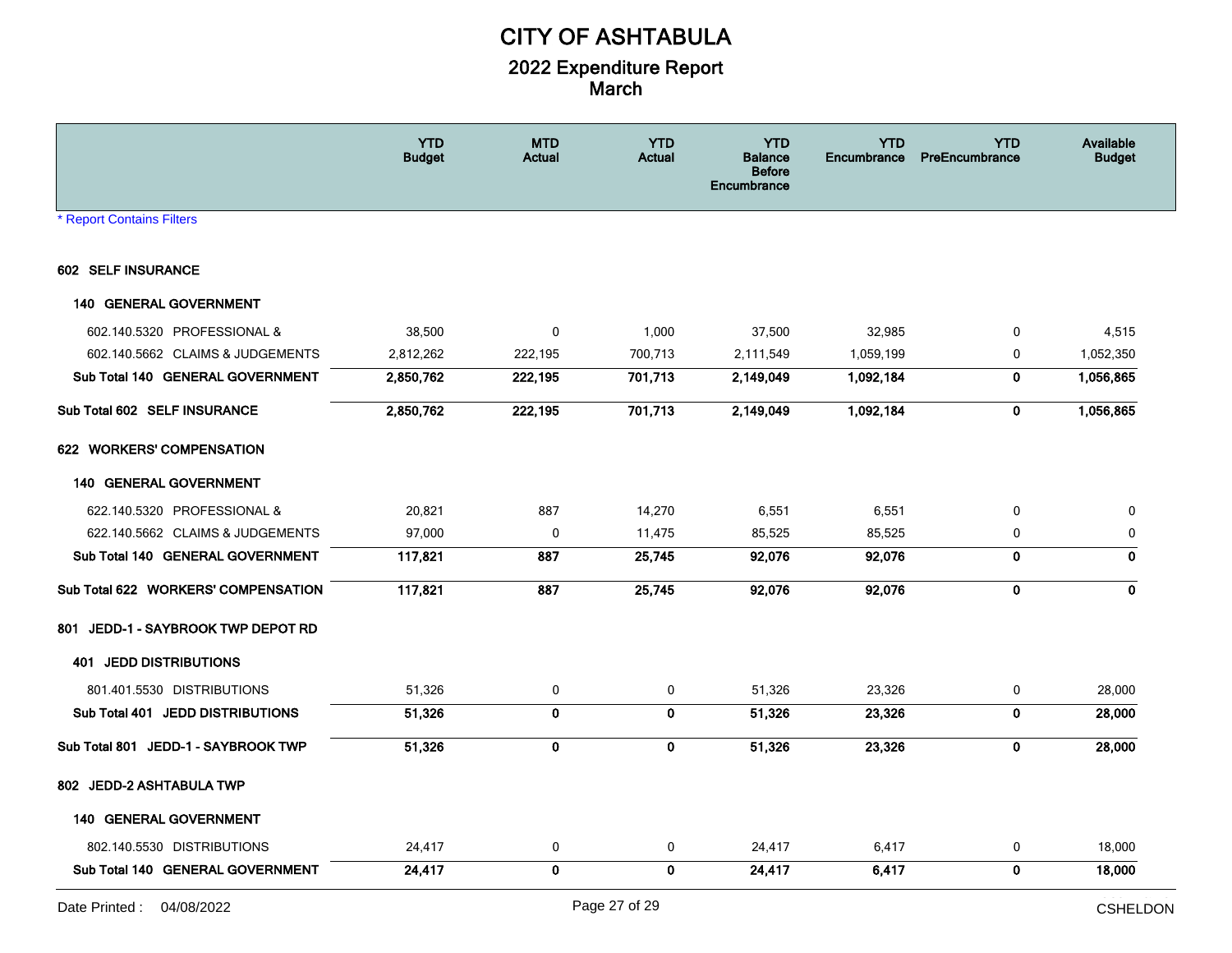|                                      | <b>YTD</b><br><b>Budget</b> | <b>MTD</b><br><b>Actual</b> | <b>YTD</b><br><b>Actual</b> | <b>YTD</b><br><b>Balance</b><br><b>Before</b><br>Encumbrance | <b>YTD</b><br>Encumbrance | <b>YTD</b><br>PreEncumbrance | Available<br><b>Budget</b> |
|--------------------------------------|-----------------------------|-----------------------------|-----------------------------|--------------------------------------------------------------|---------------------------|------------------------------|----------------------------|
| <b>* Report Contains Filters</b>     |                             |                             |                             |                                                              |                           |                              |                            |
| Sub Total 802 JEDD-2 ASHTABULA TWP   | 24,417                      | 0                           | $\mathbf 0$                 | 24,417                                                       | 6,417                     | 0                            | 18,000                     |
| 834 LAW LIBRARY                      |                             |                             |                             |                                                              |                           |                              |                            |
| 172 1/2 STATE PATROL FINES           |                             |                             |                             |                                                              |                           |                              |                            |
| 834.172.5485 LAW LIBRARY             | 32,072                      | $\mathbf 0$                 | 2,072                       | 30,000                                                       | 5,000                     | 0                            | 25,000                     |
| Sub Total 172 1/2 STATE PATROL FINES | 32,072                      | 0                           | 2,072                       | 30,000                                                       | 5,000                     | 0                            | 25,000                     |
| Sub Total 834 LAW LIBRARY            | 32,072                      | 0                           | 2,072                       | 30,000                                                       | 5,000                     | 0                            | 25,000                     |
| 871 FIRE ESCROW FUND                 |                             |                             |                             |                                                              |                           |                              |                            |
| 400 FIRE ESCROW                      |                             |                             |                             |                                                              |                           |                              |                            |
| 871.400.5750 RETURN OF DEPOSIT       | 89,375                      | 0                           | 13,000                      | 76,375                                                       | 0                         | 0                            | 76,375                     |
| Sub Total 400 FIRE ESCROW            | 89,375                      | 0                           | 13,000                      | 76,375                                                       | $\mathbf 0$               | $\mathbf 0$                  | 76,375                     |
| Sub Total 871 FIRE ESCROW FUND       | 89,375                      | 0                           | 13,000                      | 76,375                                                       | $\mathbf 0$               | 0                            | 76,375                     |
| Report Total:                        | 31,637,822                  | 2,218,915                   | 6,700,512                   | 24,937,310                                                   | 7,242,809                 | 0                            | 17,694,501                 |